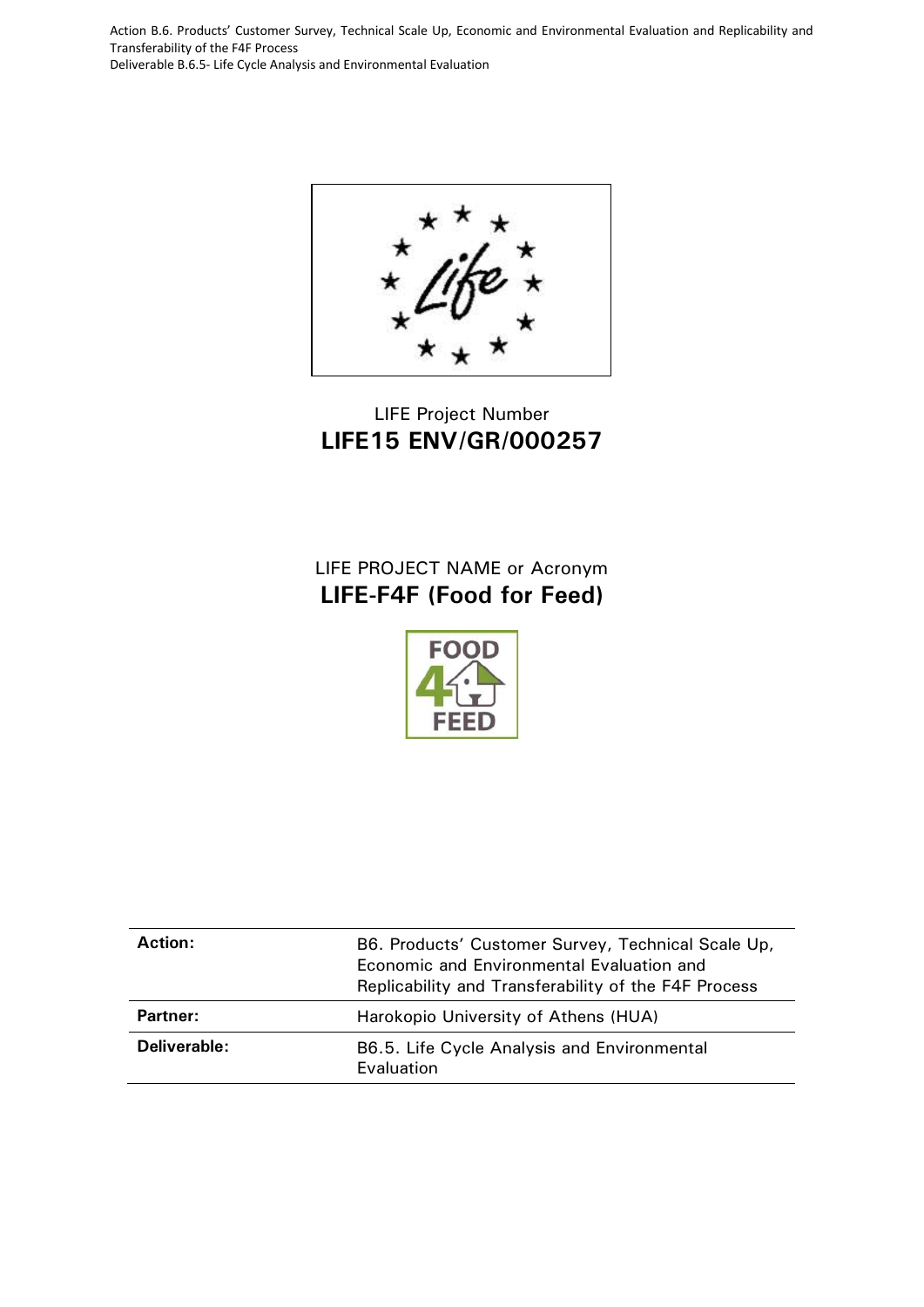This page is intentionally blank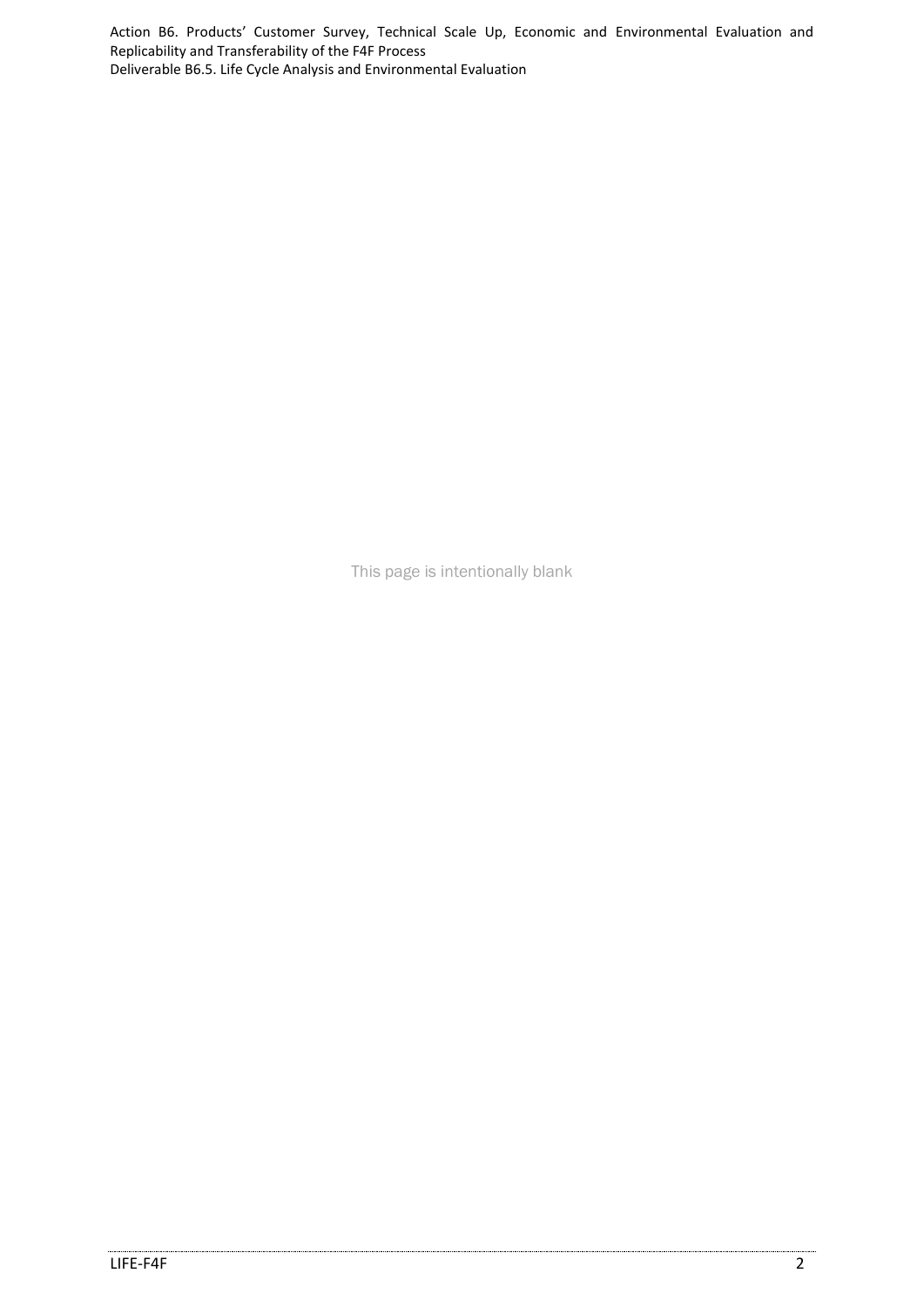# ACRONYMS AND ABBREVIATIONS

| FU            | <b>Functional unit</b>                                |
|---------------|-------------------------------------------------------|
| <b>GHGs</b>   | Greenhouse gases                                      |
| <b>IPCC</b>   | Intergovernmental Panel on Climate Change             |
| <b>ISO</b>    | International Organization for Standardization        |
| <b>LCA</b>    | Life Cycle Assessment                                 |
| LCI           | Life Cycle Inventory                                  |
| <b>LCIA</b>   | Life Cycle Impact Assessment                          |
| <b>PEF</b>    | <b>Product Environmental Footprint</b>                |
| <b>PEFCRS</b> | <b>Product Environmental Footprint Category Rules</b> |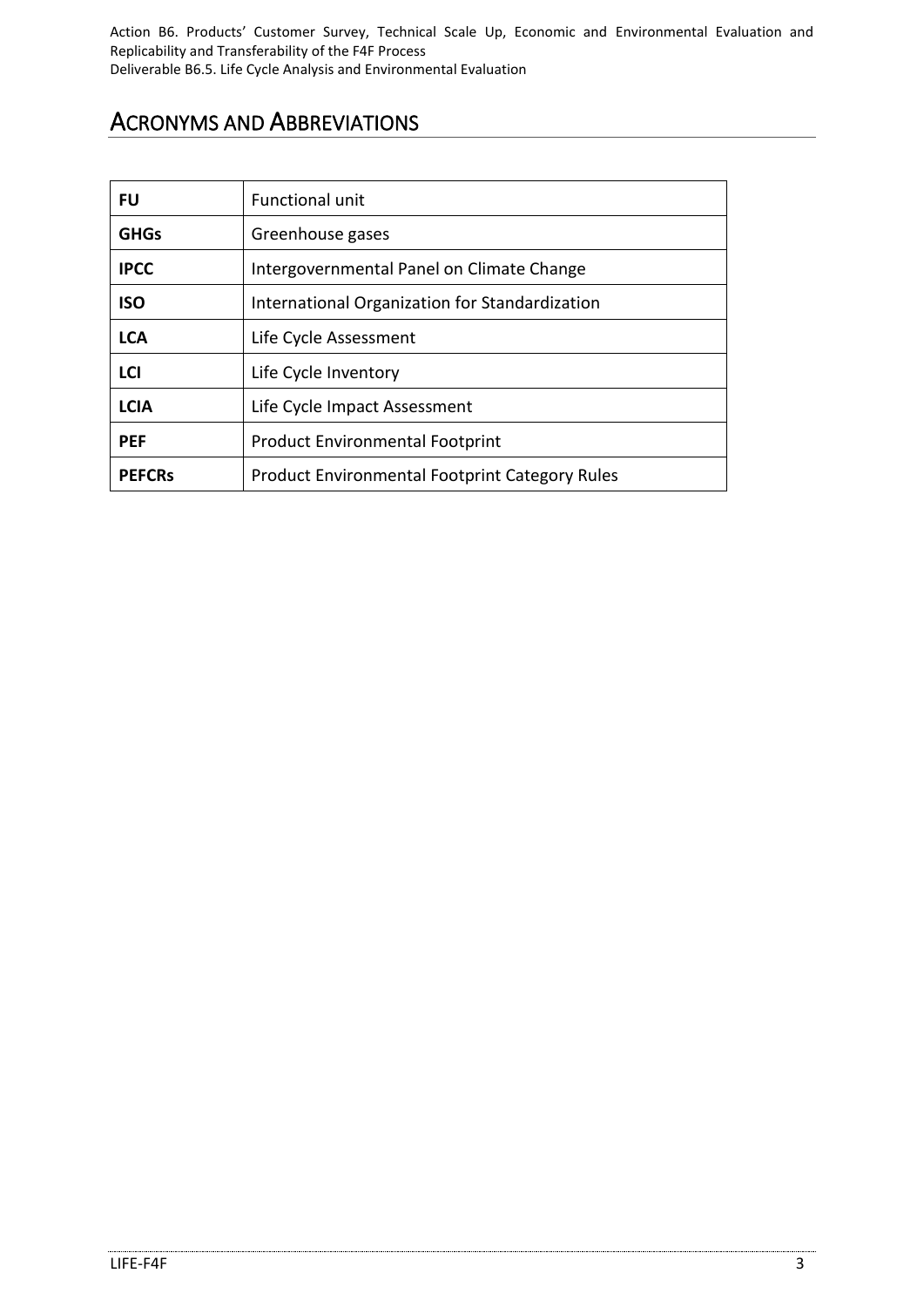**TABLE OF CONTENTS** 

| 1           |       |                                                                      |
|-------------|-------|----------------------------------------------------------------------|
|             | 1.1   |                                                                      |
|             | 1.2   |                                                                      |
|             | 1.3   |                                                                      |
|             | 1.3.1 |                                                                      |
|             | 1.3.2 |                                                                      |
|             | 1.3.3 |                                                                      |
|             | 1.3.4 |                                                                      |
|             | 1.3.5 |                                                                      |
| $2^{\circ}$ |       |                                                                      |
|             | 2.1   |                                                                      |
|             | 2.1.1 |                                                                      |
|             | 2.1.2 |                                                                      |
|             | 2.2   |                                                                      |
|             | 2.2.1 |                                                                      |
|             | 2.2.2 |                                                                      |
|             | 2.3   |                                                                      |
|             | 2.3.1 |                                                                      |
|             | 2.3.2 |                                                                      |
|             | 2.4   |                                                                      |
|             | 2.4.1 |                                                                      |
|             | 2.4.2 |                                                                      |
| 3           |       |                                                                      |
| 4           |       |                                                                      |
|             | 4.1   | Characterized Results From SimaPro 9.2 / Ecoinvent 336               |
|             | 4.2   | Data form Product Environmental Footprint Category Rules (PEFCRs) 41 |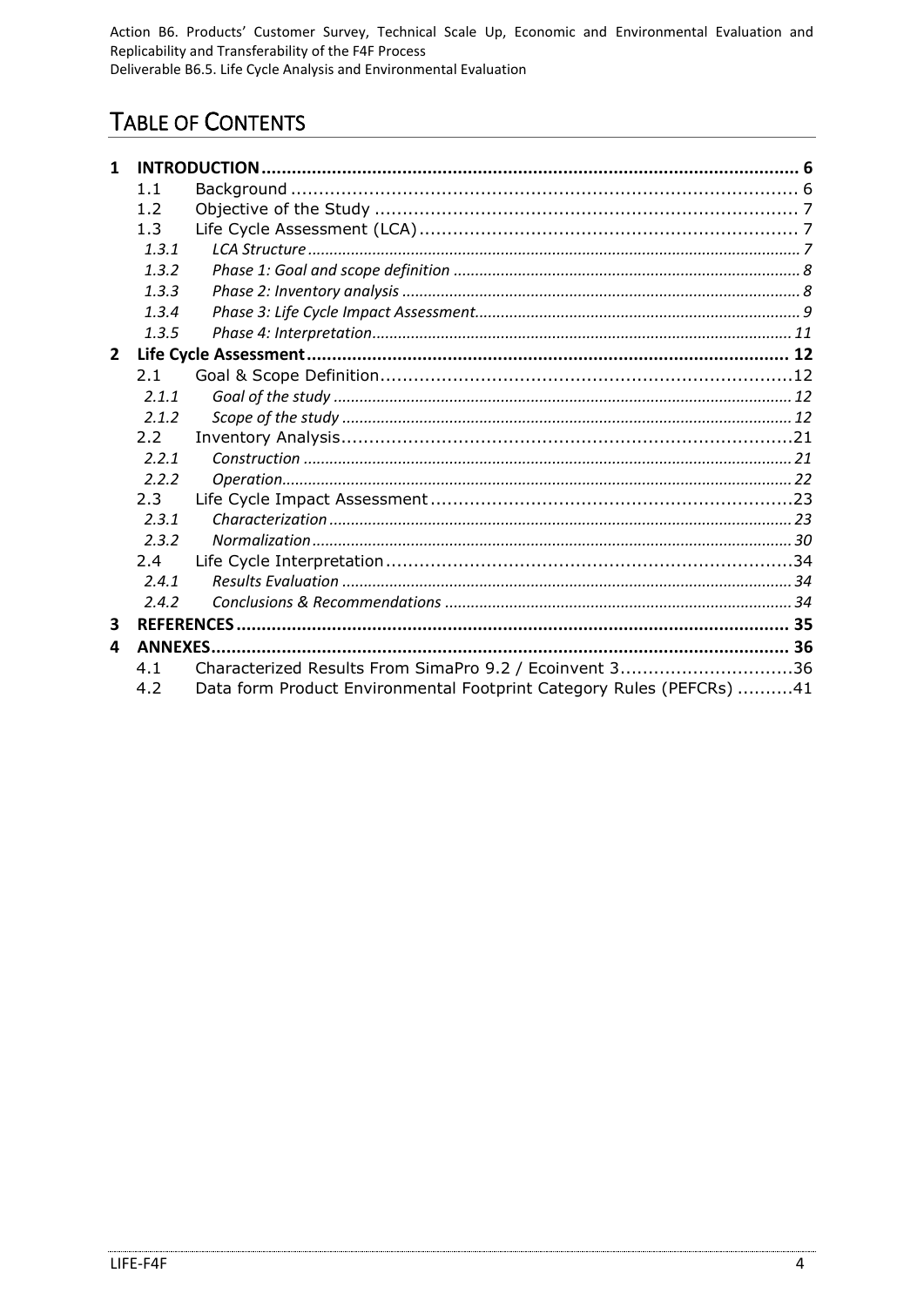# LIST OF TABLES

| Table 3: Characterization impact assessment results for the infrastructure of the unit (total) 24       |  |
|---------------------------------------------------------------------------------------------------------|--|
| Table 4: Characterization impact assessment results for the infrastructure of the unit (per t of food   |  |
|                                                                                                         |  |
| Table 5: Characterization impact assessment results for the infrastructure of the unit (per FU) 25      |  |
| Table 6: Contribution of the various infrastructure materials to the total impact assessment results of |  |
|                                                                                                         |  |
| Table 7: Characterization impact assessment results for the operation of the unit (per FU).  27         |  |
| Table 8: Characterization impact assessment results for all life cycle stages of the unit (per FU) 28   |  |
| Table 9: Contribution (%) to the impact categories for all the life cycle stages of the unit 28         |  |
|                                                                                                         |  |
|                                                                                                         |  |
|                                                                                                         |  |

# LIST OF FIGURES

| Figure 5: Import and hand-sorting of the source-separated food waste in the pilot scale facility  14      |
|-----------------------------------------------------------------------------------------------------------|
|                                                                                                           |
|                                                                                                           |
|                                                                                                           |
|                                                                                                           |
|                                                                                                           |
| Figure 11. Contribution (%) to the impact categories of different materials used in the infrastructure of |
|                                                                                                           |
| Figure 12: Contribution (%) to the impact categories for the operation of the unit (per FU).  27          |
| Figure 13: Contribution (%) to the impact categories for the operation of the unit (increased             |
|                                                                                                           |
| Figure 14: Contribution (%) to the impact categories for all the life cycle stages of the unit.  28       |
|                                                                                                           |
|                                                                                                           |
| Figure 17: Normalized results for all the life cycle stages of the unit (marine aquatic ecotoxicity       |
|                                                                                                           |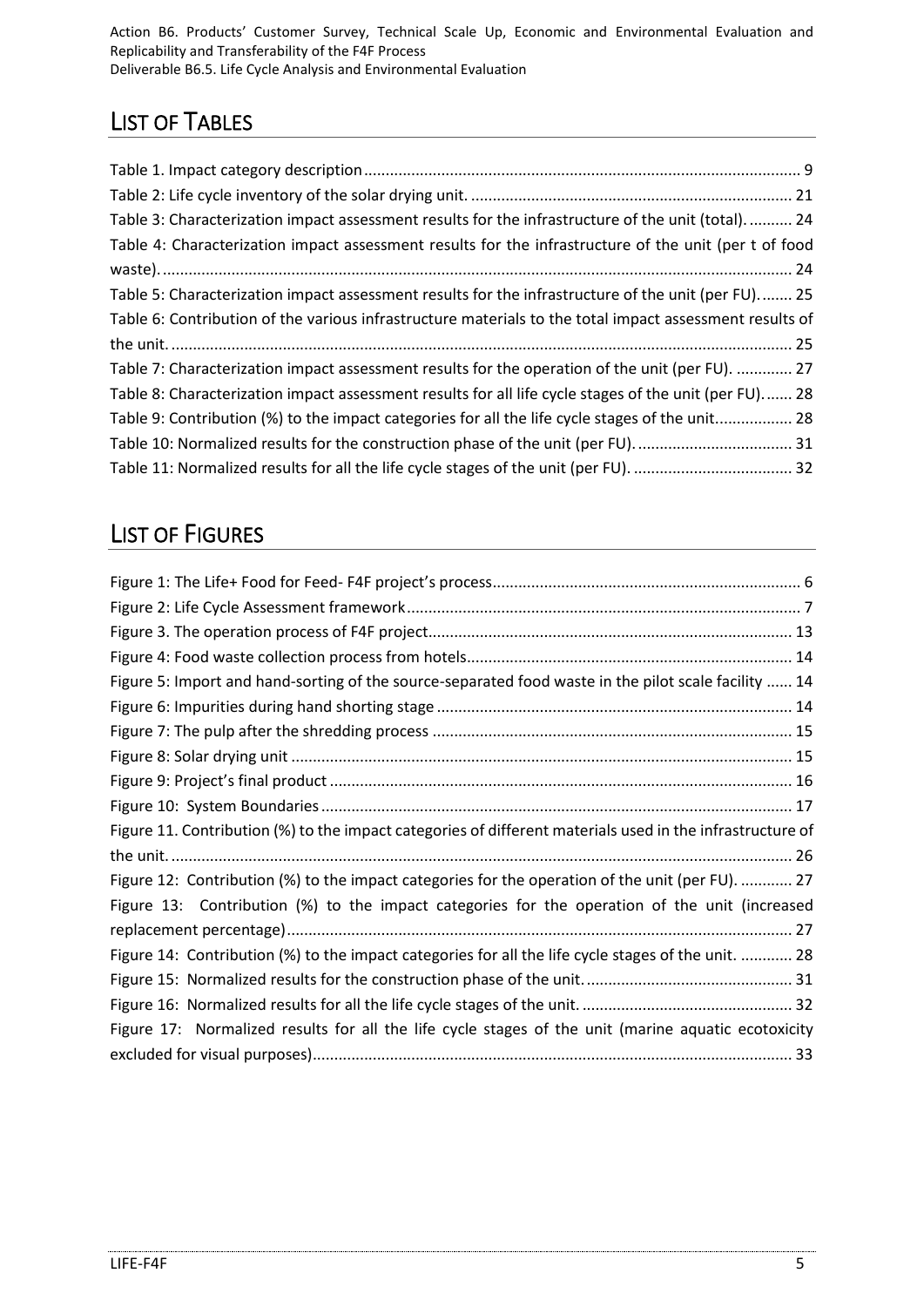# 1 INTRODUCTION

# 1.1 BACKGROUND

Food waste from the hospitality sector is a key waste stream which causes policy implications in connection with the EU Landfill Directive (1999/31/EC). In order to tackle the aforementioned issue, an EU based partnership has been formed in order to implement the **Life+ Food for Feed (F4F) Project**. The main aim of the project is to evaluate, through a pilot-scale demonstration, an innovative and simple technology, and a low-emission process that enables the safe transformation of food waste, mainly from hotels (and more generally from the hospitality industry and restaurants), into animal feed.

The aim of the Life+ F4F project is to evaluate, through a pilot-scale demonstration, an innovative and simple technology, and a low-emission process that enables the safe transformation of food waste, mainly from hotels (and more generally from the hospitality industry and restaurants), into animal feed. For this project, a pilot-scale facility has been designed and constructed in Heraklion (Crete), Greece. The project targets 4- and 5-star hotels in the highly touristic areas of Heraklion and Hersonissos.

The source-separated food waste is collected from the above-mentioned sectors and transported to the facility, where the following process takes place:

- Weighing of input load
- Lifting and uploading of waste bins
- Hand sorting and removal of non-food waste
- Grinding
- Solar Drying

Finally, through this process the end product is produced, meaning the feed, will be mixed with conventional animal feed, according to the nutritional requirements of selected animals, retailers so that it will be available for consumption (Abeliotis et al, 2018).



<span id="page-5-0"></span>Figure 1: The Life+ Food for Feed- F4F project's process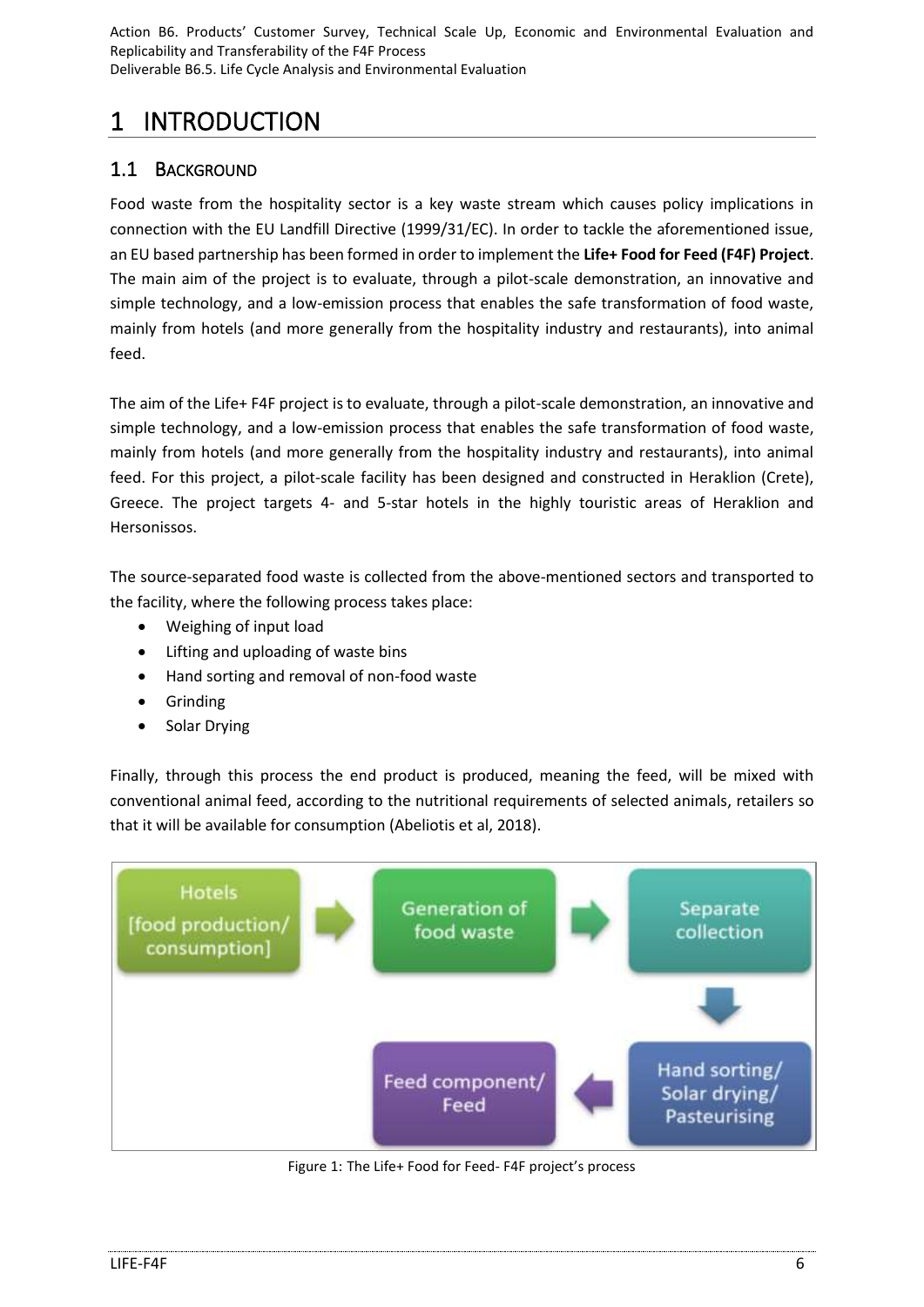# 1.2 OBJECTIVE OF THE STUDY

The main objective of this deliverable is to evaluate the environmental impact of the project, performing a Life Cycle Assessment (LCA). LCA is a tool for analyzing the potential environmental impacts of products/services at all stages of their life cycle. The term 'product/service life cycle' comprises the whole raw material acquisition, production, use, end-of-life treatment, recycling, and final disposal processes. In general, assessing the environmental performance of a product or system using LCA is expected to lead to a comprehensive evaluation of the system under examination (Konstantzos et al., 2018).

For Life+ F4F project, the LCA would pay particular attention to the potential environmental impacts of the production of animal feed supplement from food waste, in relation to the conventional production of animal feed. The LCA, will take into consideration the construction and operation of the F4F pilot unit.

# 1.3 LIFE CYCLE ASSESSMENT (LCA)

# 1.3.1 LCA Structure

As mentioned before, LCA is a reliable and widespread method to address the environmental aspects and potential environmental impacts throughout a product's lifecycle. The principles, procedures and methods of LCA are presented based on the terminology and structure of the International Organization for Standards (ISO) series ISO 14040 and ISO 14044.

According to those guidelines, LCA is composed of four phases (ISO 14040-14044:2006):

- 1. Goal definition and scope phase
- 2. Inventory analysis phase
- 3. Impact Assessment phase
- 4. Interpretation phase



Figure 2: Life Cycle Assessment framework<sup>1</sup>

<span id="page-6-0"></span><sup>&</sup>lt;sup>1</sup> Source: Adapted from ISO 14040:2006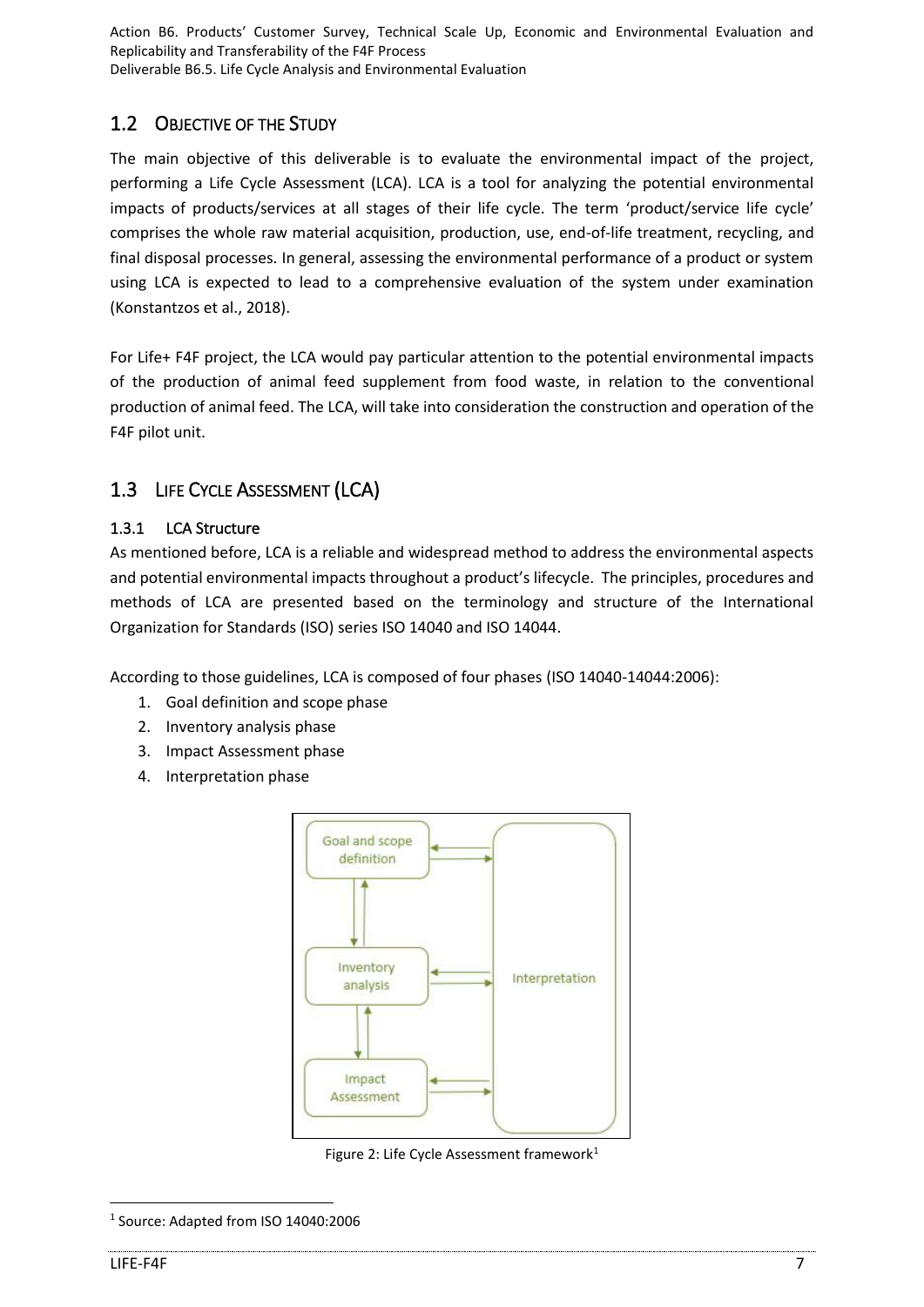As presented in [Figure 2,](#page-6-0) there is an interactive relationship between the LCA phases since the evolution and results from each phase are linked directly to the other phases. A short description of each phase is described in the following sections.

LCA will be divided into two different stages, i.e., Construction & Operation

# 1.3.2 Phase 1: Goal and scope definition

The definition of goal and scope is the first step in LCA and there the system under study is identified, the intended results and the way the study will be directed are outlined. The determination of purpose and object is one of the most critical points of LCA because of their strong impacts on the results, so that they are agreeable with the overall objectives of the study. During the goal & scope definition, the following main facts should be considered, (ISO 14040:2006):

- the reasons for carrying out the study,
- the studied product system,
- the functional unit,
- the product system boundaries,
- LCIA methodology and types of impacts,
- data quality, assumptions and limitations.

# 1.3.3 Phase 2: Inventory analysis

The Life Cycle Inventory (LCI) analysis is the second phase of an LCA study and involves the compilation and quantification of input and output data for the under-study product system.

The first sub-phase of the LCI analysis is composed of the collection of quantitative and qualitative data for all unit processes included in the product systems boundaries. As those data play a significant role in the conclusions of the study, details about the data sources, the quality and reliability of data, the time when data have been collected shall be referenced.

In an LCI analysis the major headings under which data may be classified include:

- energy inputs, raw material inputs, ancillary inputs, other physical inputs,
- products, co-products and waste,
- releases to air, water and soil, and
- other environmental aspects.

The second sub-phase of the LCI analysis includes calculation procedures of the collected data, including their confirmation and the interrelation between those and the reference flow of the selected functional unit.

Moreover, during this step of LCI analysis, the initial product system boundaries may be revised and refined if necessary (exclusion of life stages, inclusion of new processes, etc). The refining process of the initial system boundaries will be based on the results of a preliminary analysis that will identify the importance of the exclusion and/or inclusion of data.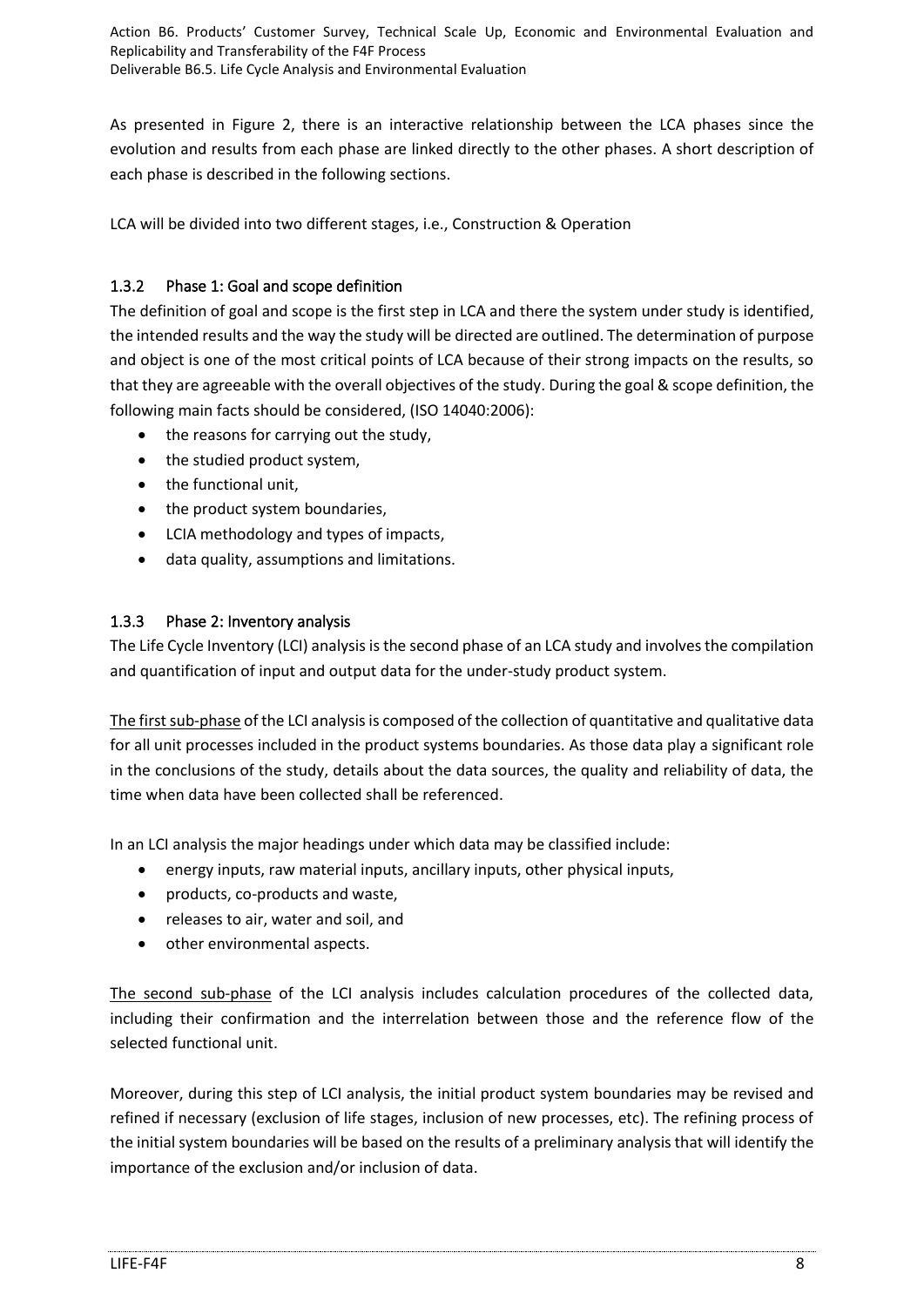#### 1.3.4 Phase 3: Life Cycle Impact Assessment

The Life Cycle Impact Assessment (LCIA) is the third phase of the LCA. The purpose of LCIA is to provide additional information to help assess a product system's LCI results, to better understand their environmental significance. This phase includes accounting, evaluating, and explanation the potential environmental impacts generated by the product through specific steps such as categorization and [characterization.](https://www.sciencedirect.com/topics/engineering/characterisation)

According to the ISO 14044:2006 (Requirements and guidelines), the LCIA phase shall include at least the following mandatory elements:

- 1. Determination of impact categories, category indicators and characterization models
- 2. Αssignment of LCI results to the selected impact categories (Classification)
- 3. Εstimation of category indicator results (Characterization)

The selection of impact categories takes into consideration the goal and scope of the LCA, as defined in the first phase. The impact categories, which will be examined in the framework of this study, are presented in [Table 1](#page-8-0), and are based on CML2 baseline 2000 impact assessment method (Guinée et al., 2002).

<span id="page-8-0"></span>

| <b>Impact category</b>                | <b>Unit</b>                     |
|---------------------------------------|---------------------------------|
| <b>Abiotic Depletion</b>              | kg Sb eq.                       |
| <b>Global Warming (GWP100)</b>        | $kg CO2$ eq.                    |
| <b>Ozone Layer Depletion (ODP)</b>    | kg CFC-11 eq.                   |
| <b>Human Toxicity</b>                 | kg 1,4-DB eq.                   |
| <b>Freshwater Aquatic Ecotoxicity</b> | kg 1,4-DB eq.                   |
| <b>Marine Aquatic Ecotoxicity</b>     | kg 1,4-DB eg.                   |
| <b>Terrestrial Ecotoxicity</b>        | kg 1,4-DB eq.                   |
| <b>Photochemical Oxidation</b>        | kgC <sub>2</sub> H <sub>2</sub> |
| <b>Acidification</b>                  | kg SO <sub>2</sub> eq.          |
| Eutrophication                        | $kg$ PO <sub>4</sub> --- eq.    |

#### Table 1. Impact category description

#### DEPLETION OF ABIOTIC RESOURCES

This impact category is concerned with protection of human welfare, human health, and ecosystem health. This impact category indicator is related to extraction of minerals and fossil fuels due to inputs in the system. The Abiotic Depletion Factor (ADF) is determined for each extraction of minerals and fossil fuels (kg antimony equivalents/kg extraction) based on concentration reserves and rate of deaccumulation. The geographic scope of this indicator is at global scale.

#### GLOBAL WARMING

Climate change can result in adverse effects upon ecosystem health, human health and material welfare. Climate change is related to emissions of greenhouse gases to air. The characterization model as developed by the Intergovernmental Panel on Climate Change (IPCC) is selected for development of characterization factors. Factors are expressed as Global Warming Potential for time horizon 100 years (GWP100), in kg carbon dioxide/kg emission. The geographic scope of this indicator is at global scale.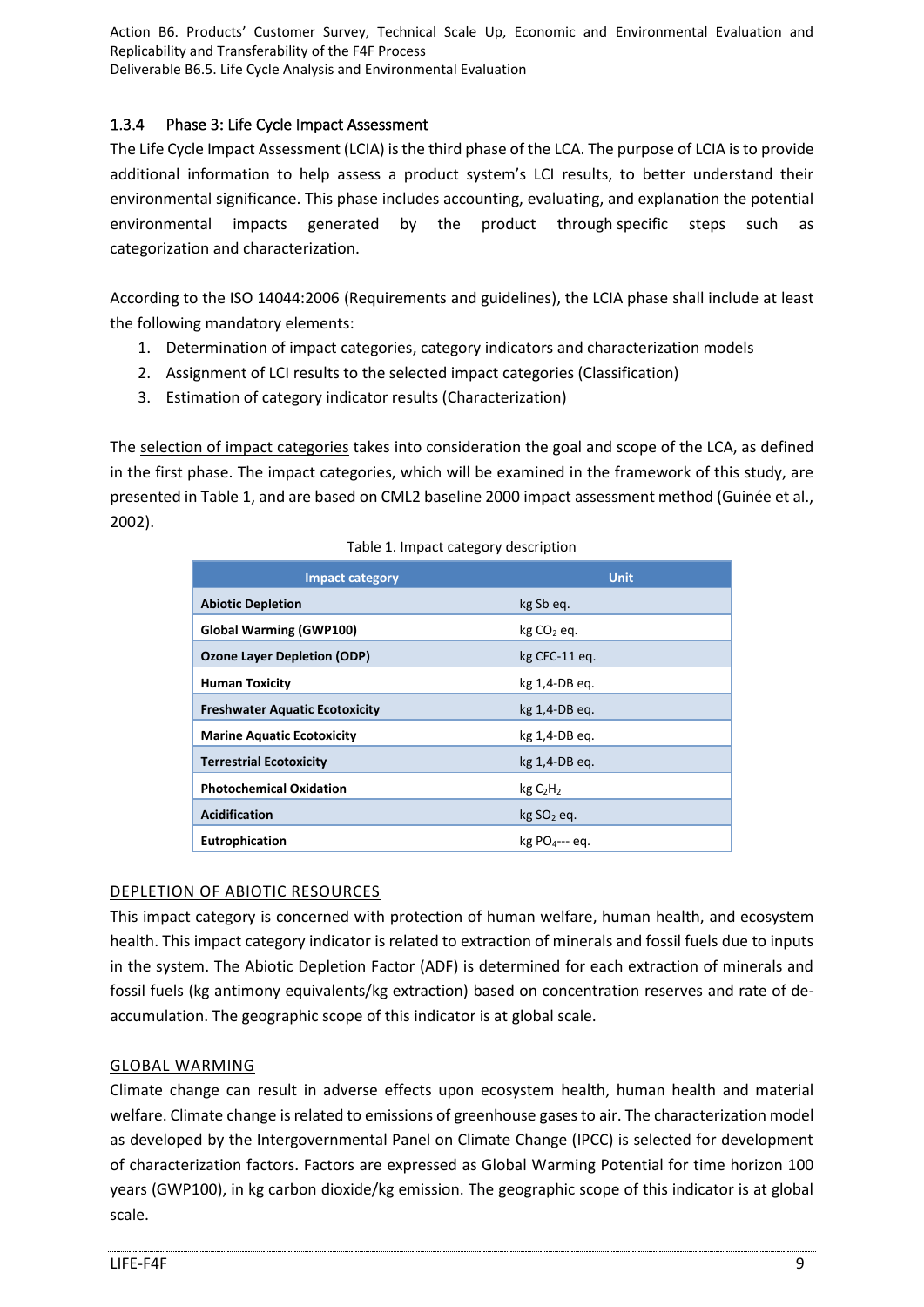#### OZONE LAYER DEPLETION

Because of stratospheric ozone depletion, a larger fraction of UV-B radiation reaches the earth surface. This can have harmful effects upon human health, animal health, terrestrial and aquatic ecosystems, biochemical cycles and on materials. This category is output-related and at global scale. The characterization model is developed by the World Meteorological Organization (WMO) and defines ozone depletion potential of different gasses (kg CFC-11 equivalent/ kg emission). The geographic scope of this indicator is at global scale. The time span is infinity.

#### HUMAN TOXICITY

This category concerns effects of toxic substances on the human environment. Health risks of exposure in the working environment are not included. Characterization factors, Human Toxicity Potentials (HTP), are calculated with model USES-LCA, describing fate, exposure, and effects of toxic substances for an infinite time horizon. For each toxic substance HTP's are expressed as 1,4-dichlorobenzene equivalents/ kg emission. The geographic scope of this indicator determines on the fate of a substance and can vary between local and global scale.

#### FRESH-WATER AQUATIC ECOTOXICITY

This category indicator refers to the impact on freshwater ecosystems, as a result of emissions of toxic substances to air, water and soil. Eco-toxicity Potential (FAETP) are calculated with USES-LCA, describing fate, exposure, and effects of toxic substances. The time horizon is infinite Characterization factors are expressed as 1,4-dichlorobenzene equivalents/kg emission. The indicator applies at global/continental/ regional and local scale.

#### MARINE AQUATIC ECOTOXICITY

Marine eco-toxicity refers to impacts of toxic substances on marine ecosystems (see description freshwater toxicity).

#### TERRESTRIAL ECOTOXICITY

This category refers to impacts of toxic substances on terrestrial ecosystems (see description freshwater toxicity).

#### PHOTOCHEMICAL OXIDATION

Photo-oxidant formation is the formation of reactive substances (mainly ozone) which are injurious to human health and ecosystems, and which also may damage crops. This problem is also indicated with "summer smog". Winter smog is outside the scope of this category. Photochemical Ozone Creation Potential (POCP) for emission of substances to air is calculated with the UNECE Trajectory model (including fate) and expressed in kg ethylene equivalents/kg emission. The time span is 5 days, and the geographical scale varies between local and continental scale.

#### **ACIDIFICATION**

Acidifying substances cause a wide range of impacts on soil, groundwater, surface water, organisms, ecosystems, and materials (buildings). Acidification Potential (AP) for emissions to air is calculated with the adapted RAINS 10 model, describing the fate and deposition of acidifying substances. AP is expressed as kg  $SO<sub>2</sub>$  equivalents/ kg emission. The time span is eternity, and the geographical scale varies between local scale and continental scale. Characterization factors including fate were used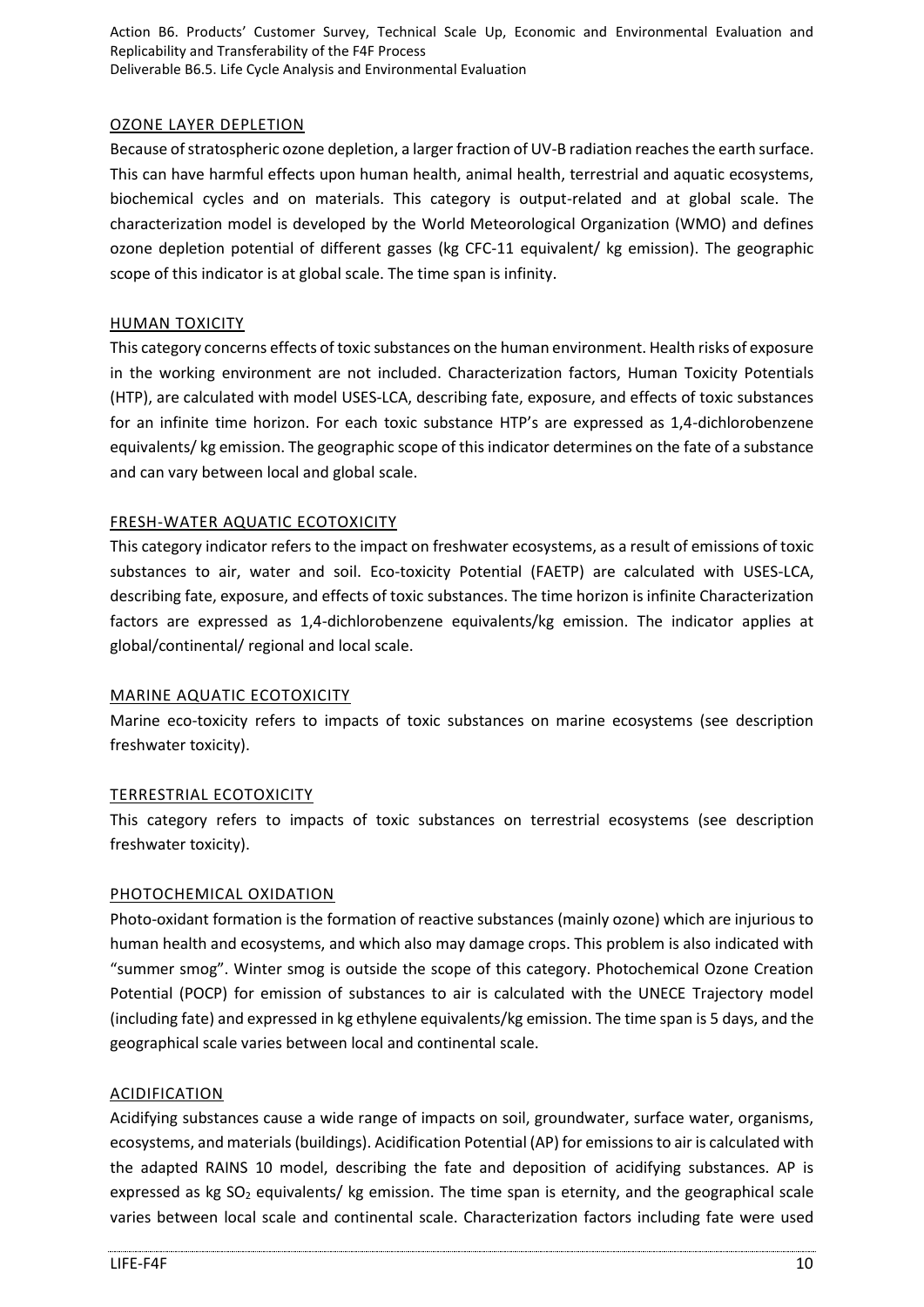when available. When not available, the factors excluding fate were used (In the CML baseline version only factors including fate were used). The method was extended for Nitric Acid, soil, water and air; Sulphuric acid, water; Sulphur trioxide, air; Hydrogen chloride, water, soil; Hydrogen fluoride, water, soil; Phosphoric acid, water, soil; Hydrogen sulphide, soil, all not including fate. Nitric oxide, air (is nitrogen monoxide) was added including fate.

#### EUTROPHICATION

Eutrophication (also known as nutrification) includes all impacts due to excessive levels of macronutrients in the environment caused by emissions of nutrients to air, water, and soil. Nutrification potential (NP) is based on the stoichiometric procedure of Heijungs (1992) and expressed as kg PO<sup>4</sup> equivalents per kg emission. Fate and exposure are not included, time span is eternity, and the geographical scale varies between local and continental scale.

During the classification step, information from the data inventory map to the impact categories, depending on the chosen method. For the most part, the calculated emissions contribute to more than one impact category.

During the characterization, the analysis, quantification and aggregation of environmental burdens and impacts belonging to the various individual categories are carried out. The characterization can be accessed by associating the information from the data inventory according to the using method. For example, the indicator unit of the 'climate change' category is kilograms of CO<sub>2</sub> equivalent. Therefore, CH<sup>4</sup> emissions that affect 'climate change' as well must be multiplied by a characterization indicator to be converted into equivalent  $CO<sub>2</sub>$  emissions. This multiplier is sourced from various methodologies, but in general, represents the mass with the same effect between emissions.

Also, ISO 14040:2006 provides an optional process to compare several impact category indicators. This option, called normalization stage, and is a process to calculate the magnitude of the results of impact category indicators, in relation to some reference information (Pennington et al, 2004). The characterized results of each impact category are divided by a selected reference value, and the results of normalization can be used directly to highlight the relative importance of the different impact categories (Aymard & Botta-Genoulaz, 2017).

# 1.3.5 Phase 4: Interpretation

During Life Cycle Interpretation, the results of LCI and LCIA analysis are reviewed and evaluated as a basis for conclusions, recommendations and decision-making following the goal and scope definition. According to ISO 14040-14044:2006, Mousiopoulos, 1999 & Koronaios, 2008, three main categories of activities have been identified for the interpretation phase:

- identification of the significant issues based on the results of the LCI and LCIA phases of LCA
- evaluation that considers completeness.
- conclusions, limitations, and recommendations

The goal of life cycle interpretation is to define the level of reliance on the final results and deliver them in a clear manner (SETAC, 2002).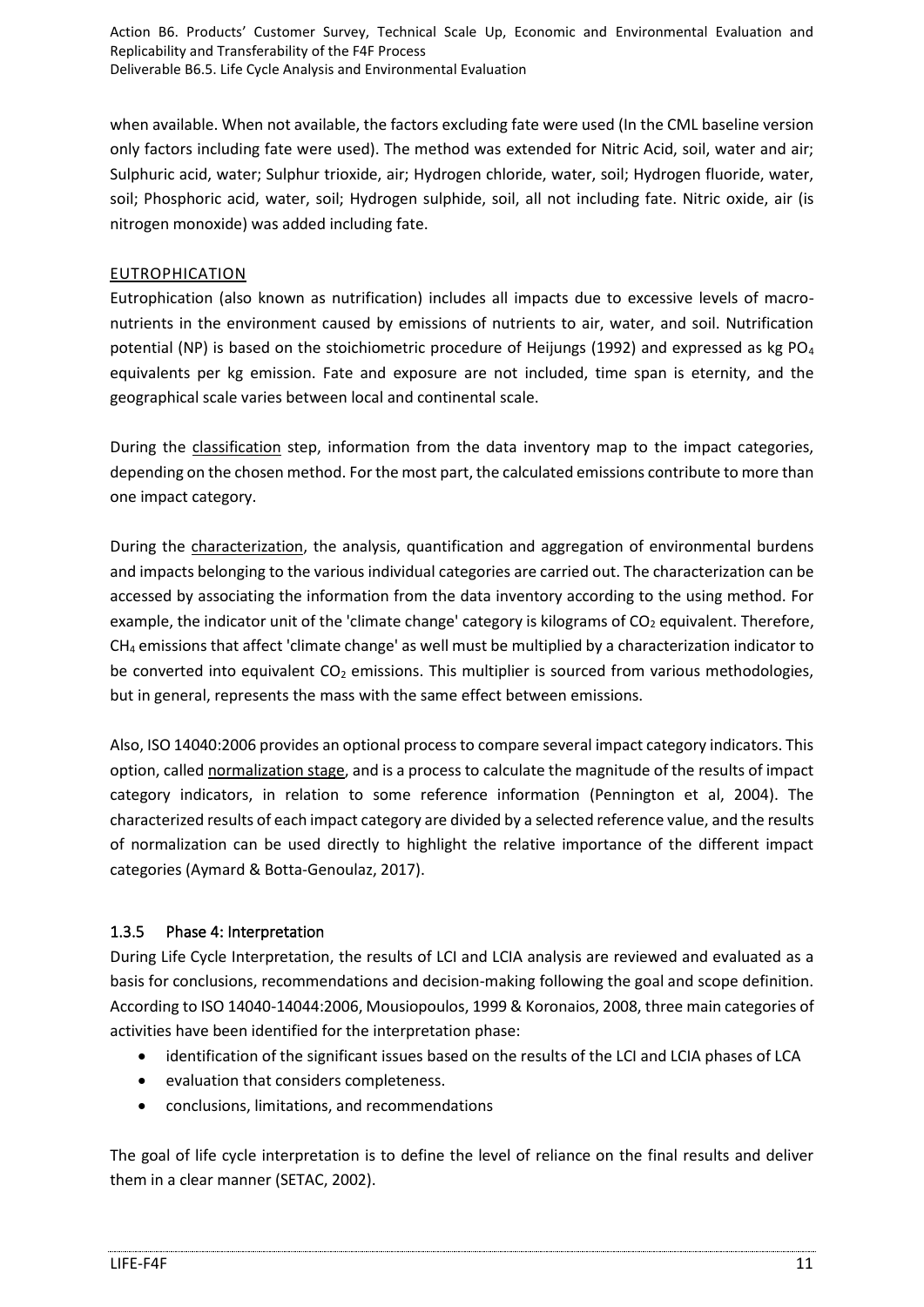# 2 LIFE CYCLE ASSESSMENT

# 2.1 GOAL & SCOPE DEFINITION

# 2.1.1 Goal of the study

The goal of the present study is the environmental impact assessment via means of LCA of the construction and operation of the solar drying unit designed, constructed, and operating in the framework of the LIFE+ F4F project.

More specifically, the objectives of the present LCA of Life+ F4F project is to assess the environmental impact assessment via means of LCA of the construction and operation of the solar drying unit.

# 2.1.2 Scope of the study

# *2.1.2.1 System Boundaries*

# **Infrastructure**

The scope of the present study includes all infrastructure of the pilot solar drying unit. More specifically, it includes the landscaping of the surrounding space, the necessary excavations for the construction of the pilot unit, the construction of the flooring and the underground wastewater collection tank, the construction of the pre-sorting unit (within the pre-sorting unit, hand sorting of the collected food waste from the hotels is taking place).

The infrastructure of the pilot unit includes the metallic solar drying greenhouse with its doors and windows. Moreover, it includes the metallic structure, the electromechanical equipment of the presorting unit (a PVC curtain, a conveyor belt for waste sorting, a chipper/crusher, an INOX bowl and a feeding pump, a submerged wastewater pump and the electrical equipment control panel).

It also includes the polycarbonic sheets for the covering of the greenhouse, the underfloor heating system of the greenhouse, the feeding system pipeline, two inverter units for the cooling of the presorting unit, the insect-proof net of the greenhouse, the hydraulic and electrical infrastructure of the solar drying unit.

In summary, the F4F pilot unit, consists of a prefabricated building (14m x 6m) where food waste pretreatment takes place and a solar drying unit (30m x 12.8m). A series of air-conditions and air extraction and recirculation units (for health and safety issues) have been installed into the prefabricated building. The solar drying unit is essentially a greenhouse, covered by polycarbonate, windows are covered with insects' net and there is a concrete floor for pest control. Roof based fans are used to extract moisture from the sun drying hall, connected with the operation of the turners. It consists of two drying halls, covered by stainless steel. Each drying hall (20m long and 5m wide, with 0.80m high reinforced concrete side walls), is covered with an extensive network of pipelines connected with solar thermal collectors and a heat pump in order hot water to accelerate the drying rate.

On the top of the pipelines, a high-quality stainless still cover is covering the drying hall surface, where the food waste is in contact with. Each corridor floor has a different type of drying turner (a horizontal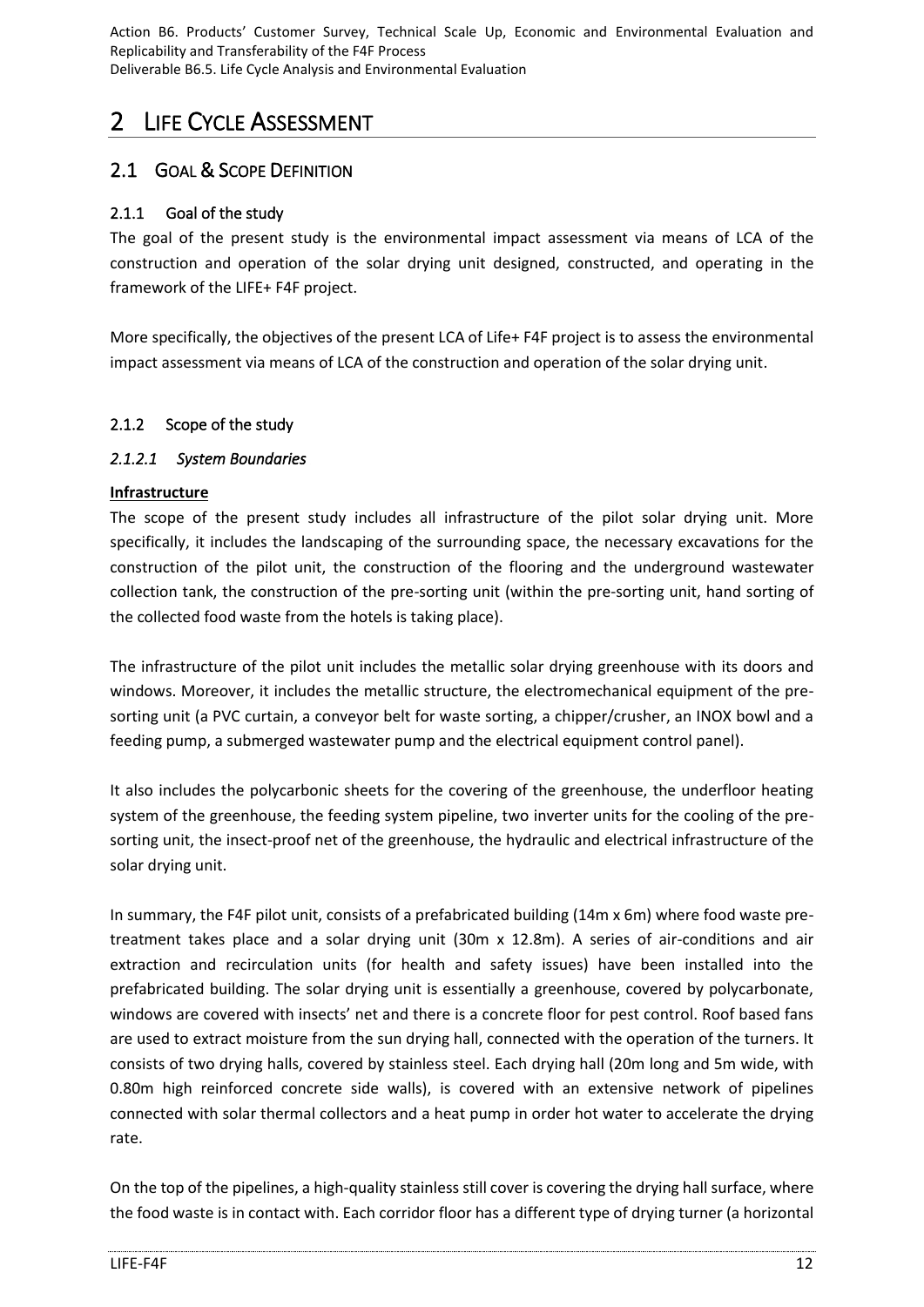and a vertical turner are being used). The turners are a prototype system custom-made for the process. They have several motors and sensors for a variety of moves:

a) moving in the drying hall corridor using wheels rolling on the sidewalls, in various speeds and both directions,

b) increasing and decreasing the height of the turner's drum,

c) turning the drum both directions and in various and control speeds,

e) estimating its position from the ends of the corridor at all times, and

f) including a series of safety operation mechanisms (e.g., emergency stop).



1. Entrance in the F4F pilot unit of the collected food waste from hotels with a refrigerator truck

- 2. Hand sorting of the collected food waste
- 3. Shredder, pulverizer & feeding pump
- 4. 4a. Solar drying tank with a horizontal drying turner
- 4b. Solar drying tank with a vertical drying turner
- Free space for emptying the drying cells after the completion of the drying
- 5. process. The final product is placed in big bags.
- <span id="page-12-0"></span>6. Temporary storage of the final product

Figure 3. The operation process of F4F project

#### **Operation**

Separated food waste is collected daily (except Sundays), from hotels and catering services, into plastic bags. These bags and removed into brown bins (240lt) and then transferred into the refrigerator truck. As the refrigerator truck has a weighting system, the daily collected quantity by each facility should be estimated. After the collection, the contractor from the collection service transfers the bins into the pilot unit.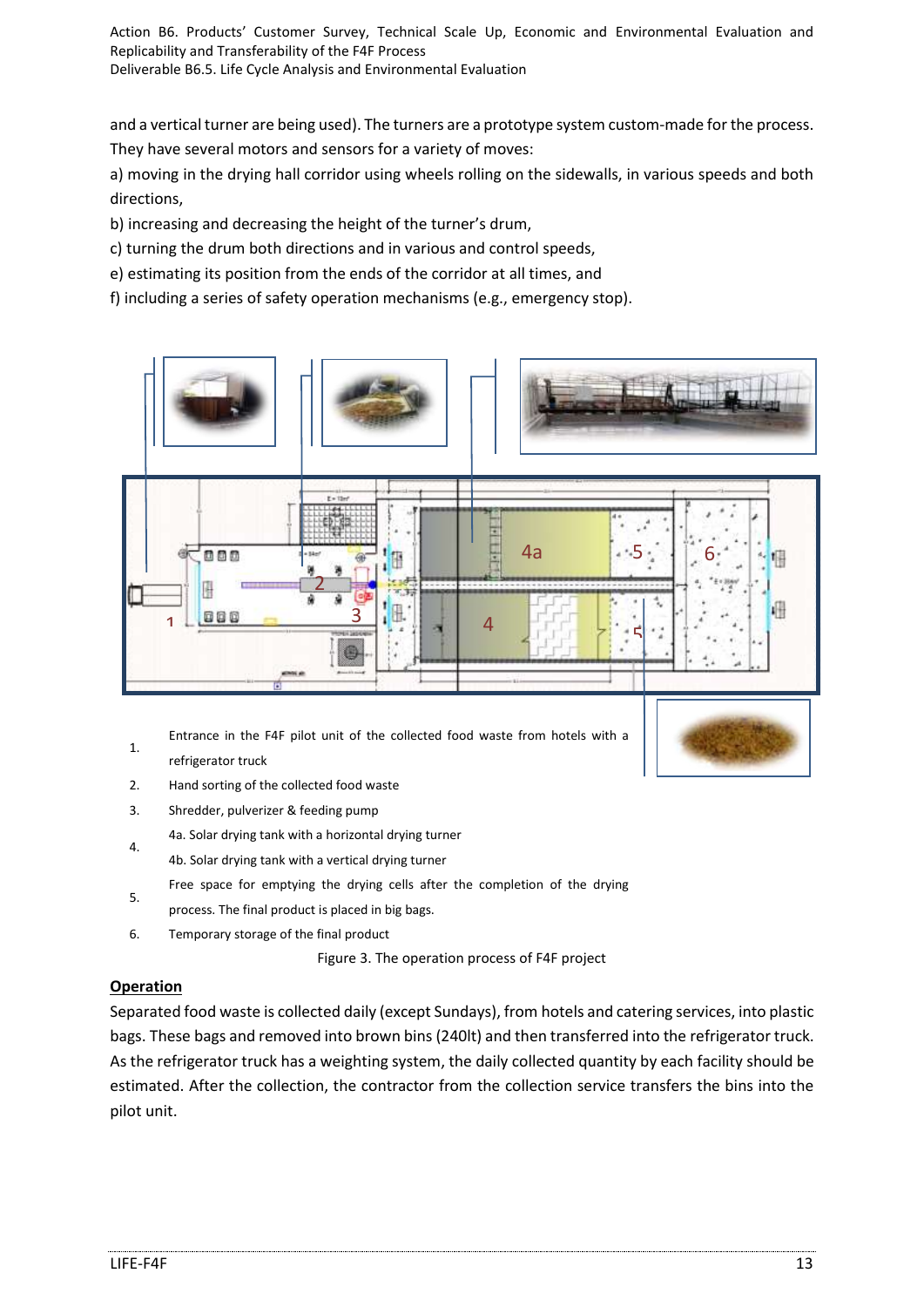Deliverable B6.5. Life Cycle Analysis and Environmental Evaluation



Figure 4: Food waste collection process from hotels

<span id="page-13-0"></span>The next stage is the lifting and unloading of each bin, using a manual elevation mechanism, on the installed conveyor system, where personnel was hand sorting foreign objects from the food wastes, such as metal, glass, paper, etc.



Figure 5: Import and hand-sorting of the source-separated food waste in the pilot scale facility

<span id="page-13-1"></span>At this stage, the waste impurities are removed and driven to a treatment facility nearby. Impurities are mainly plastic (straws, bottles, and bags), paper and metal (food cans), and are excluded from the production process of dry pet food supplement. The average percentage is less than 1% of the feedstock and is considered negligible.



Figure 6: Impurities during hand shorting stage

<span id="page-13-2"></span>At the end of the belt and after the hand sorting, there is a shredder for the grinding of food waste. The pulp after shredding is being collected into an inox hopper and then this pulp is being disposed into a worn which supplies the pump. This pump is being connected with a pipe proper to be used for food. The pulp through this pipe is being transferred into the solar drying halls.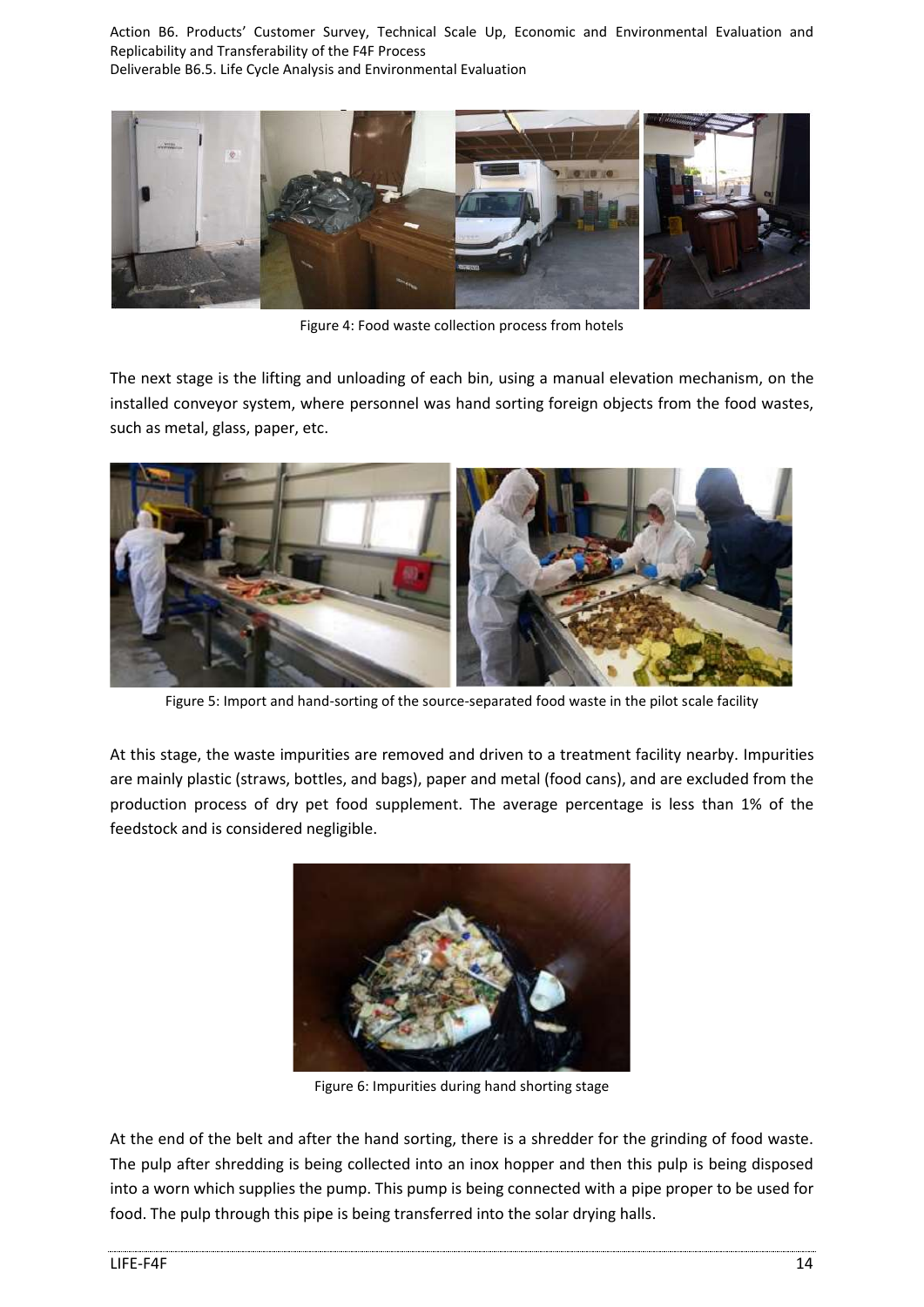Deliverable B6.5. Life Cycle Analysis and Environmental Evaluation



Figure 7: The pulp after the shredding process

<span id="page-14-0"></span>Next, there is the solar drying process. At this stage, the food waste after hand sorting and shredding are forwarded through a pipeline into the solar drying halls. In the pictures below it is presenting the drying process into the drying halls.

<span id="page-14-1"></span>

Figure 8: Solar drying unit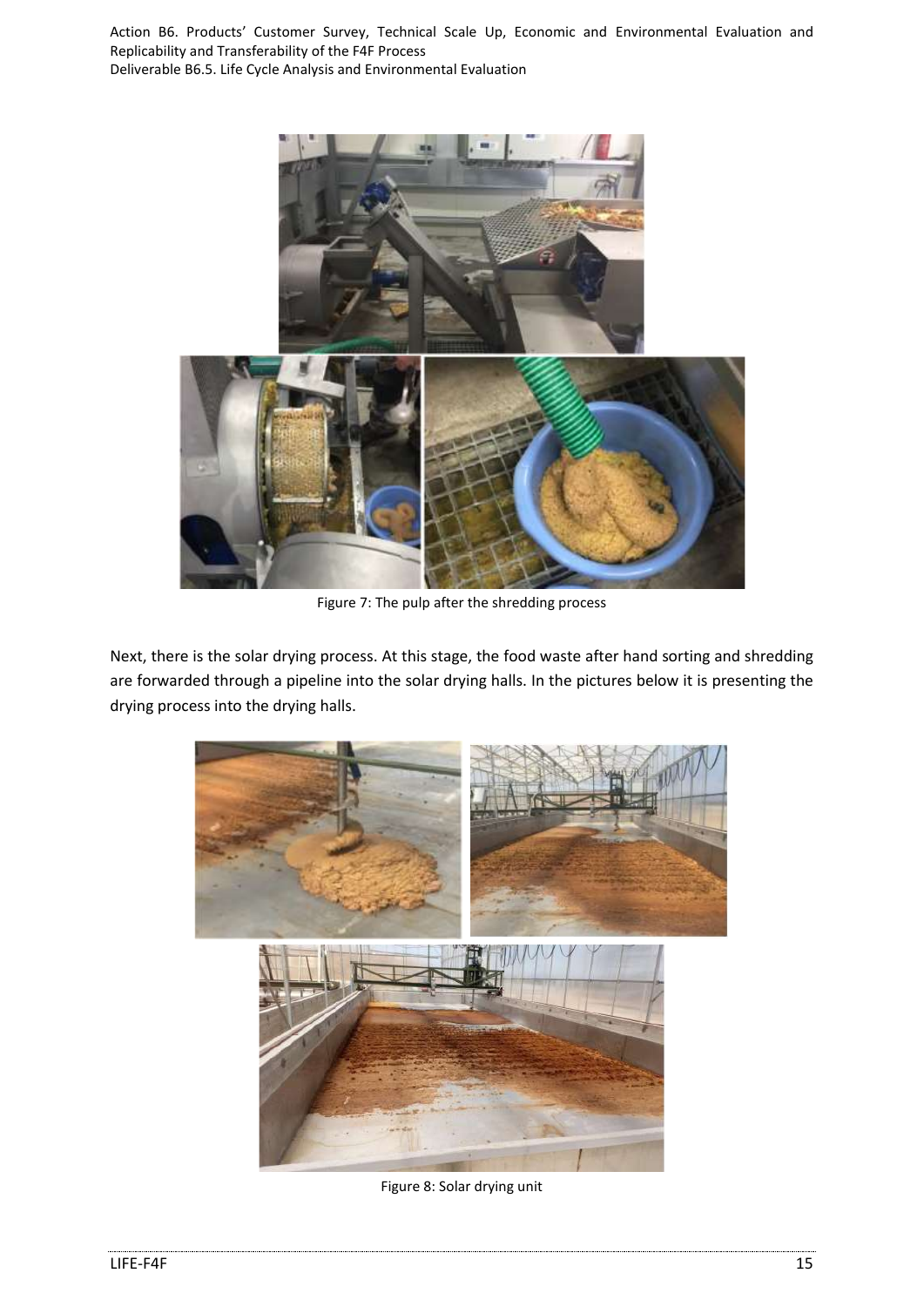The final product, after the solar drying process, is presented below.



Figure 9: Project's final product

#### <span id="page-15-0"></span>**Evaluation of the produced feed as pet food**

To assess the suitability of the F4F pilot plant's final product as a pet feed, feeding trials with various small animals took place. During these trials, diets with varying amounts of dried food residues (DFR) (0%, 5%, 10% and 15%) were produced. In summary the following conclusions were reached:

- Final Humidity: Less than 14% (around 12%)
- Calorie value: 2.676- 3324 kcal /kg (3.000 kcal /kg on average)
- Average weight reduction: 80% w/w<sup>2</sup> (including impurities diversion)

Taking into consideration that on average the calorific value of pet food is around 3.600 kcal / kg pet food (FEDIAF, 2018), the replacement ratio is app. 120%<sup>3</sup> in terms of weight. In other words, 1 kg of conventionally produced pet food, should be replaced by 1,2 kg of F4F animal feed. Furthermore, according to the studies that took place, for various reasons, the maximum suggested percentage of food replacement was 10% on kcal basis, i.e., 12% on weight basis. The complete evaluation of the produces feed for pets is presented in Deliverable B 5.2.

Finally, the system boundaries and the main processes to produce animal feed from food waste, are shown in Figure below.

<sup>2</sup> weight / weight

 $33600 / 3000 = 1,2$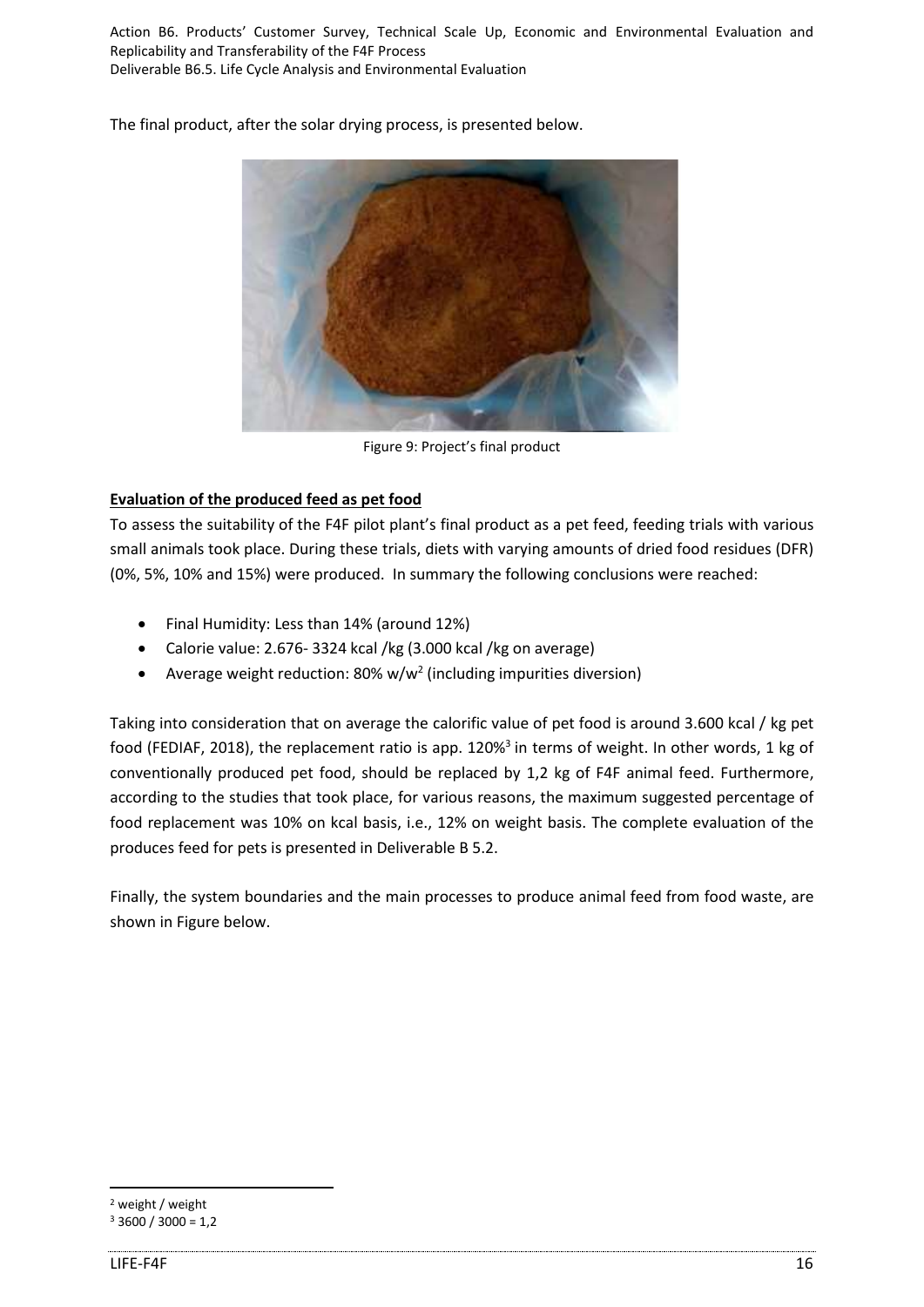

<span id="page-16-0"></span>Figure 10: System Boundaries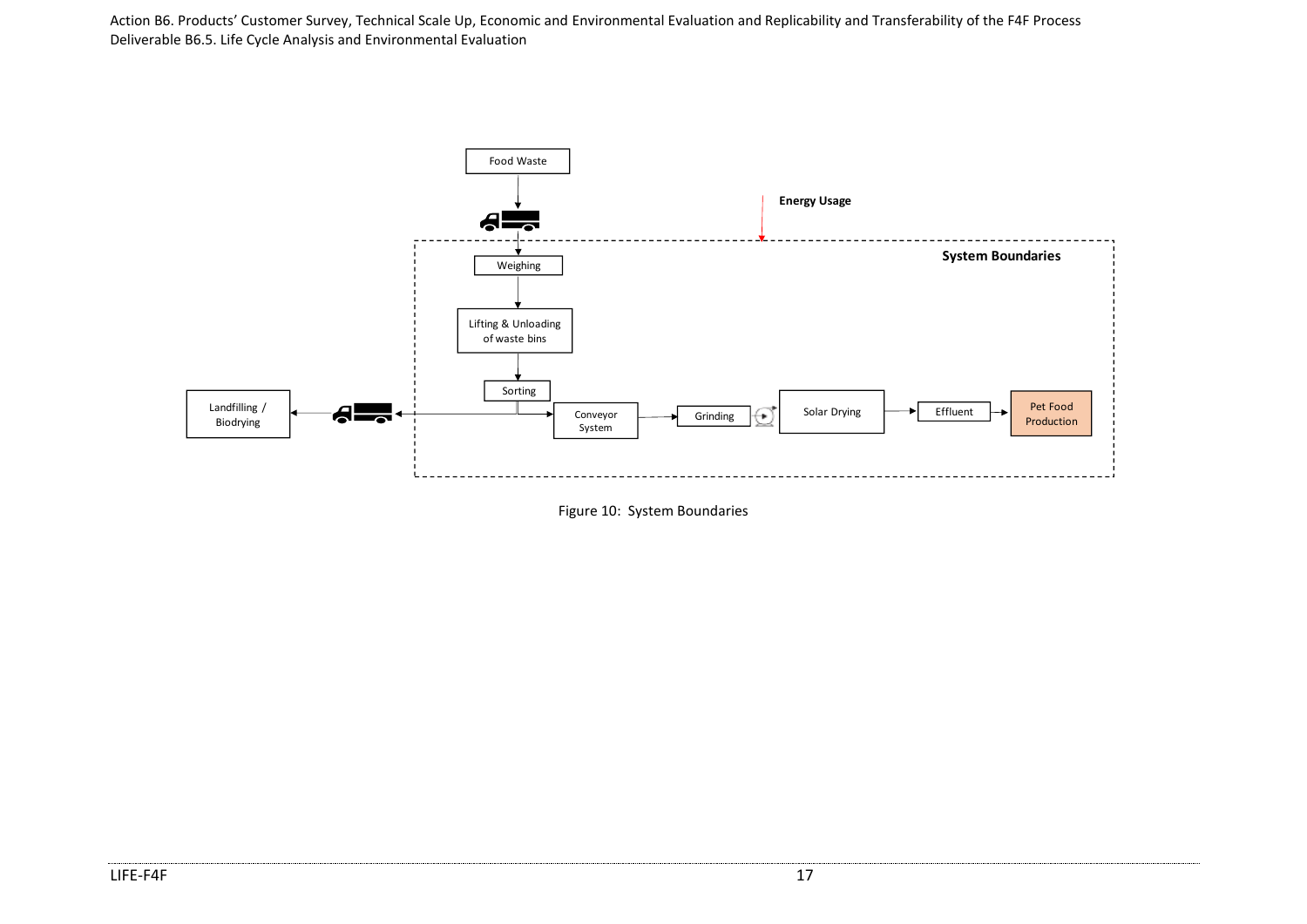As presented in the figure above the shorting and transportation process of food waste from hotels and catering services, as well as the transportation of the final product to the end-users are out of the scope of the present LCA study, for the results to be easily comparable. Moreover, since animal food will be used locally, the expected contribution to the environmental impacts will be negligible. Additionally, the transportation and further treatment of the impurities are not included in the present LCA study since the percentage is negligible. Nevertheless, the addition of all the aforementioned excluded stages can be easily added at a later stage, if deemed necessary for the purposes of an LCA with a more case specific scope.

Furthermore, one major offset benefit was identified, i.e. the environmental benefits due to the replacement of pet food production.

The potential environmental benefits due to the diversion of food waste from other treatment alternatives could be also considered; however, since there is a plethora of alternatives with a very wide range of impacts (e.g., landfill or composting), it was decided to be excluded of the system boundaries, for the results to be easily comparable.

Finally, the following are mentioned:

- The lifespan of the pilot unit is estimated to be 20 years.
- The pilot unit is expected to treat around 500 t of food waste per year and produced around 100 t of animal feed.

# *2.1.2.2 Functional Unit*

Since the expected pet food replacement ratio is based on calories and nutrients, the functional unit was selected to be "the production of 1.000 kcal animal feed". According to the results of the produced feed evaluation, we calculate that on average 1.000 kcal animal feed equals to around 334 g of produced food<sup>4</sup>. Taking into consideration that the average weight reduction is 80% w/w, that equals to 1,67 kg of food waste<sup>5</sup>.

Based on the above, the following equivalencies are calculated:

Production of 1.000 kcal pet food = Production of 334 g pet food = Treatment or 1,67 kg of food waste

# *2.1.2.3 Methodological approach*

The main steps of the methodology that will be followed, are presented next:

- 1. First, the **data from the operation of F4F pilot plant will be analyzed**, to be used in the LCA. Data includes:
	- o average incoming food waste to pilot plant
	- o average production of final product
	- o average energy consumption

<sup>4</sup> 1 kg of produced food has a 3.000 kcal calorific value, hence 1.000 kcal equals to 1/3 kg (~0,334 kg) <sup>5</sup> 1,67 kg X 0,2 = 0,334 kg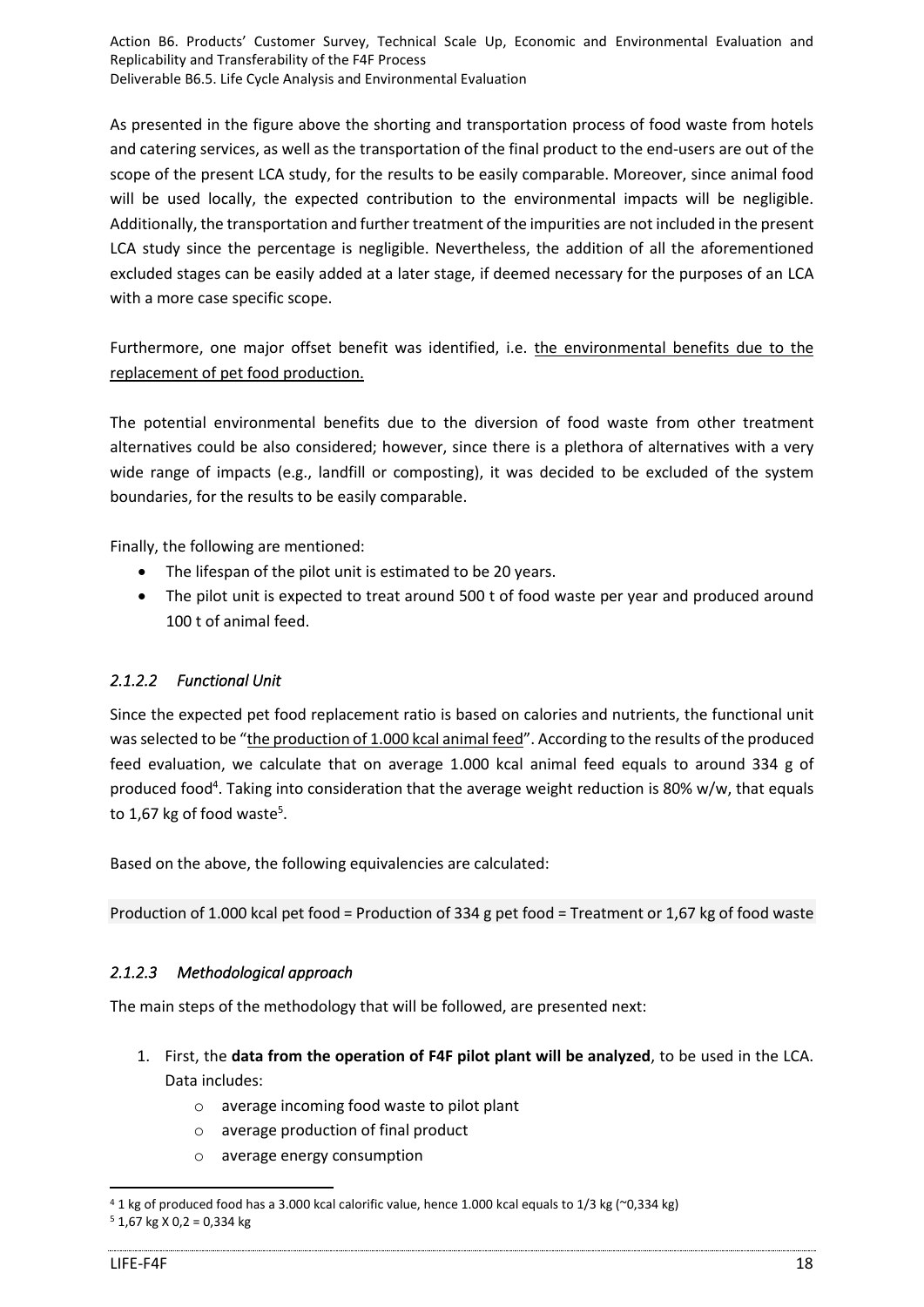- 2. **Average environmental impacts** will be presented, to acquire a basic knowledge of that to expect in terms of impacts and their allocation in the lifecycle of the product. Data will be based on literature review, environmental product declarations and published databases.
- 3. The following step will be the **LCI modeling**, based on all the above-mentioned data. The modeling will be performed using SimaPro software 9.2 (PRé Consultants, 2011) and MS excel. As previously mentioned, for the products under examination, the following will be analyzed:
	- a) the material use (resources) from production,
	- b) the energy/emissions (impacts) from production,
	- c) the offset benefits of the system
- 4. Next, the **LCIA** will be performed, covering all objectives as presented in the goal and scope definition section.
- 5. Finally, all the **results will be analyzed and evaluated**, possible impacts and/or benefits will be assessed, and specific strategies for the maximization of the environmental benefits will be proposed.

# *2.1.2.4 Data requirements*

Data were sourced from primary qualitative and quantitative data derived from F4F pilot plant. Average energy consumption of the plant is based on primary data.

As the product is produced in Greece, thus impacts from electricity production were sourced from Ecoinvent databases using Greek data. Ecoinvent is a database developed by the Swiss Centre for Life Cycle Inventories, which accommodates more than 4.000 datasets for products, services and processes (SCLCI, 2016). Furthermore, electricity losses during low-voltage transmission and transformation from medium-voltage are also considered in the analysis.

Furthermore, as previously mentioned, data regarding pet/animal feed production, will be sourced from PEFCRs: Prepared pet food for cats and dogs report (FEDIAF, 2018) and meat-based Animal Feed production from SimaPro 9.2 (PRé Consultants, 2011). Finally, the LCA software SimaPro 9.2 was used for modelling the product systems, while MS excel for calculating the inventory, and also performing the impact assessment.

In general, the overall quality of the data is considered to be adequate for scope and the requirements of this study.

# *2.1.2.5 LCIA methodology and types of impacts*

As previously mentioned, the LCIA will be performed based on the CML2 baseline 2000 impact assessment method (Guinée et al., 2002). LCIA will include the following steps:

- $\triangleright$  Selection of impact categories
- ➢ Classification
- ➢ Characterization
- ➢ Normalization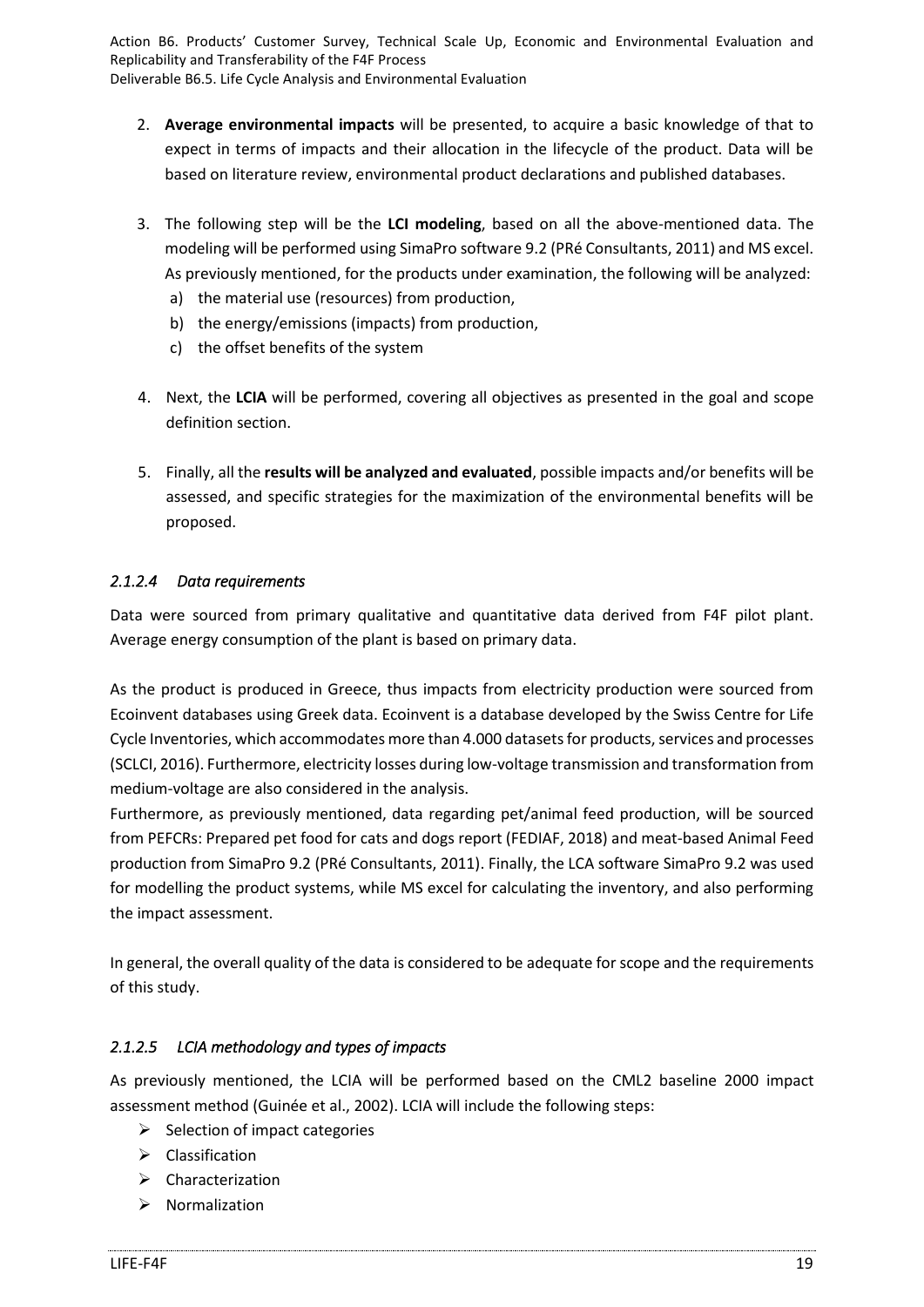### *2.1.2.6 Basic assumptions & limitations*

Based on the goal & scope of the LCA, project team tried to balance the use of general / average data with specific information where existing, without compromising the credibility of the results. Finally, as previously presented, shorting and transportation process of food waste from hotels and catering services, transportation of the final product to the end-users as well as transportation and further treatment of the impurities are not included in the present LCA study. Nevertheless, the addition of all these stages can be easily added at a later stage, if deemed necessary.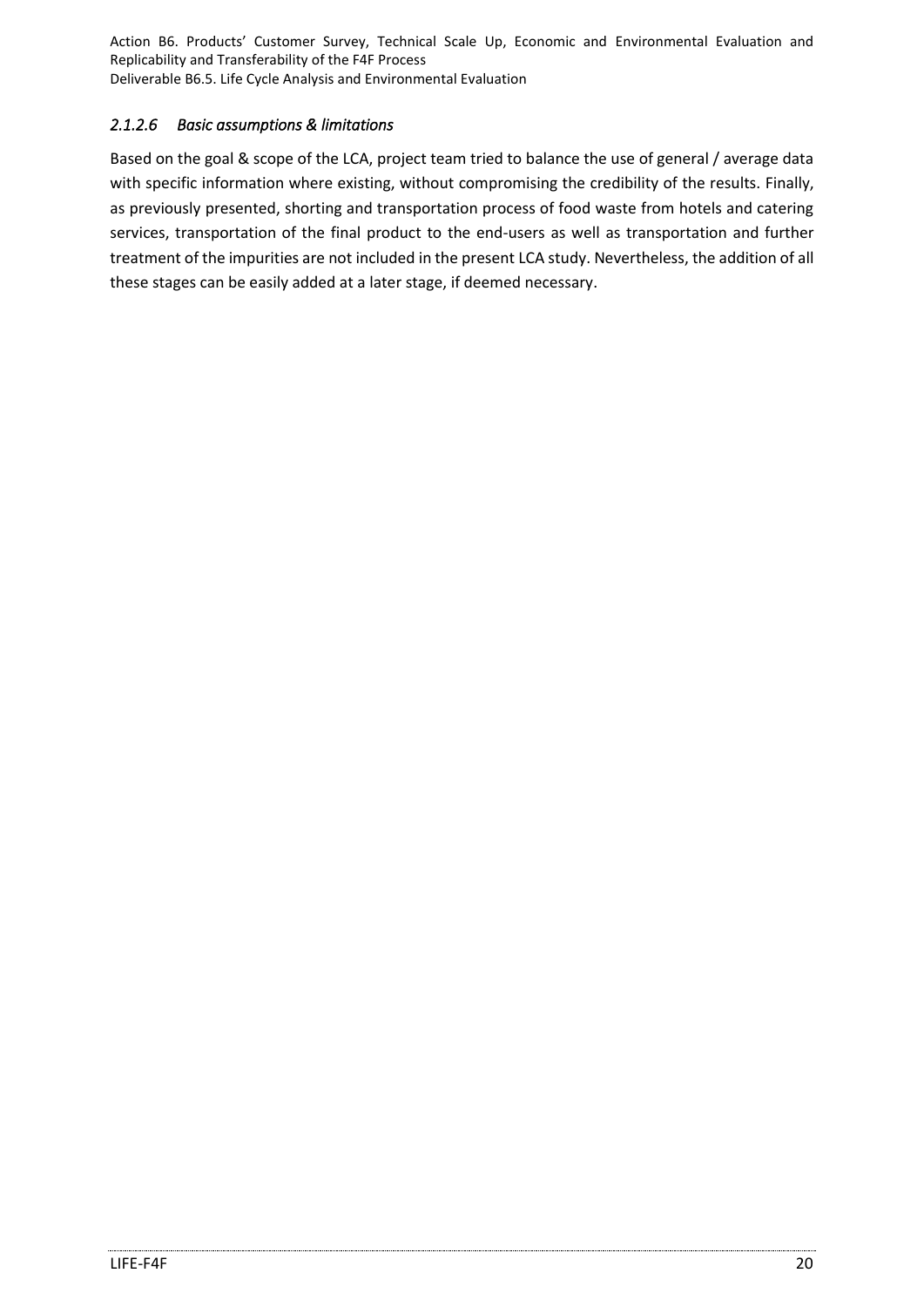# 2.2 INVENTORY ANALYSIS

# 2.2.1 Construction

The key components of the inventory of the pilot plant infrastructure are presented in Table 2. The key components were extracted from the master plan of the pilot plant. These are (Abeliotis et al, 2018):

- materials (e.g., reinforced concrete and asphalt) and operations (e.g., excavation) for landscaping and floor construction.
- metallic structures (pre-sorting unit and solar drying greenhouse).
- water supply and drainage infrastructure (e.g., excavation and pipes).
- <span id="page-20-0"></span>• and electrical infrastructure (e.g., cables).

| <b>Infrastructure component</b>             | <b>Unit</b>    | <b>Value</b>   |
|---------------------------------------------|----------------|----------------|
| Landscaping                                 |                |                |
| Excavation                                  | m <sup>3</sup> | 129.3          |
| <b>Floor construction</b>                   |                |                |
| Reinforced concrete                         | m <sup>3</sup> | 39.2           |
| Lightly reinforced concrete                 | m <sup>3</sup> | 65.2           |
| Cover concrete                              | m <sup>3</sup> | 15             |
| Lightly reinforced concrete floor           | m <sup>3</sup> | 8.4            |
| Industrial floor (epoxy resin)              | m <sup>3</sup> | 8.4            |
| Gravel                                      | m <sup>3</sup> | 0.4            |
| Excavation                                  | m <sup>3</sup> | 0.8            |
| Reinforce concrete for tank                 | m <sup>3</sup> | 1.8            |
| Asphalt, bitumen                            | m <sup>3</sup> | 20.6           |
| <b>Metallic structures</b>                  |                |                |
| Stainless steel                             | kg             | 1.500          |
| Water supply and drainage infrastructure    |                |                |
| Cast iron covers                            | kg             | 20             |
| HDPE pipe (25 mm diameter)                  | m              | 70             |
| HDPE pipe (32 mm diameter)                  | m              | 50             |
| Excavation                                  | m <sup>3</sup> | $\overline{7}$ |
| Drainage pipes (PVC-U) (125 mm              | m              | 45             |
| diameter)                                   |                |                |
| Drainage pipes (PVC-U) (100 mm<br>diameter) | m              | 10             |
| <b>Electrical infrastructure</b>            |                |                |
| Excavation                                  | m <sup>3</sup> | 11             |
| Pipes (PVC)                                 | m              | 500            |
| Cables                                      | m              | 500            |

#### Table 2: Life cycle inventory of the solar drying unit.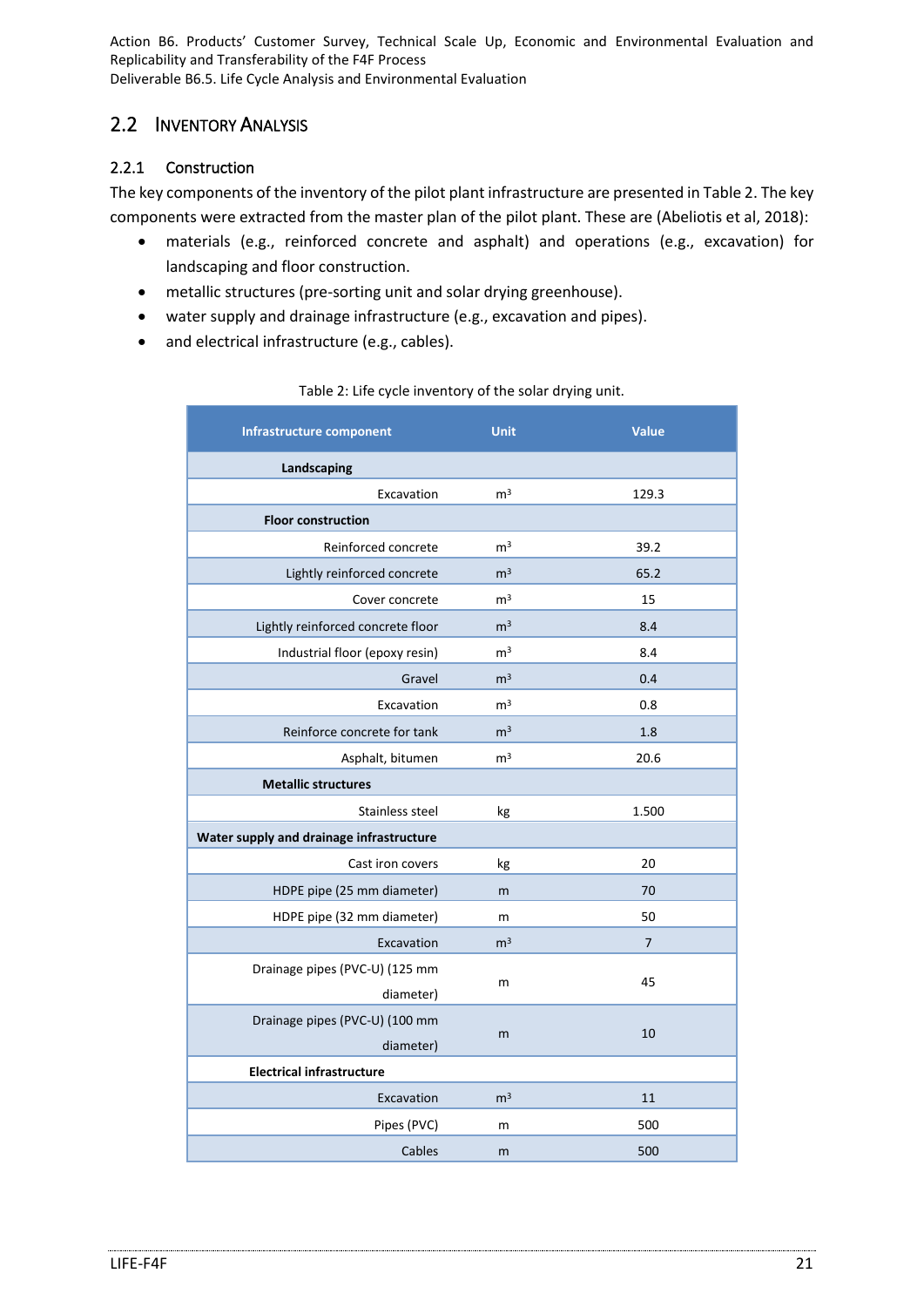#### 2.2.2 Operation

#### Feed production

The first full scale operational period started on 3rd of June 2019 and concluded on 31st of October, 2019. Within 126 days, about 144 t of food waste have been collected from hotels and a catering service and managed into the F4F pilot unit. From this input quantity of food waste, finally produced about 30 t of feed (average weight reduction: 80% w/w).

The initial moisture of the food waste was about 75% (average) and the moisture of the final product was about 10-12%.

Moreover, according to the pilot plant's operator the energy consumption during the first full scale operational period is about 28.882 kWh that equals to 0,20 kWh per kg of food waste or 0,96 kWh per kg of final product or 0,32 kWh per functional unit<sup>6</sup>.

#### Offset benefit

As previously mentioned, the major environmental benefits that is expected is due to the replacement of pet food production. Potential environmental impacts were calculated based on the PEFCRs: Prepared pet food for cats and dogs report (FEDIAF, 2018) and meat-based Animal Feed production from SimaPro 9.2 (PRé Consultants, 2011).

 $60,96$  kWh per kg X 0,334 kg per FU = 0,32 kWh per FU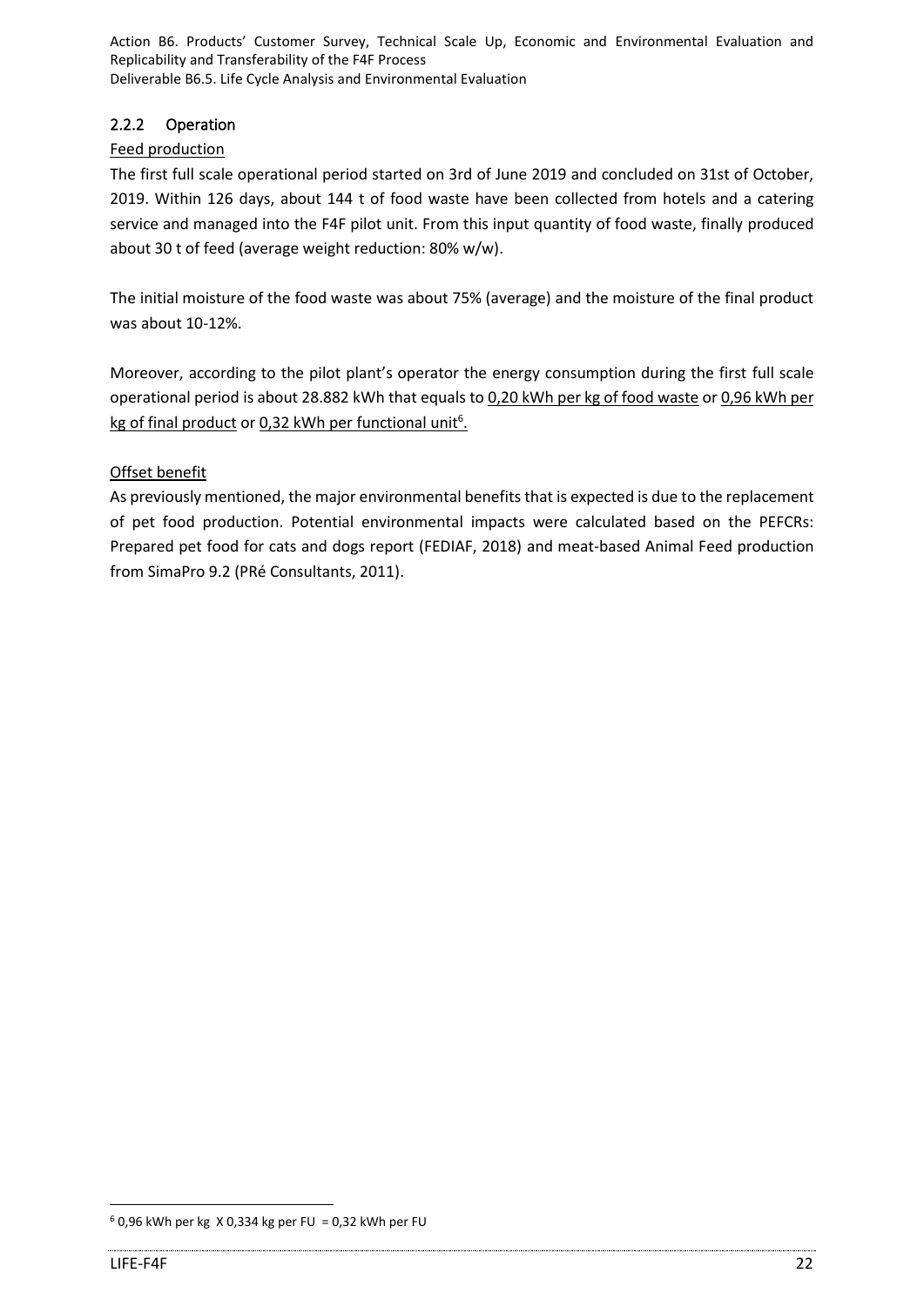# 2.3 LIFE CYCLE IMPACT ASSESSMENT

# 2.3.1 Characterization

#### **Construction**

The impact assessment results and the percentage contribution of each one of the materials utilised in the infrastructure are presented are presented in the following tables. Moreover, the percentage contribution of each material utilised in the infrastructure is presented in the following figure. As presented in the Tables, floor construction is the life cycle stage that contributes the most to all impact categories (Abeliotis et al, 2018).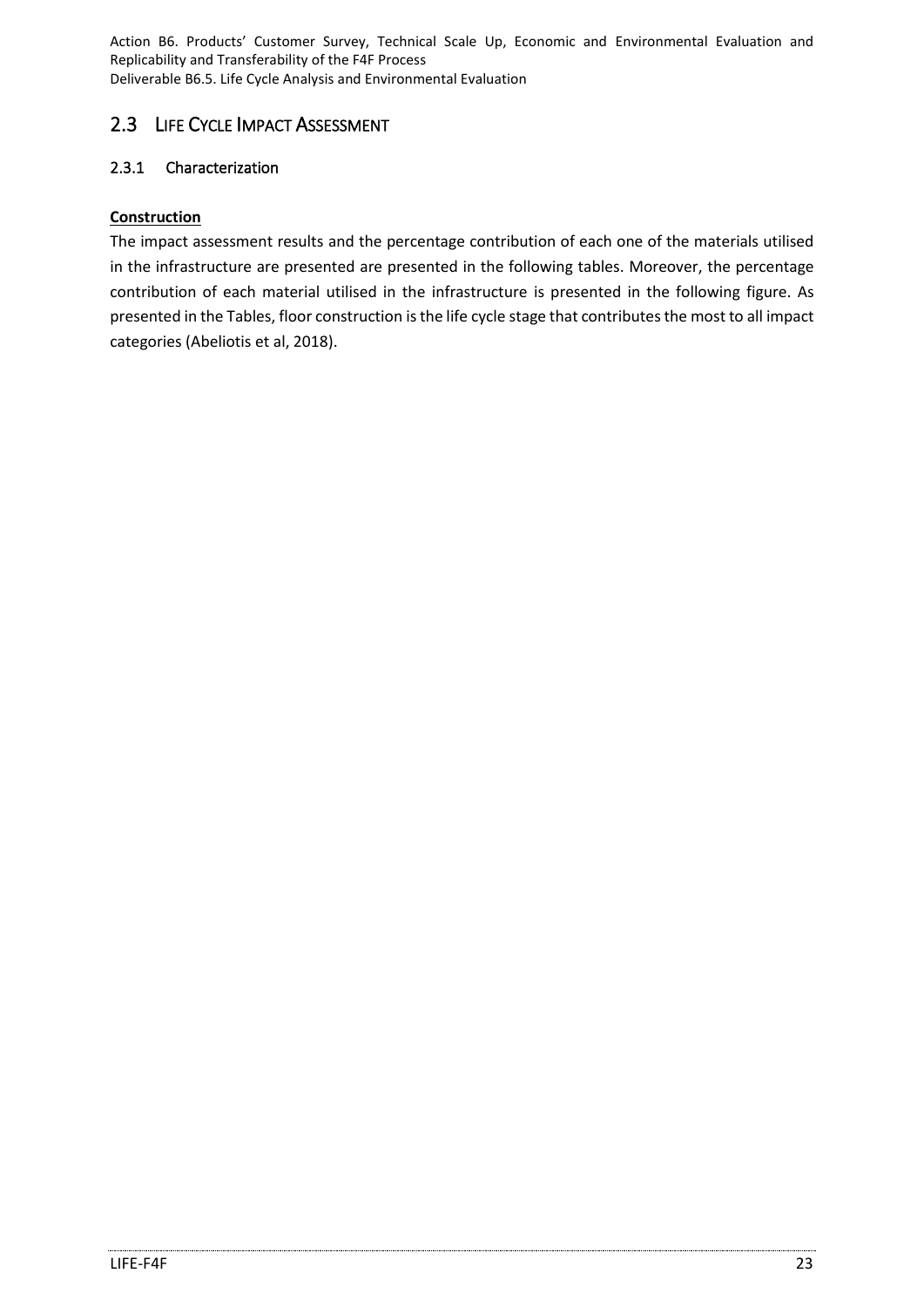| Impact category                 | Unit                        | <b>Total</b> | Landscaping | <b>Floor construction</b> | <b>Electrical cabling</b> | Drainage | Metallic structure | <b>Pumps</b> | <b>Solar collector</b> | <b>Water supply</b> | <b>Heat pump</b> |
|---------------------------------|-----------------------------|--------------|-------------|---------------------------|---------------------------|----------|--------------------|--------------|------------------------|---------------------|------------------|
| <b>Abiotic depletion</b>        | kg Sb eq                    | 1.518,555    | 0,460       | 1.441,307                 | 2,008                     | 3,041    | 63,599             | 0,029        | 4,290                  | 1,021               | 2,797            |
| Acidification                   | kg SO <sub>2</sub> eq       | 852,685      | 0,517       | 803,474                   | 1,014                     | 0,919    | 38,676             | 0,003        | 4,322                  | 0,269               | 3,491            |
| Eutrophication                  | $kg$ PO <sub>4</sub> --- eq | 161,714      | 0,123       | 157,373                   | 0,084                     | 0,120    | 3,302              | 0,000        | 0,354                  | 0,044               | 0,313            |
| Global warming (GWP100)         | $kg CO2$ eg                 | 246.046,716  | 68,948      | 233.347,000               | 221,278                   | 222,264  | 10.528,200         | 4,928        | 744,650                | 68,486              | 840,962          |
| Ozone layer depletion (ODP)     | kg CFC-11 eq                | 0,040        | 8,36E-06    | 1,43E-02                  | 2,70E-06                  | 1,33E-06 | 2,24E-06           | 5,46E-06     | 8,10E-05               | 5,04E-07            | 2,54E-02         |
| Human toxicity                  | kg 1,4-DB eg                | 87.307,511   | 46,485      | 84.946,500                | 390,014                   | 179,614  | 1.164,794          | 1,475        | 277,738                | 30,792              | 270,098          |
| Fresh water aquatic ecotoxicity | $kg1,4-DBeq$                | 46.125,122   | 4,608       | 45.770,040                | 71,402                    | 55,889   | 157,321            | 0,076        | 19,663                 | 17,109              | 29,014           |
| Marine aquatic ecotoxicity      | kg 1,4-DB eg                | $6,02E+07$   | 1,11E+04    | 5,98E+07                  | 7,36E+02                  | 3,65E+04 | 2,03E+05           | 1,87E+02     | 6,66E+04               | 1,79E+04            | 7,68E+04         |
| <b>Terrestrial ecotoxicity</b>  | $kg1,4-DBeq$                | 687,158      | 0,101       | 649,251                   | 0,593                     | 1,526    | 32,484             | 0,016        | 1,433                  | 0,681               | 1,074            |
| <b>Photochemical oxidation</b>  | $kgC2H4$ eq                 | 38,935       | 0,014       | 36,411                    | 0,050                     | 0,073    | 2,029              | 0,001        | 0,171                  | 0,025               | 0,162            |

Table 3: Characterization impact assessment results for the infrastructure of the unit (total).

#### Table 4: Characterization impact assessment results for the infrastructure of the unit (per t of food waste).

<span id="page-23-1"></span><span id="page-23-0"></span>

| Impact category                 | <b>Unit</b>                 | <b>Total</b> | Landscaping | <b>Floor construction</b> | <b>Electrical cabling</b> | Drainage, | <b>Metallic structure</b> | <b>Pumps</b> | Solar collector | <b>Water supply</b> | <b>Heat pump</b> |
|---------------------------------|-----------------------------|--------------|-------------|---------------------------|---------------------------|-----------|---------------------------|--------------|-----------------|---------------------|------------------|
| <b>Abiotic depletion</b>        | kg Sb eq                    | 0,152        | 4,60E-05    | 1,44E-01                  | 2,01E-04                  | 3,04E-04  | 6,36E-03                  | 2,94E-06     | 4,29E-04        | 1,02E-04            | 2,80E-04         |
| <b>Acidification</b>            | kg SO <sub>2</sub> eq       | 0,085        | 5,17E-05    | 8,03E-02                  | 1,01E-04                  | 9,19E-05  | 3,87E-03                  | 2,60E-07     | 4,32E-04        | 2,69E-05            | 3,49E-04         |
| <b>Eutrophication</b>           | $kg$ PO <sub>4</sub> --- eq | 0,016        | 1,23E-05    | 1,57E-02                  | 8,44E-06                  | 1,20E-05  | 3,30E-04                  | 2,40E-08     | 3,54E-05        | 4,42E-06            | 3,13E-05         |
| Global warming (GWP100)         | kg CO <sub>2</sub> eq       | 24,605       | 6,89E-03    | 2,33E+01                  | 2,21E-02                  | 2,22E-02  | 1,05E+00                  | 4,93E-04     | 7,45E-02        | 6,85E-03            | 8,41E-02         |
| Ozone layer depletion (ODP)     | kg CFC-11 eq                | 0,000        | 8,36E-10    | 1,43E-06                  | 2,70E-10                  | 1,33E-10  | 2,24E-10                  | 5,46E-10     | 8,10E-09        | 5,04E-11            | 2,54E-06         |
| Human toxicity                  | $kg1,4-DBeq$                | 8,731        | 4,65E-03    | 8,49E+00                  | 3,90E-02                  | 1,80E-02  | 1,16E-01                  | 1,47E-04     | 2,78E-02        | 3,08E-03            | 2,70E-02         |
| Fresh water aquatic ecotoxicity | $kg1,4-DBeq$                | 4,613        | 4,61E-04    | 4,58E+00                  | 7,14E-03                  | 5,59E-03  | 1,57E-02                  | 7,61E-06     | 1,97E-03        | 1,71E-03            | 2,90E-03         |
| Marine aquatic ecotoxicity      | $kg1,4-DBeq$                | 6.024,295    | 1,106       | 5.983,016                 | 0,074                     | 3,645     | 20,306                    | 0,019        | 6,659           | 1,794               | 7,677            |
| <b>Terrestrial ecotoxicity</b>  | $kg1,4-DBeq$                | 0,069        | 1,01E-05    | 6,49E-02                  | 5,93E-05                  | 1,53E-04  | 3,25E-03                  | 1,62E-06     | 1,43E-04        | 6,81E-05            | 1,07E-04         |
| <b>Photochemical oxidation</b>  | $kgC2H4$ eg                 | 0,004        | 1,40E-06    | 3,64E-03                  | 4,98E-06                  | 7,28E-06  | 2,03E-04                  | 9,66E-08     | 1,71E-05        | 2,54E-06            | 1,62E-05         |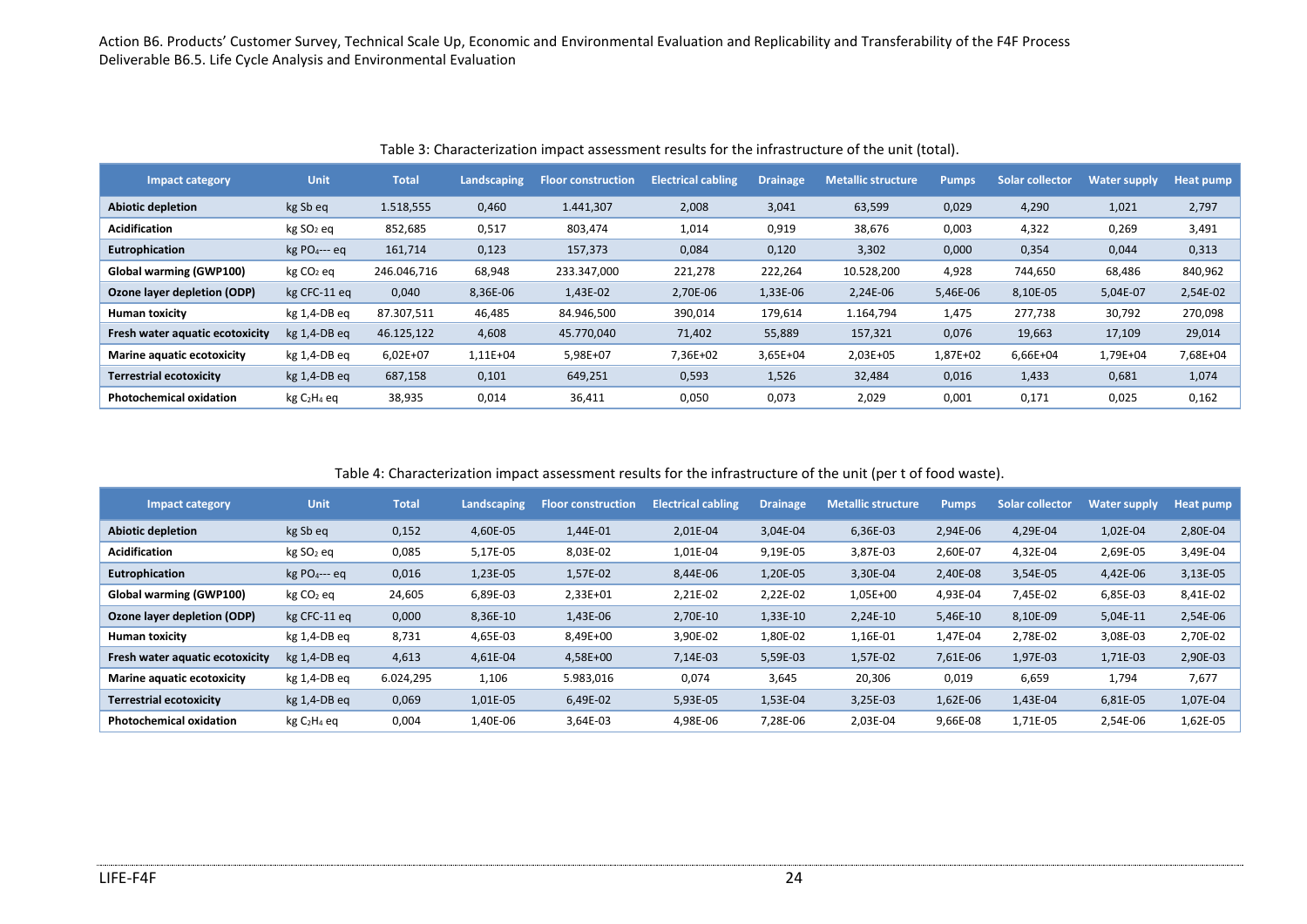| Impact category                 | Unit                        | <b>Total</b> | Landscaping | <b>Floor construction</b> | <b>Electrical cabling</b> | <b>Drainage</b> | <b>Metallic structure</b> | <b>Pumps</b> | Solar collector | <b>Water supply</b> | <b>Heat pump</b> |
|---------------------------------|-----------------------------|--------------|-------------|---------------------------|---------------------------|-----------------|---------------------------|--------------|-----------------|---------------------|------------------|
| <b>Abiotic depletion</b>        | kg Sb eq                    | 2,54E-04     | 7,69E-08    | 2,41E-04                  | 3,35E-07                  | 5,08E-07        | 1,06E-05                  | 4,91E-09     | 7,16E-07        | 1,71E-07            | 4,67E-07         |
| <b>Acidification</b>            | kg SO <sub>2</sub> eq       | 1,42E-04     | 8,63E-08    | 1,34E-04                  | 1,69E-07                  | 1,54E-07        | 6,46E-06                  | 4,34E-10     | 7,22E-07        | 4,49E-08            | 5,83E-07         |
| <b>Eutrophication</b>           | $kg$ PO <sub>4</sub> --- eq | 2,70E-05     | 2,05E-08    | 2,63E-05                  | 1,41E-08                  | 2,01E-08        | 5,51E-07                  | 4,01E-11     | 5,91E-08        | 7,38E-09            | 5,22E-08         |
| Global warming (GWP100)         | kg CO <sub>2</sub> eq       | 4,11E-02     | 1,15E-05    | 3,90E-02                  | 3,70E-05                  | 3,71E-05        | 1,76E-03                  | 8,23E-07     | 1,24E-04        | 1,14E-05            | 1,40E-04         |
| Ozone layer depletion (ODP)     | kg CFC-11 eq                | 6,65E-09     | 1,40E-12    | 2,39E-09                  | 4,51E-13                  | 2,22E-13        | 3,74E-13                  | $9,12E-13$   | 1,35E-11        | 8,42E-14            | 4,24E-09         |
| <b>Human toxicity</b>           | $kg1,4-DBeq$                | 1,46E-02     | 7,76E-06    | 1,42E-02                  | 6,51E-05                  | 3,00E-05        | 1,95E-04                  | 2,46E-07     | 4,64E-05        | 5,14E-06            | 4,51E-05         |
| Fresh water aquatic ecotoxicity | $kg1,4-DBeq$                | 7,70E-03     | 7,70E-07    | 7,64E-03                  | 1,19E-05                  | 9,33E-06        | 2,63E-05                  | 1,27E-08     | 3,28E-06        | 2,86E-06            | 4,85E-06         |
| Marine aquatic ecotoxicity      | $kg1,4-DBeq$                | 10,061       | 0,002       | 9,992                     | 0,000                     | 0,006           | 0,034                     | 0,000        | 0,011           | 0,003               | 0,013            |
| <b>Terrestrial ecotoxicity</b>  | $kg1,4-DBeq$                | 1,15E-04     | 1,69E-08    | 1,08E-04                  | 9,90E-08                  | 2,55E-07        | 5,42E-06                  | 2,71E-09     | 2,39E-07        | 1,14E-07            | 1,79E-07         |
| <b>Photochemical oxidation</b>  | $kgC2H4$ eq                 | 6,50E-06     | 2,33E-09    | 6,08E-06                  | 8,32E-09                  | 1,22E-08        | 3,39E-07                  | 1,61E-10     | 2,86E-08        | 4,24E-09            | 2,70E-08         |

Table 5: Characterization impact assessment results for the infrastructure of the unit (per FU).

Table 6: Contribution of the various infrastructure materials to the total impact assessment results of the unit.

<span id="page-24-1"></span><span id="page-24-0"></span>

| <b>Impact category</b>          | <b>Unit</b> | <b>Total</b> | Landscaping | <b>Floor</b><br>construction | <b>Electrical cabling</b> | <b>Drainage</b> | <b>Metallic</b><br>structure | <b>Pumps</b> | <b>Solar</b><br>collector | <b>Water</b><br>supply | <b>Heat Pump</b> |
|---------------------------------|-------------|--------------|-------------|------------------------------|---------------------------|-----------------|------------------------------|--------------|---------------------------|------------------------|------------------|
| <b>Abiotic depletion</b>        | %           | 100,00%      | 0,03%       | 94,91%                       | 0,13%                     | 0,20%           | 4,19%                        | 0,00%        | 0,28%                     | 0,07%                  | 0,18%            |
| <b>Acidification</b>            | %           | 100,00%      | 0,06%       | 94,23%                       | 0,12%                     | 0,11%           | 4,54%                        | 0,00%        | 0,51%                     | 0,03%                  | 0,41%            |
| <b>Eutrophication</b>           | %           | 100,00%      | 0,08%       | 97,32%                       | 0,05%                     | 0,07%           | 2,04%                        | 0,00%        | 0,22%                     | 0,03%                  | 0,19%            |
| Global warming (GWP100)         | %           | 100,00%      | 0,03%       | 94,84%                       | 0,09%                     | 0,09%           | 4,28%                        | 0,00%        | 0,30%                     | 0,03%                  | 0,34%            |
| Ozone layer depletion (ODP)     | %           | 100,00%      | 0,02%       | 35,96%                       | 0,01%                     | 0,00%           | 0,01%                        | 0,01%        | 0,20%                     | 0,00%                  | 63,78%           |
| <b>Human toxicity</b>           | %           | 100,00%      | 0,05%       | 97,30%                       | 0,45%                     | 0,21%           | 1,33%                        | 0,00%        | 0,32%                     | 0,04%                  | 0,31%            |
| Fresh water aquatic ecotoxicity | %           | 100,00%      | 0,01%       | 99,23%                       | 0,15%                     | 0,12%           | 0,34%                        | 0,00%        | 0,04%                     | 0,04%                  | 0,06%            |
| Marine aquatic ecotoxicity      | %           | 100,00%      | 0,02%       | 99,31%                       | 0,00%                     | 0,06%           | 0,34%                        | 0,00%        | 0,11%                     | 0,03%                  | 0,13%            |
| <b>Terrestrial ecotoxicity</b>  | %           | 100,00%      | 0,01%       | 94,48%                       | 0,09%                     | 0,22%           | 4,73%                        | 0,00%        | 0,21%                     | 0,10%                  | 0,16%            |
| <b>Photochemical oxidation</b>  | %           | 100,00%      | 0,04%       | 93,52%                       | 0,13%                     | 0,19%           | 5,21%                        | 0,00%        | 0,44%                     | 0,07%                  | 0,42%            |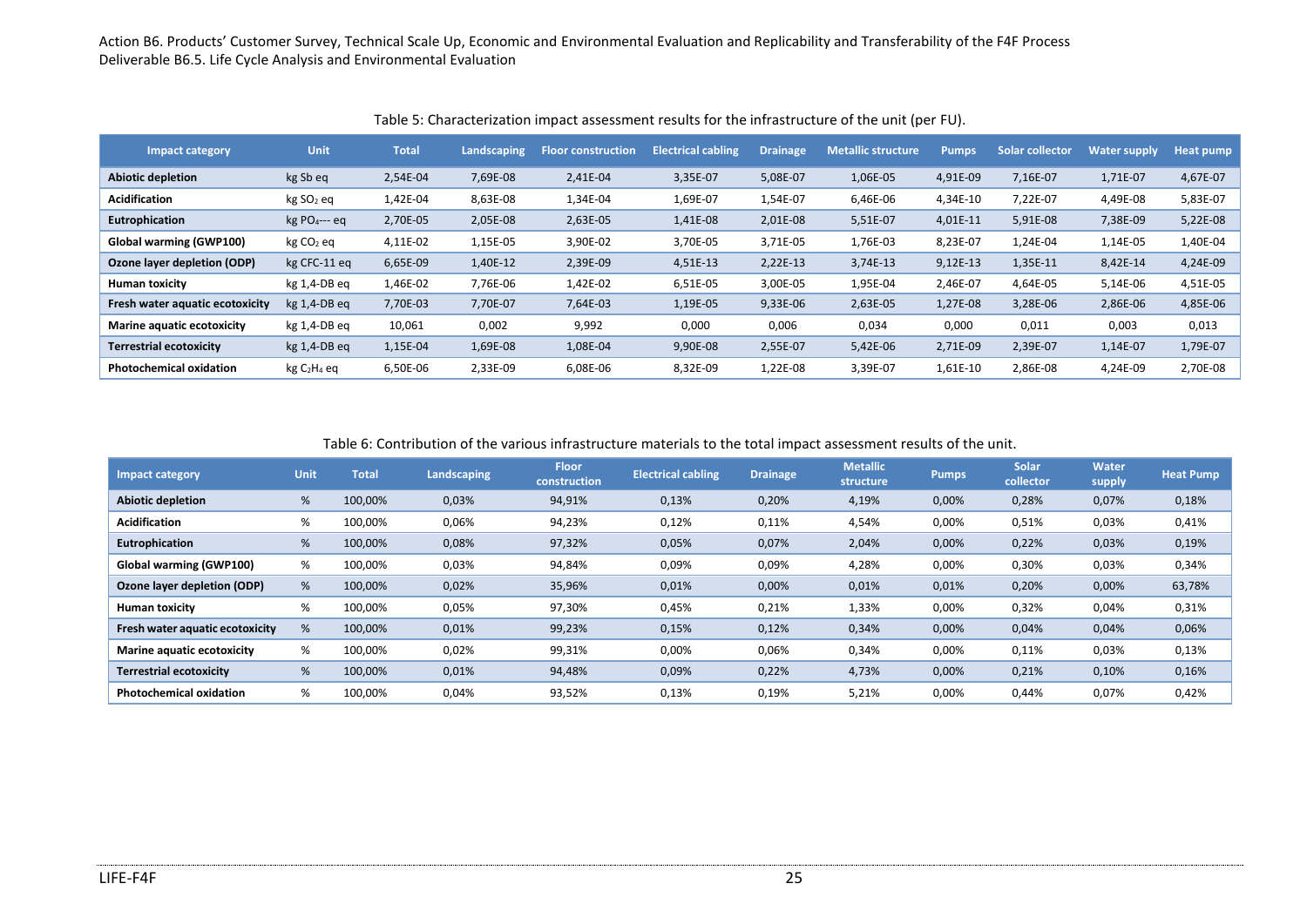

<span id="page-25-0"></span>Figure 11. Contribution (%) to the impact categories of different materials used in the infrastructure of the unit.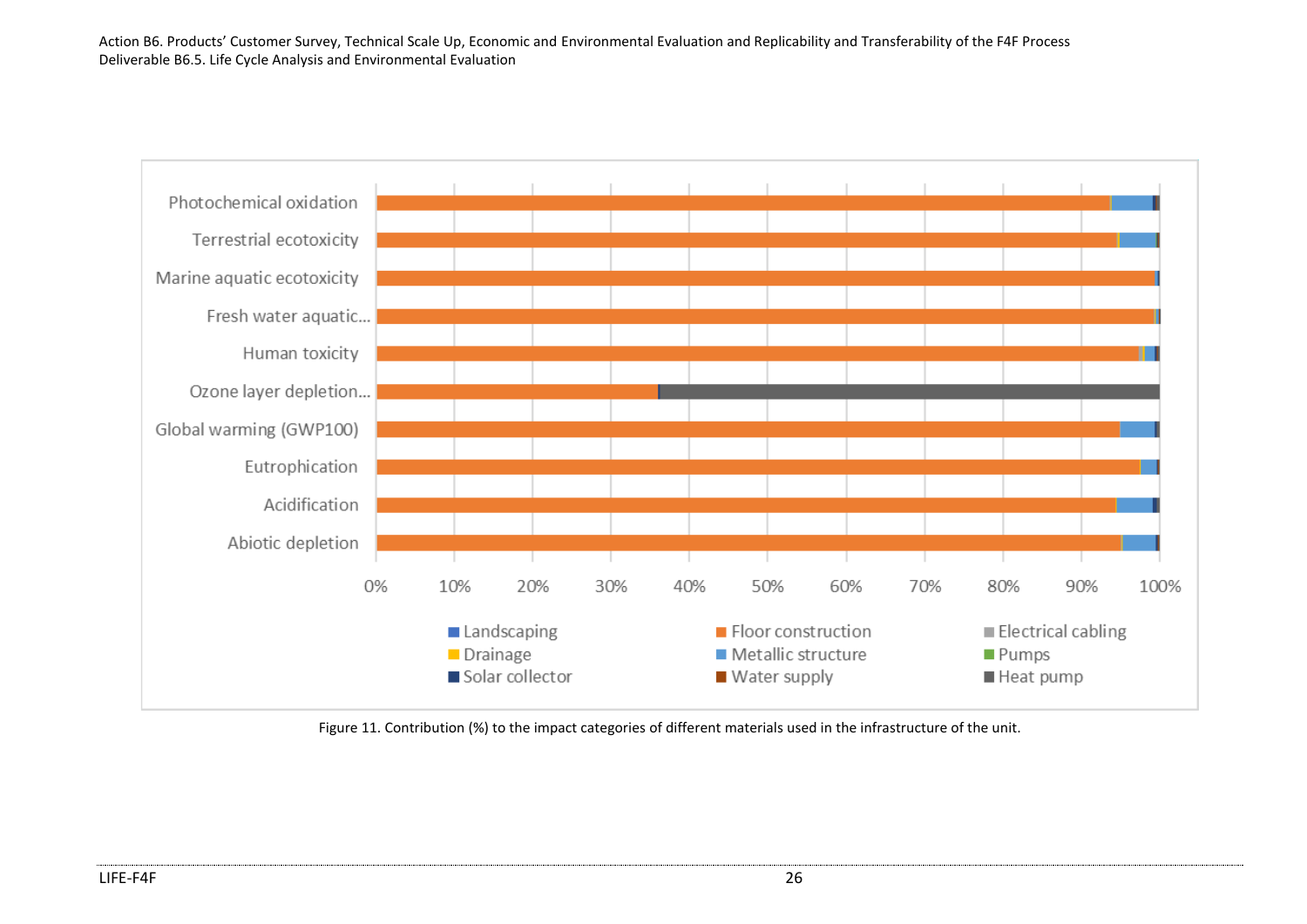#### **Operation**

The impact assessment results & the percentage contribution of each one (energy consumption and offset benefit) are presented are presented in the following Tables. Moreover, the percentage contribution of each stage is presented in the following Figure.

<span id="page-26-0"></span>**Impact category Unit Total Operation (Energy Consumption) Pet Food Replacement Abiotic depletion by equally space of the state of the state of the state of the state of the state of the state of the state of the state of the state of the state of the state of the state of the state of the state of Acidification** kg SO<sup>2</sup> eq 2,25E-03 2,26E-03 -6,35E-06 **Eutrophication** external extending the state of the R<sub>4</sub>--- eq 3,28E-03 3,29E-03 -1,04E-06 **Global warming (GWP100)** kg CO<sub>2</sub> eq 3,07E-01 3,73E-01 3,73E-01 -6,58E-02 **Ozone layer depletion (ODP)** kg CFC-11 eq  $1,10E-08$   $1,10E-08$   $-6,85E-11$ **Human toxicity https://web/2020.pdf/filteral contracts and kg 1,4-DB eq 3,07E-01 3,07E-01 -2,25E-04 -2,25E-04 Fresh water aquatic ecotoxicity** kg 1,4-DB eq 2,08E-01 2,08E-01 2,08E-01 -3,26E-05 **Marine aquatic ecotoxicity** kg 1,4-DB eq 1,31E+03 1,31E+03 -1,10E-01 **Terrestrial ecotoxicity kg 1,4-DB eq 8,39E-04** 8,39E-04 8,39E-04 -6,40E-07 **Photochemical oxidation** kg C<sub>2</sub>H<sub>4</sub> eq 8,95E-05 8,96E-05 -1,61E-07





Figure 12: Contribution (%) to the impact categories for the operation of the unit (per FU).

<span id="page-26-1"></span>As shown in the Figure above, the potential environmental benefit is substantial in the category of Global Warming. Furthermore, as presented in the next Figure, in case the maximum replacement percentage increased from 12% (on weight basis) to 40%, the offset benefit in Global Warming category increases significantly.



<span id="page-26-2"></span>Figure 13: Contribution (%) to the impact categories for the operation of the unit (increased replacement percentage)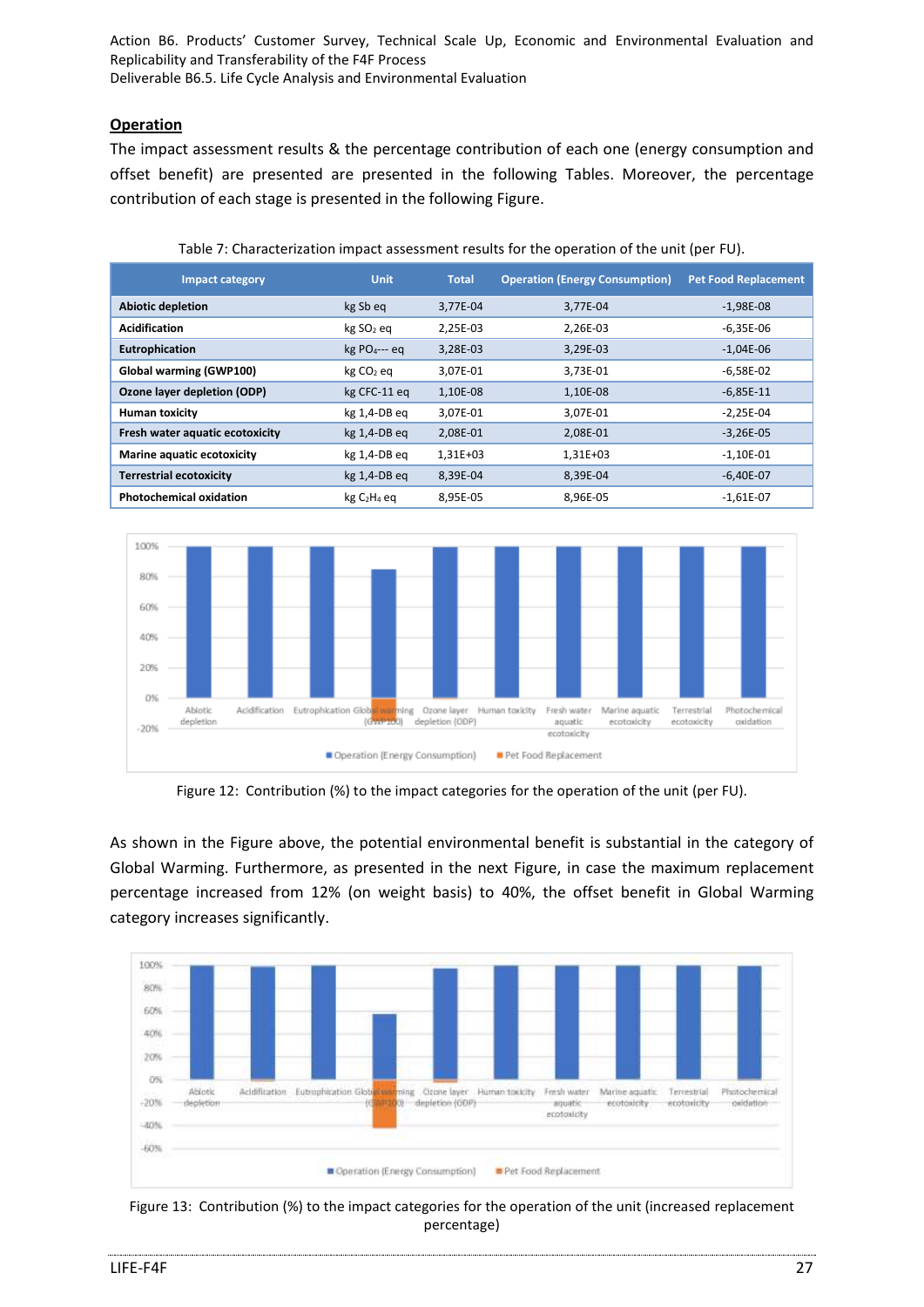#### **Summary**

The impact assessment results & the percentage contribution of each stage (construction, operation & offset benefit from use) are presented are presented in the following Tables. Moreover, the percentage contribution of each stage is presented in the following Figure.

Table 8: Characterization impact assessment results for all life cycle stages of the unit (per FU).

<span id="page-27-0"></span>

| <b>Impact category</b>            | <b>Unit</b>                 | <b>Total</b> | <b>Construction</b> | <b>Operation (Energy</b><br>Consumption) | <b>Pet Food</b><br>Replacement |
|-----------------------------------|-----------------------------|--------------|---------------------|------------------------------------------|--------------------------------|
| <b>Abiotic depletion</b>          | kg Sb eq                    | 6.31E-04     | 2.54E-04            | 3.77E-04                                 | $-1.98E-08$                    |
| <b>Acidification</b>              | kg SO <sub>2</sub> eq       | 2.39E-03     | 1.42E-04            | 2.26E-03                                 | $-6.35E-06$                    |
| Eutrophication                    | $kg$ PO <sub>4</sub> --- eq | 3,31E-03     | 2,70E-05            | 3,29E-03                                 | $-1,04E-06$                    |
| <b>Global warming (GWP100)</b>    | $kg CO2$ eg                 | 3,48E-01     | 4,11E-02            | 3,73E-01                                 | $-6,58E-02$                    |
| Ozone layer depletion (ODP)       | kg CFC-11 eq                | 1,76E-08     | 6,65E-09            | 1.10E-08                                 | $-6.85E-11$                    |
| Human toxicity                    | $kg1,4-DBeq$                | 3,22E-01     | 1,46E-02            | 3.07E-01                                 | $-2,25E-04$                    |
| Fresh water aquatic ecotoxicity   | $kg1,4-DBeq$                | 2,16E-01     | 7,70E-03            | 2,08E-01                                 | $-3,26E-05$                    |
| <b>Marine aquatic ecotoxicity</b> | $kg1,4-DBeq$                | 1.320,745    | 10,061              | 1.310,794                                | $-0,110$                       |
| <b>Terrestrial ecotoxicity</b>    | $kg1,4-DBeq$                | 9,54E-04     | 1,15E-04            | 8,39E-04                                 | $-6,40E-07$                    |
| <b>Photochemical oxidation</b>    | $kgC2H4$ eq                 | 9,60E-05     | 6.50E-06            | 8.96E-05                                 | $-1,61E-07$                    |

Table 9: Contribution (%) to the impact categories for all the life cycle stages of the unit.

<span id="page-27-1"></span>

| <b>Impact category</b>          | <b>Unit</b>                 | <b>Total</b> | <b>Construction</b> | <b>Operation (Energy</b><br><b>Consumption</b> ) | <b>Pet Food</b><br>Replacement |
|---------------------------------|-----------------------------|--------------|---------------------|--------------------------------------------------|--------------------------------|
| <b>Abiotic depletion</b>        | kg Sb eg                    | 100%         | 40%                 | 60%                                              | 0%                             |
| <b>Acidification</b>            | kg SO <sub>2</sub> eq       | 100%         | 6%                  | 94%                                              | 0%                             |
| Eutrophication                  | $kg$ PO <sub>4</sub> --- eq | 100%         | 1%                  | 99%                                              | 0%                             |
| Global warming (GWP100)         | $kg CO2$ eg                 | 100%         | 12%                 | 88%                                              |                                |
| Ozone layer depletion (ODP)     | kg CFC-11 eq                | 100%         | 38%                 | 63%                                              | 0%                             |
| <b>Human toxicity</b>           | kg 1,4-DB eq                | 100%         | 5%                  | 96%                                              | 0%                             |
| Fresh water aquatic ecotoxicity | $kg1,4-DBeq$                | 100%         | 4%                  | 96%                                              | 0%                             |
| Marine aquatic ecotoxicity      | kg 1,4-DB eq                | 100%         | 1%                  | 99%                                              | 0%                             |
| <b>Terrestrial ecotoxicity</b>  | $kg1,4-DBeq$                | 100%         | 12%                 | 88%                                              | 0%                             |
| <b>Photochemical oxidation</b>  | $kgC2H4$ eg                 | 100%         | 7%                  | 93%                                              | 0%                             |



<span id="page-27-2"></span>Figure 14: Contribution (%) to the impact categories for all the life cycle stages of the unit.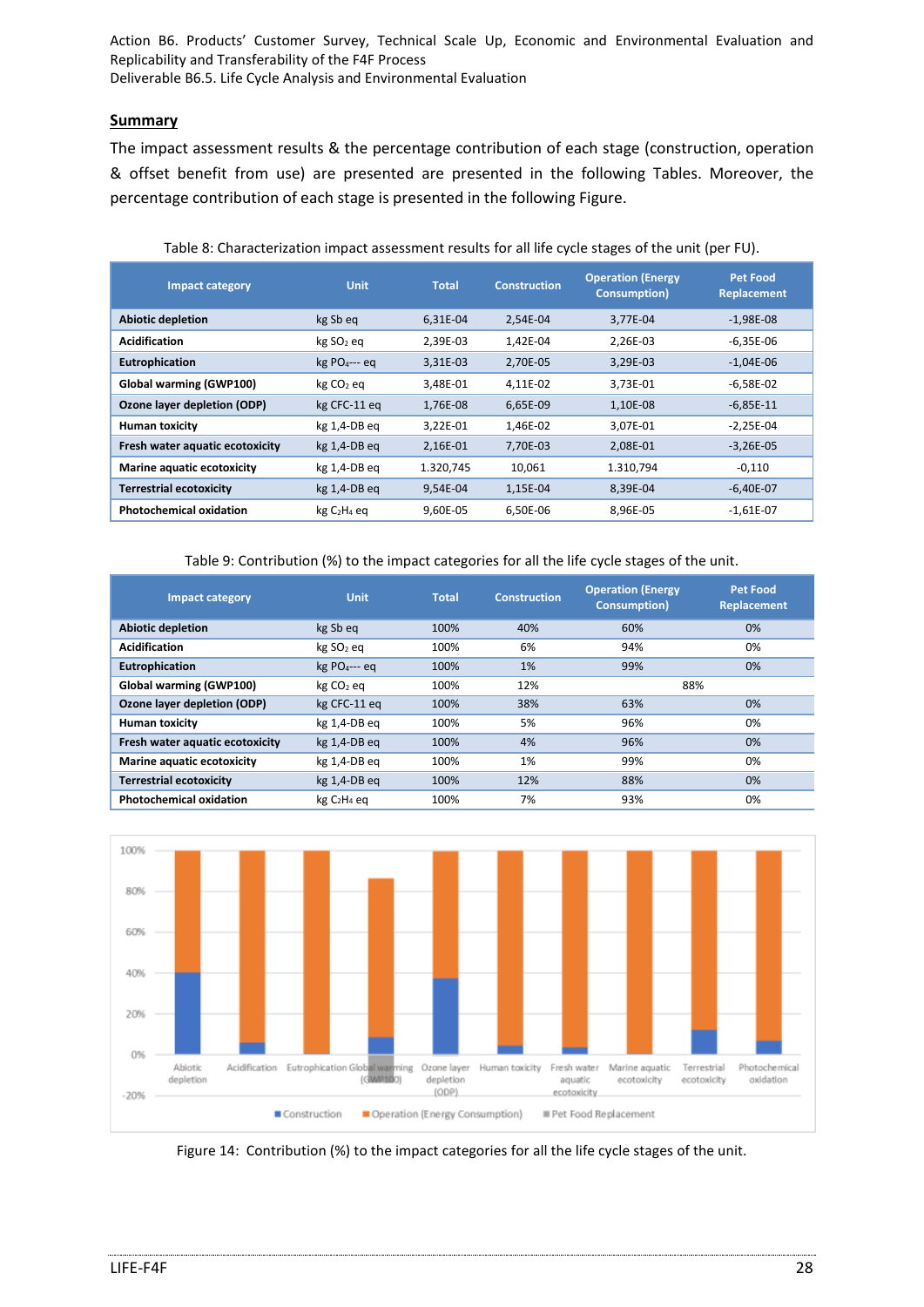From the Table and Figure above, it is apparent that the operation (orange colour) contributes the most to all impact categories, except from abiotic depletion and Ozone layer depletion, where both floor construction and heat pump manufacturing play a significant role.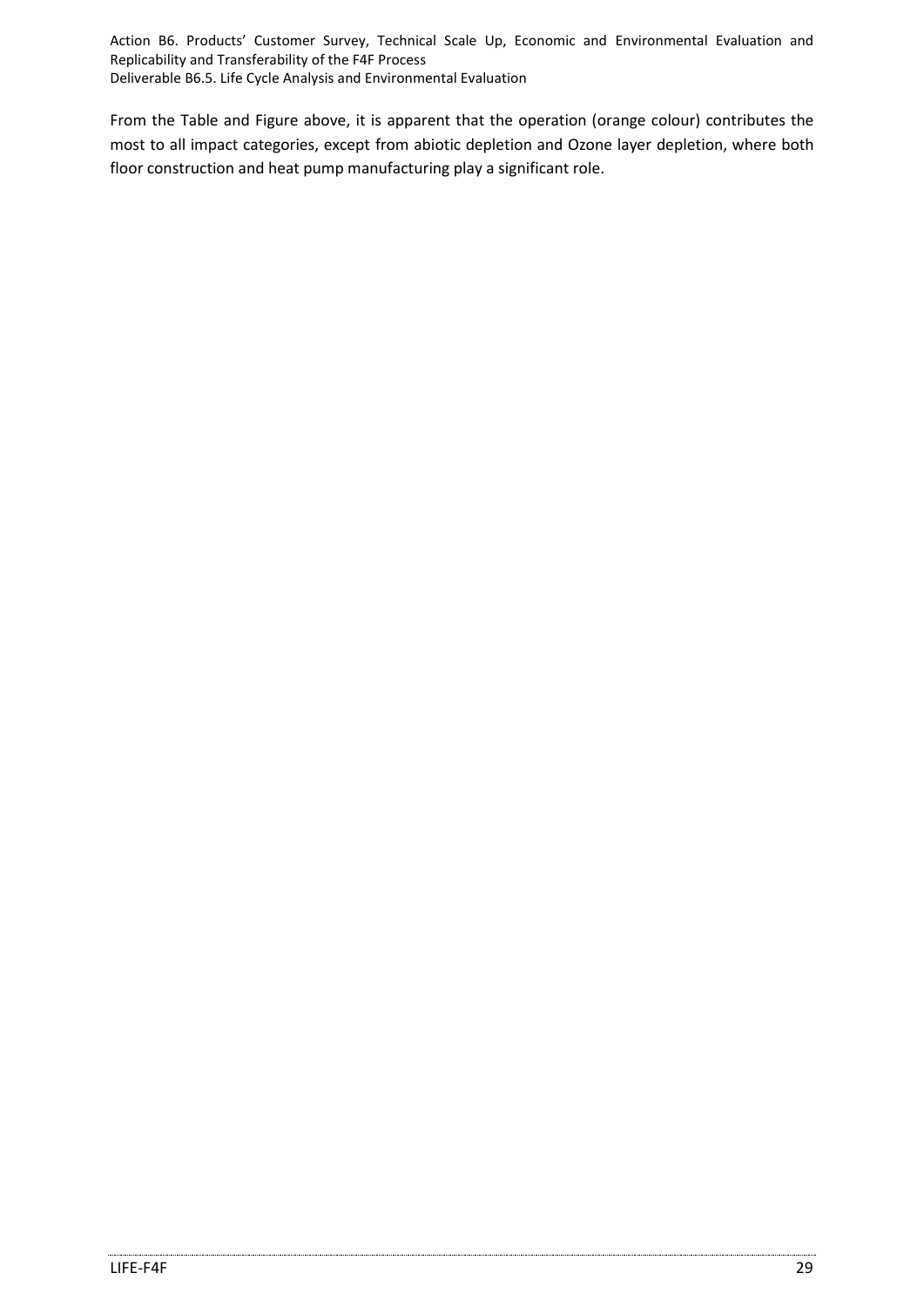# 2.3.2 Normalization

Next, are presented the normalisation results for the infrastructure and equipment of the unit, as well as the operation (including the offset benefit of use).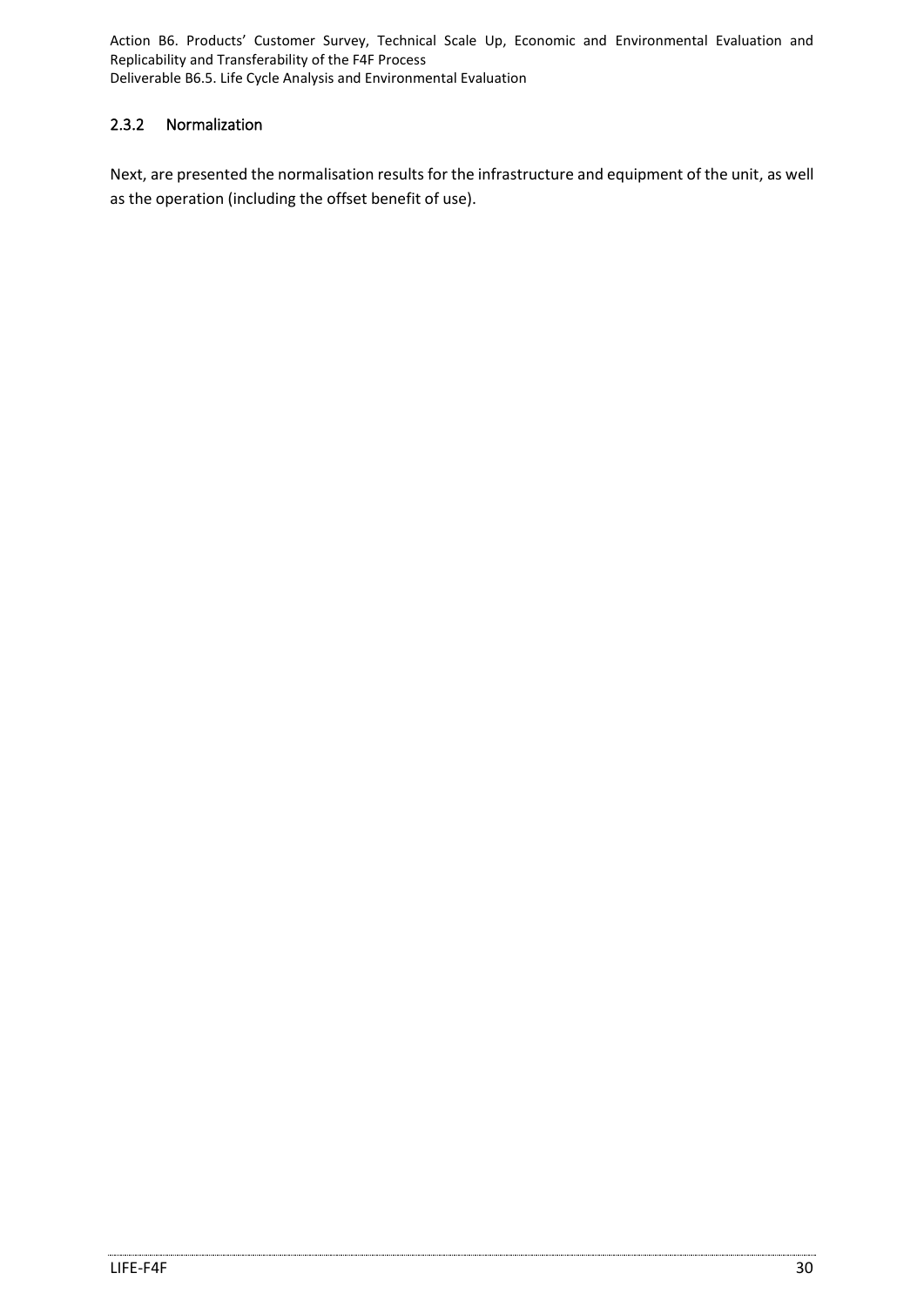| <b>Impact category</b>          | Unit                        | <b>Total</b> | Landscaping | <b>Floor construction</b> | <b>Electrical cabling</b> | <b>Drainage</b> | <b>Metallic structure</b> | <b>Pumps</b> | <b>Solar collector</b> | <b>Water supply</b> | <b>Heat pump</b> |
|---------------------------------|-----------------------------|--------------|-------------|---------------------------|---------------------------|-----------------|---------------------------|--------------|------------------------|---------------------|------------------|
| <b>Abiotic depletion</b>        | kg Sb eq                    | 4,20E-14     | 1,27E-17    | 3,99E-14                  | 5,55E-17                  | 8,41E-17        | 1,76E-15                  | 8,13E-19     | 1,19E-16               | 2,82E-17            | 7,73E-17         |
| <b>Acidification</b>            | kg SO <sub>2</sub> eq       | 8,48E-15     | 5,14E-18    | 7,99E-15                  | 1,01E-17                  | 9,14E-18        | 3,84E-16                  | 2,58E-20     | 4,30E-17               | 2,67E-18            | 3,47E-17         |
| <b>Eutrophication</b>           | $kg$ PO <sub>4</sub> --- eq | 1,77E-15     | 1,34E-18    | 1,72E-15                  | 9,21E-19                  | 1,31E-18        | 3,60E-17                  | 2,62E-21     | 3,86E-18               | 4,82E-19            | 3,41E-18         |
| Global warming (GWP100)         | kg CO <sub>2</sub> eq       | 7,90E-15     | 2,21E-18    | 7,49E-15                  | 7,11E-18                  | 7,14E-18        | 3,38E-16                  | 1,58E-19     | 2,39E-17               | 2,20E-18            | 2,70E-17         |
| Ozone layer depletion (ODP)     | kg CFC-11 eq                | 6,65E-16     | 1,40E-19    | 2,39E-16                  | 4,51E-20                  | 2,22E-20        | 3,74E-20                  | 9,12E-20     | 1,35E-18               | 8,42E-21            | 4,24E-16         |
| Human toxicity                  | kg 1,4-DB eq                | 2,92E-14     | 1,55E-17    | 2,84E-14                  | 1,30E-16                  | 6,00E-17        | 3,89E-16                  | 4,93E-19     | 9,28E-17               | 1,03E-17            | 9,02E-17         |
| Fresh water aquatic ecotoxicity | $kg1,4-DBeq$                | 3,69E-14     | 3,68E-18    | 3,66E-14                  | 5,71E-17                  | 4,47E-17        | 1,26E-16                  | 6,08E-20     | 1,57E-17               | 1,37E-17            | 2,32E-17         |
| Marine aquatic ecotoxicity      | kg 1,4-DB eg                | 0,000        | 0,000       | 0,000                     | 0,000                     | 0,000           | 0,000                     | 0,000        | 0,000                  | 0,000               | 0,000            |
| <b>Terrestrial ecotoxicity</b>  | $kg1,4-DBeq$                | 9,89E-16     | 1,46E-19    | 9,35E-16                  | 8,53E-19                  | 2,20E-18        | 4,68E-17                  | 2,33E-20     | 2,06E-18               | 9,80E-19            | 1,55E-18         |
| <b>Photochemical oxidation</b>  | $kgC2H4$ eq                 | 3,76E-15     | 1,35E-18    | 3,51E-15                  | 4,81E-18                  | 7,03E-18        | 1,96E-16                  | 9,32E-20     | 1,65E-17               | 2,45E-18            | 1,56E-17         |



<span id="page-30-0"></span>

<span id="page-30-1"></span>Figure 15: Normalized results for the construction phase of the unit.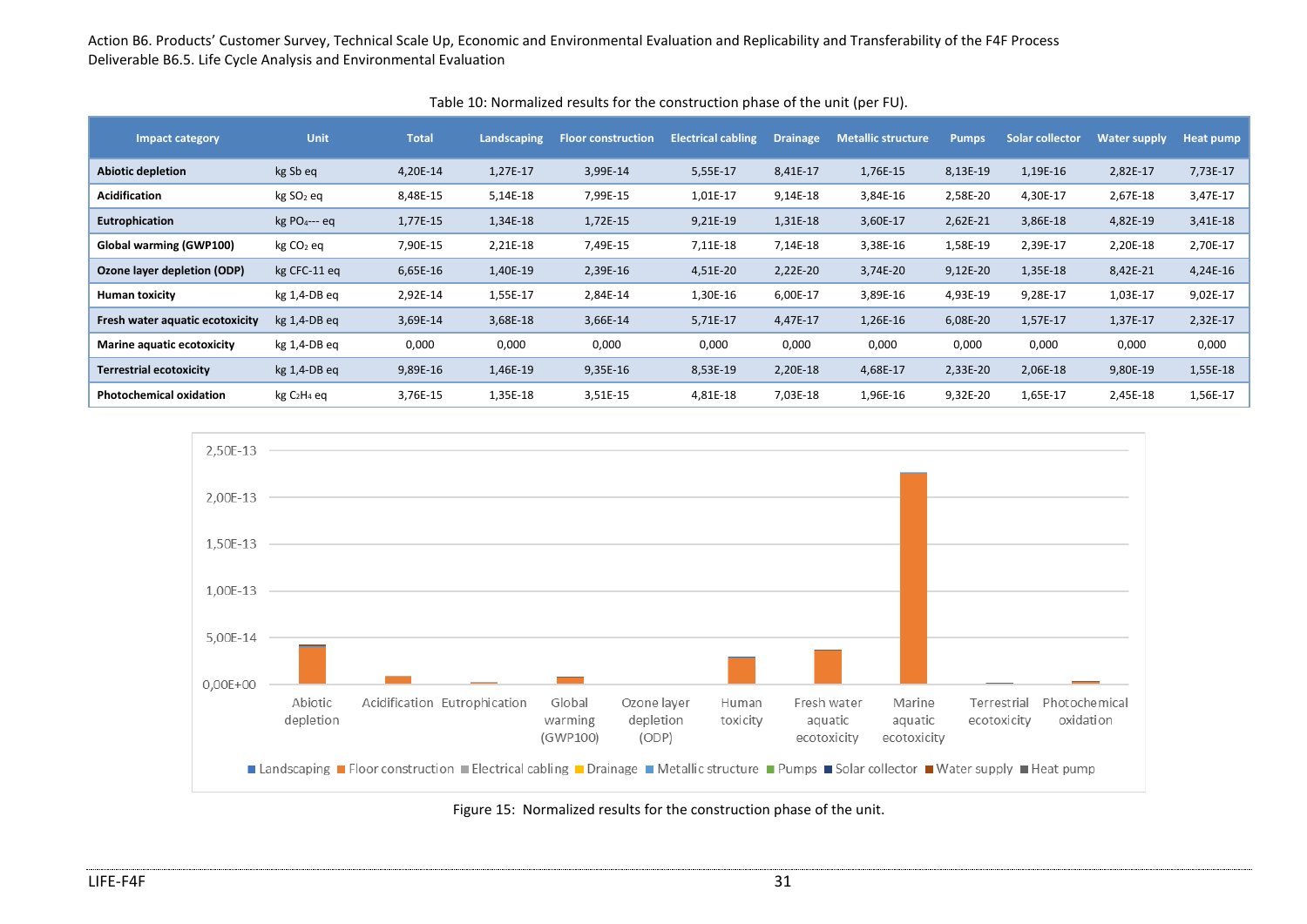#### Table 11: Normalized results for all the life cycle stages of the unit (per FU).

| <b>Impact category</b>          | <b>Unit</b>                 | <b>Total</b> | <b>Construction</b> | <b>Operation (Energy Consumption)</b> | <b>Pet Food Replacement</b> |
|---------------------------------|-----------------------------|--------------|---------------------|---------------------------------------|-----------------------------|
| <b>Abiotic depletion</b>        | kg Sb eq                    | 1,04E-13     | 4,20E-14            | 6,24E-14                              | $-3,28E-18$                 |
| <b>Acidification</b>            | kg SO <sub>2</sub> eq       | 1,43E-13     | 8,48E-15            | 1,34E-13                              | $-3,78E-16$                 |
| <b>Eutrophication</b>           | $kg$ PO <sub>4</sub> --- eq | 2,16E-13     | 1,77E-15            | 2,15E-13                              | $-6,79E-17$                 |
| <b>Global warming (GWP100)</b>  | kg CO <sub>2</sub> eq       | 6,69E-14     | 7,90E-15            | 7,17E-14                              | $-1,26E-14$                 |
| Ozone layer depletion (ODP)     | kg CFC-11 eq                | 1,76E-15     | 6,65E-16            | 1,10E-15                              | $-6,85E-18$                 |
| Human toxicity                  | kg 1,4-DB eq                | 6,43E-13     | 2,92E-14            | 6,14E-13                              | $-4,50E-16$                 |
| Fresh water aquatic ecotoxicity | $kg1,4-DBeq$                | 1,03E-12     | 3,69E-14            | 9,95E-13                              | $-1,56E-16$                 |
| Marine aquatic ecotoxicity      | kg 1,4-DB eq                | 2,97E-11     | 2,27E-13            | 2,95E-11                              | $-2,48E-15$                 |
| <b>Terrestrial ecotoxicity</b>  | $kg1,4-DBeq$                | 8,22E-15     | 9,89E-16            | 7,24E-15                              | $-5,52E-18$                 |
| <b>Photochemical oxidation</b>  | $kgC2H4$ eq                 | 5,55E-14     | 3,76E-15            | 5,18E-14                              | $-9,33E-17$                 |

<span id="page-31-0"></span>

<span id="page-31-1"></span>Figure 16: Normalized results for all the life cycle stages of the unit.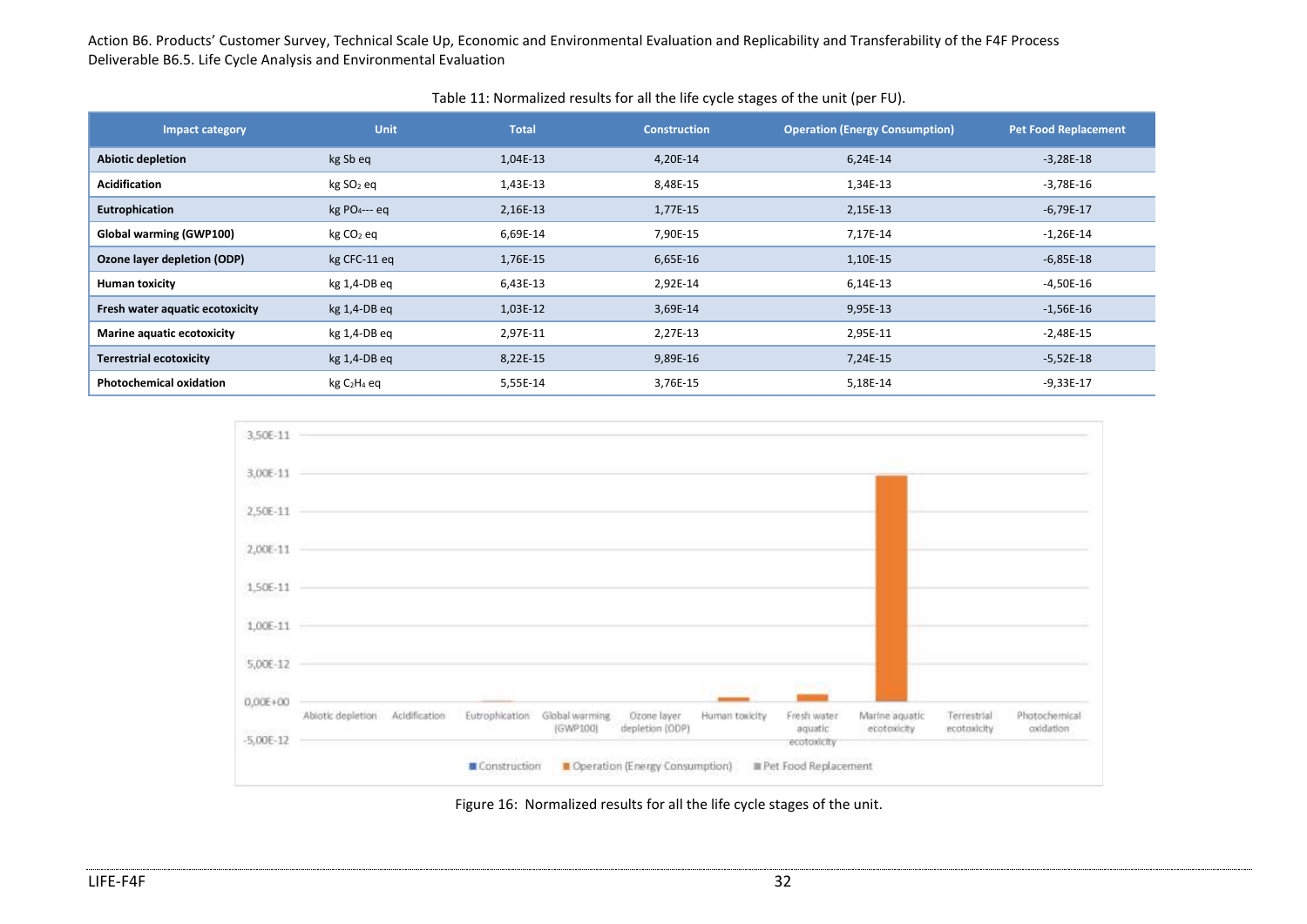

<span id="page-32-0"></span>Figure 17: Normalized results for all the life cycle stages of the unit (marine aquatic ecotoxicity excluded for visual purposes)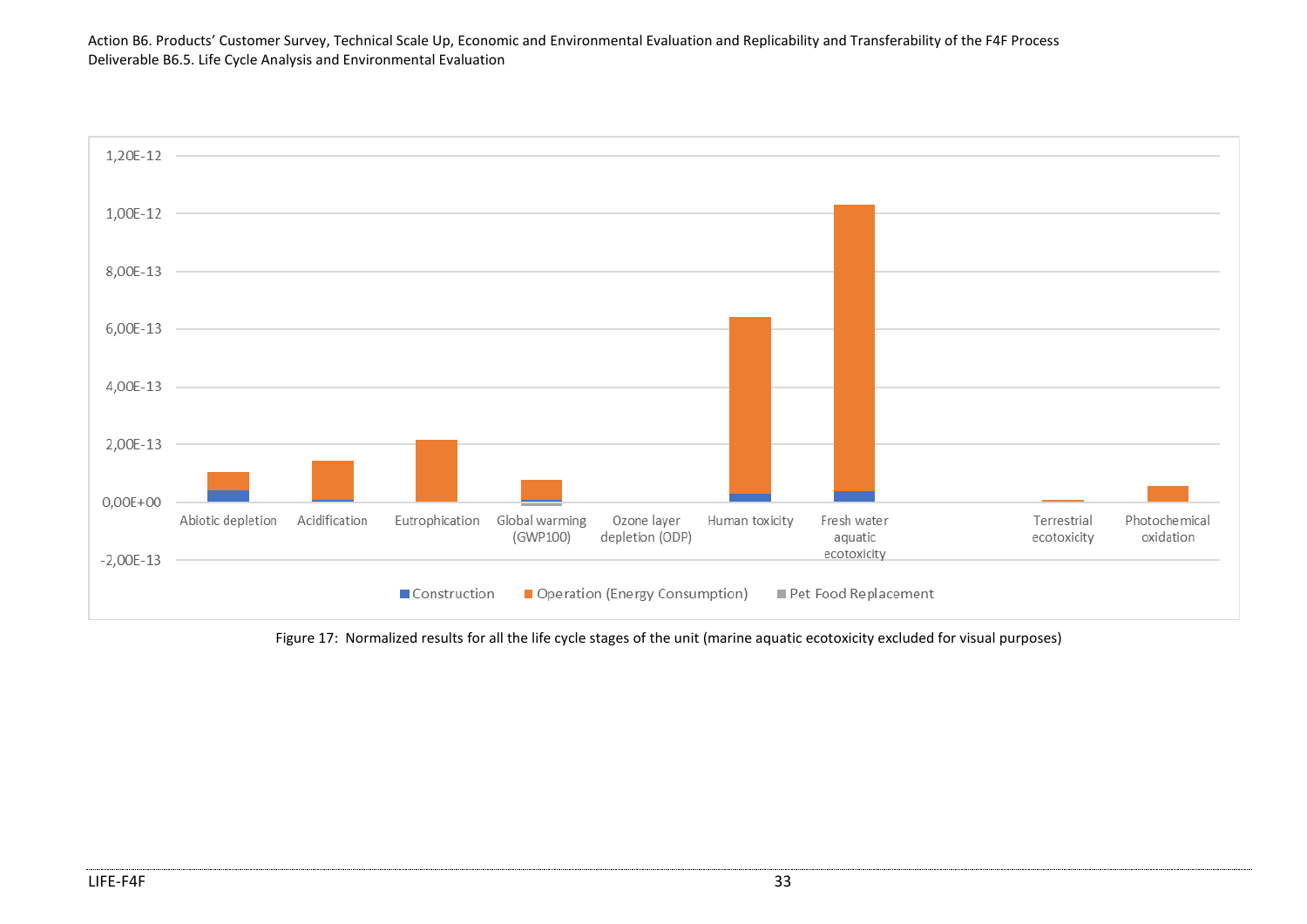# 2.4 LIFE CYCLE INTERPRETATION

# 2.4.1 Results Evaluation

Analysing the normalised results, the following are identified:

- $\checkmark$  Regarding construction, the results indicate that the most important impact categories are the marine aquatic ecotoxicity, the abiotic depletion, the freshwater aquatic ecotoxicity and human toxicity. In each one of the above-mentioned impact categories the main contribution results from the floor construction.
- $\checkmark$  Regarding operation, the results indicate that the most important impact category, in order of magnitude, is marine aquatic ecotoxicity, while relatively significant seem to be the categories freshwater aquatic ecotoxicity and human toxicity.

At this point, it should be noted that uncertainty issues relating to ecotoxicity are very common mainly due to the lack of spatial differentiation (Konstantzos et al., 2018). Furthermore, values of ecotoxicity categories, depend on the country's electricity generation mix. In cases heavy metals such as chromium VI emissions are limited, the ecotoxicity potential impacts of the system under examination could be significantly decreased.

#### 2.4.2 Conclusions & Recommendations

Next, the main conclusions & recommendations from the LCA are presented in bullet points:

- $\checkmark$  LCA results showed that operation contributes the most to all impact categories, except from abiotic depletion and ozone layer depletion, where construction of the unit (especially floor construction and heat pump manufacturing) plays a significant role.
- $\checkmark$  Furthermore, the most important impact category, in order of magnitude, is marine aquatic ecotoxicity, while relatively significant seem to be the categories freshwater aquatic ecotoxicity and human toxicity. However, values of ecotoxicity categories, depend on the country's electricity generation mix. Hence electricity production from sources with limited heavy metals emissions, is expected to lead to significantly decreased ecotoxicity potential impacts.
- $\checkmark$  Moreover, one major offset benefit was identified, i.e., the environmental benefits due to the replacement of pet food production, with significant results.
- $\checkmark$  Finally, it is important to mentioned that the potential environmental benefits due to the diversion of food waste from other treatment alternatives was not included in the scope of the study, since there is a plethora of alternatives with a very wide range of impacts (e.g. landfill or composting), In case of alternatives with high environmental impacts (e.g. landfill), the total offset environmental benefits could be increased.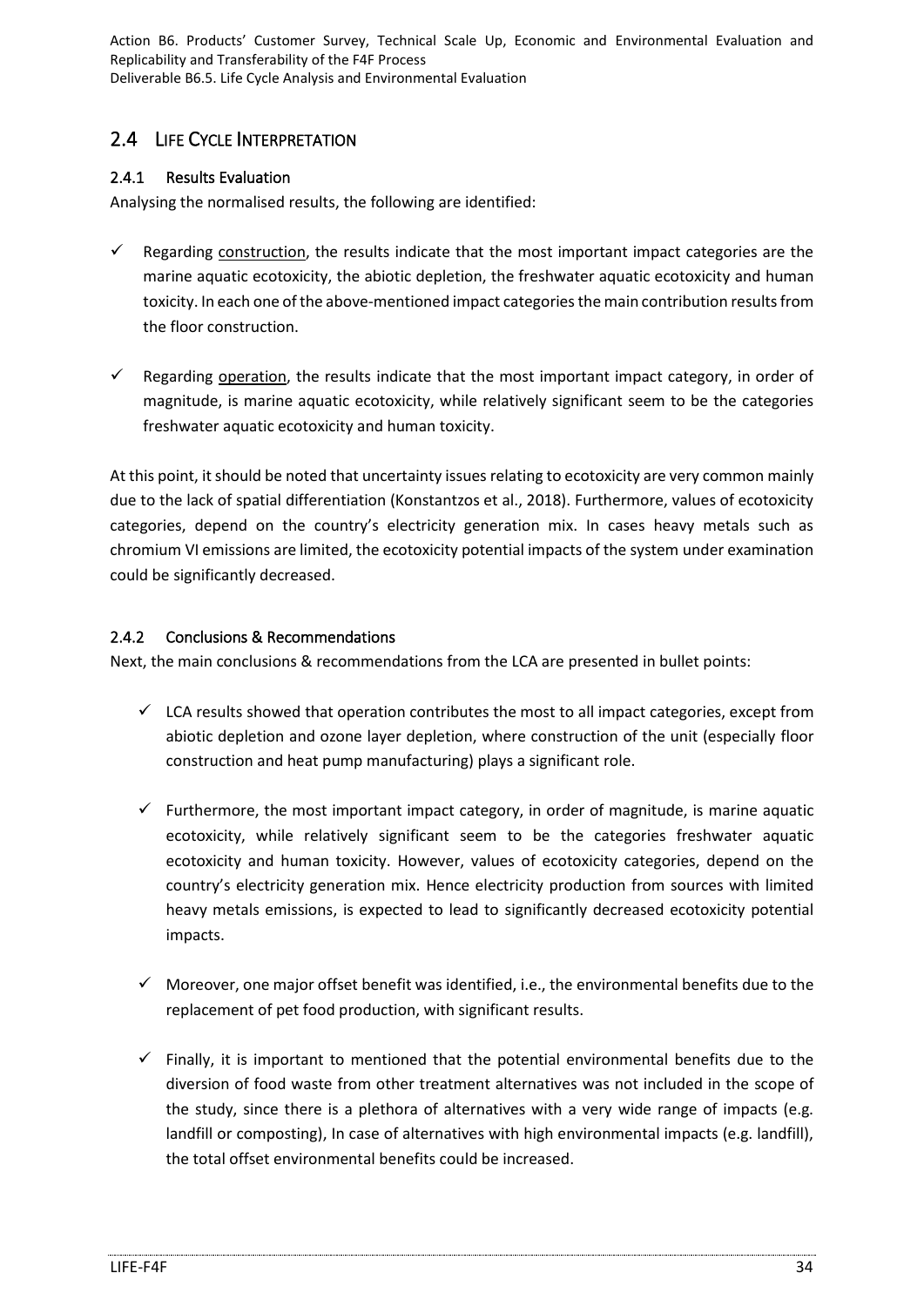# 3 REFERENCES

- 1. Abeliotis K., Lassaridi K., Chroni C., Terzis E., Galliou F., Manios Th., (2018) Environmental Impact Assessment of a solar drying unit for the production of animal feed from food waste.
- 2. Aymard Virgilc & Botta-Genoulaz Valeric (2017) Normalisation in life-cycle assessment: consequences of new European factors on decision-making. Supply Chain Forum: An International Journal, Kedge Business School, 2017, Sustainability trends: metrics and approaches, 18 (2), pp.76-83. Doi: 10.1080/16258312.2017.1333385. hal-01787845
- 3. FEDIAF (The European Pet Food Industry Federation), 2018, Product Environmental Footprint Category Rules (PEFCRs): Prepared pet food for cats and dogs. Available here: https://ec.europa.eu/environment/eussd/smgp/PEFCR\_OEFSR\_en.htm
- 4. Guinée, J.B. (Ed.), M. Gorrée, R. Heijungs, G. Huppes, R. Kleijn, A. de Koning, L. van Oers, A. Wegener Sleeswijk, S.Suh, H.A. Udo de Haes, J.A. de Bruijn, R. van Duin and M.A.J. Huijbregts (2002). Handbook on Life Cycle Assessment: Operational Guide to the ISO Standards. Series: Ecoefficiency in industry and science. Kluwer Academic Publishers. Dordrecht (Hardbound, ISBN 1- 4020-0228-9; Paperback, ISBN 1-4020-0557-1
- 5. Heijungs, R., et al. (1992) Environmental Life Cycle Assessment of Products: Guide and Backgrounds (Part 1 & 2). CML, Leiden.
- 6. ISO 14040 (2006), Environmental management Life cycle assessment Principles and framework, International Organisation for Standardisation (ISO), Geneve
- 7. ISO 14044 (2006), Environmental management Life cycle assessment Requirements and guidelines, International Organisation for Standardisation (ISO), Geneve
- 8. Konstantzos G, Malamis D, Sotiropoulos A and Loizidou M (2018) Environmental profile of an innovative household biowaste dryer system based on Life Cycle Assessment. Waste Management & Research 1–11, DOI: 10.1177/0734242X18792604
- 9. Koronaios Chr, (2008), Life Cycle Assessment: The Integrated Environmental Approach to Integrated Development, Notes - Postgraduate Program in NTUA "Environment and Development".
- 10. Mousiopoulos N. (1999) Life Cycle Assessment, Ziti Publications, Thessaloniki, Greece.
- 11. Pennington D.W., Potting J., Finnveden G., Lindeijer E., Jolliet O., Rydberg T. and G. Rebitzer (2004), A Life cycle assessment: Part 2: Current impact assessment practice, Environment International, 30(5), July 2004, pp. 721-739.
- 12. PRé Consultants (2000), Eco-indicator 99 A damage oriented method for Life Cycle Impact Assessment, Government of the Netherlands, Ministry of Housing, Spatial Planning and Environment.
- 13. SCLCI Swiss Centre for Life Cycle Inventories (2016) Ecoinvent. Available at: https://ecoinvent.org
- 14. SETAC (2002), Life-Cycle Impact Assessment: Striving towards Best Practice, Society of Environmental Toxicology and Chemistry (SETAC).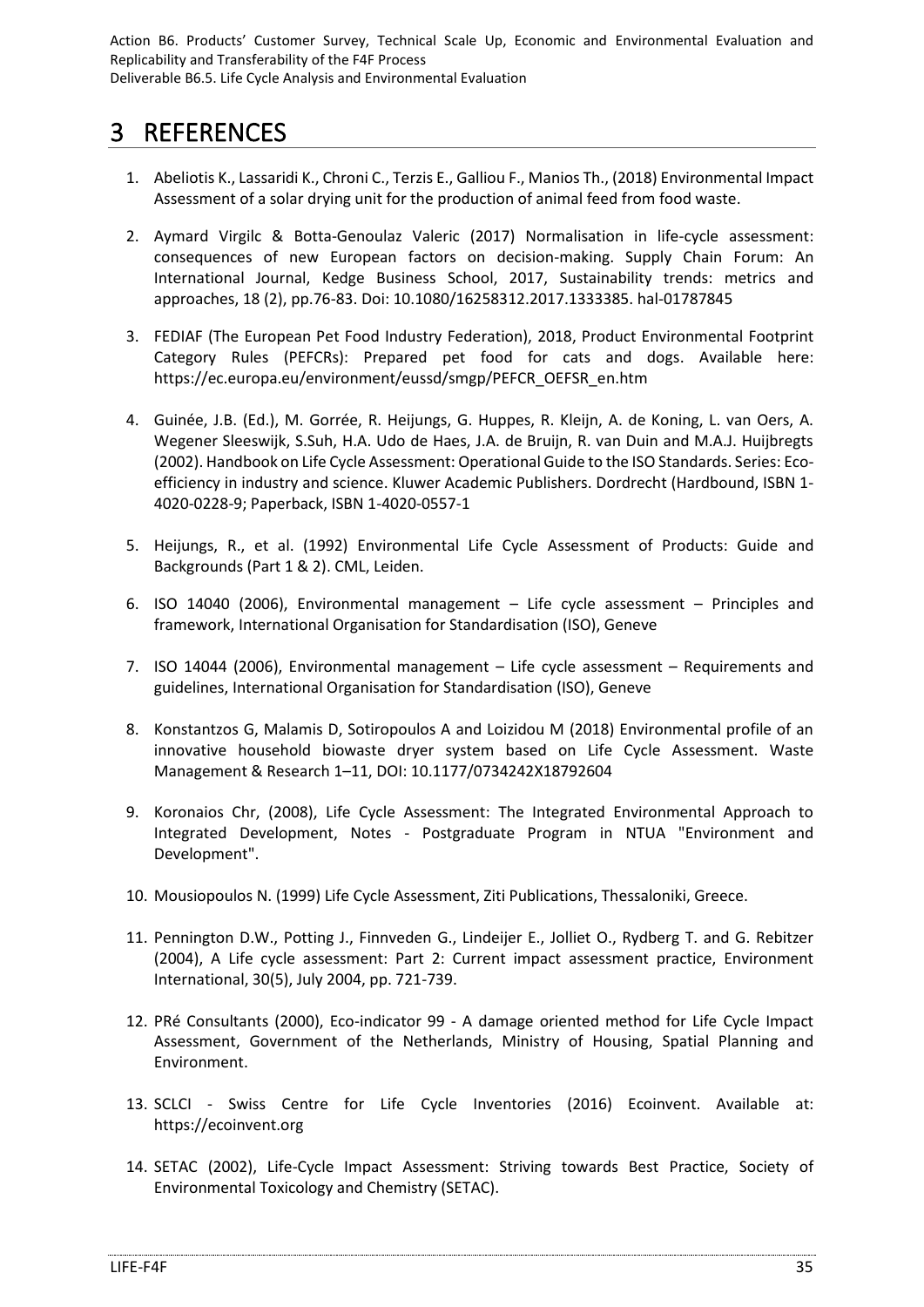# 4 ANNEXES

# 4.1 CHARACTERIZED RESULTS FROM SIMAPRO 9.2 / ECOINVENT 3

#### Acidification

| <b>No</b>               | <b>Substance</b> | <b>Compartment</b> | Unit                  | <b>Meat - based Animal</b><br>Feed $(1 t)$ | Electricity, low voltage,<br>production GR (1 kwh) |
|-------------------------|------------------|--------------------|-----------------------|--------------------------------------------|----------------------------------------------------|
|                         |                  |                    |                       |                                            |                                                    |
| 1                       | Ammonia          | Air                | kg SO <sub>2</sub> eq | 0,000622                                   | 2,89E-07                                           |
| $\mathbf{2}$            | Nitrogen oxides  | Air                | kg SO <sub>2</sub> eq | 0.046606                                   | 1.21E-05                                           |
| $\overline{\mathbf{3}}$ | Nitrogen oxides  | Air                | kg SO <sub>2</sub> eq | 0.037664                                   | 0,000506                                           |
| 4                       | Sulfur dioxide   | Air                | kg SO <sub>2</sub> eq | 0.007311                                   | 6,09E-07                                           |
| 5                       | Sulfur dioxide   | Air                | kg SO <sub>2</sub> eq | 0.000776                                   | 0,001176                                           |
| 6                       | Sulfur dioxide   | Air                | kg SO <sub>2</sub> eq | 0,064971                                   | 0,005234                                           |

#### Abiotic depletion

| <b>No</b>    | <b>Substance</b> | <b>Compartment</b> | <b>Unit</b> | Meat - based      | Electricity, low voltage, |
|--------------|------------------|--------------------|-------------|-------------------|---------------------------|
|              |                  |                    |             | Animal Feed (1 t) | production GR (1 kwh)     |
| $\mathbf{1}$ | Copper           | Raw                | kg Sb eq    |                   | 2,07E-07                  |
| $\mathbf{2}$ | Gold             | Raw                | kg Sb eq    |                   | 6,57E-06                  |
| 3            | Lead             | Raw                | kg Sb eq    | Sourced from      | 7,54E-08                  |
| 4            | Palladium        | Raw                | kg Sb eq    | <b>PEFCRS</b>     | 2,03E-08                  |
| 5            | Platinum         | Raw                | kg Sb eq    |                   | 1,17E-07                  |
| 6            | Silver           | Raw                | kg Sb eg    |                   | 4.49E-08                  |
| 7            | Zinc             | Raw                | kg Sb eq    |                   | 2,94E-08                  |

#### Eutrophication

| <b>No</b>      | <b>Substance</b>               | <b>Compartment</b> | <b>Unit</b>  | Meat - based     | <b>Electricity, low voltage,</b> |
|----------------|--------------------------------|--------------------|--------------|------------------|----------------------------------|
|                |                                |                    |              | Animal Feed (1t) | production GR (1 kwh)            |
| $\mathbf{1}$   | Phosphate                      | Water              | kg PO4--- eq | 0,01083          | 0,002065                         |
| $\overline{2}$ | Phosphate                      | Water              | kg PO4--- eq | 0,00128          | 0,000265                         |
| 3              | Nitrogen oxides                | Air                | kg PO4--- eq | 0,009924         | 0,009793                         |
| 4              | Nitrogen oxides                | Air                | kg PO4--- eq | 7,63E-05         | 4,3E-05                          |
| 5              | Nitrogen oxides                | Air                | kg PO4--- eq | 0,012121         | 0,012118                         |
| 6              | Nitrate                        | Water              | kg PO4--- eq | 0,000357         | 6,89E-05                         |
| 7              | Dinitrogen monoxide            | Air                | kg PO4--- eq | 8,56E-05         | 8,39E-05                         |
| 8              | COD, Chemical<br>Oxygen Demand | Water              | kg PO4--- eq | 0,001047         | 0,001036                         |
| 9              | COD, Chemical<br>Oxygen Demand | Water              | kg PO4--- eq | 0,000156         | 0,000154                         |
| 10             | Ammonia                        | Air                | kg PO4--- eq | 0,000136         | 0,000136                         |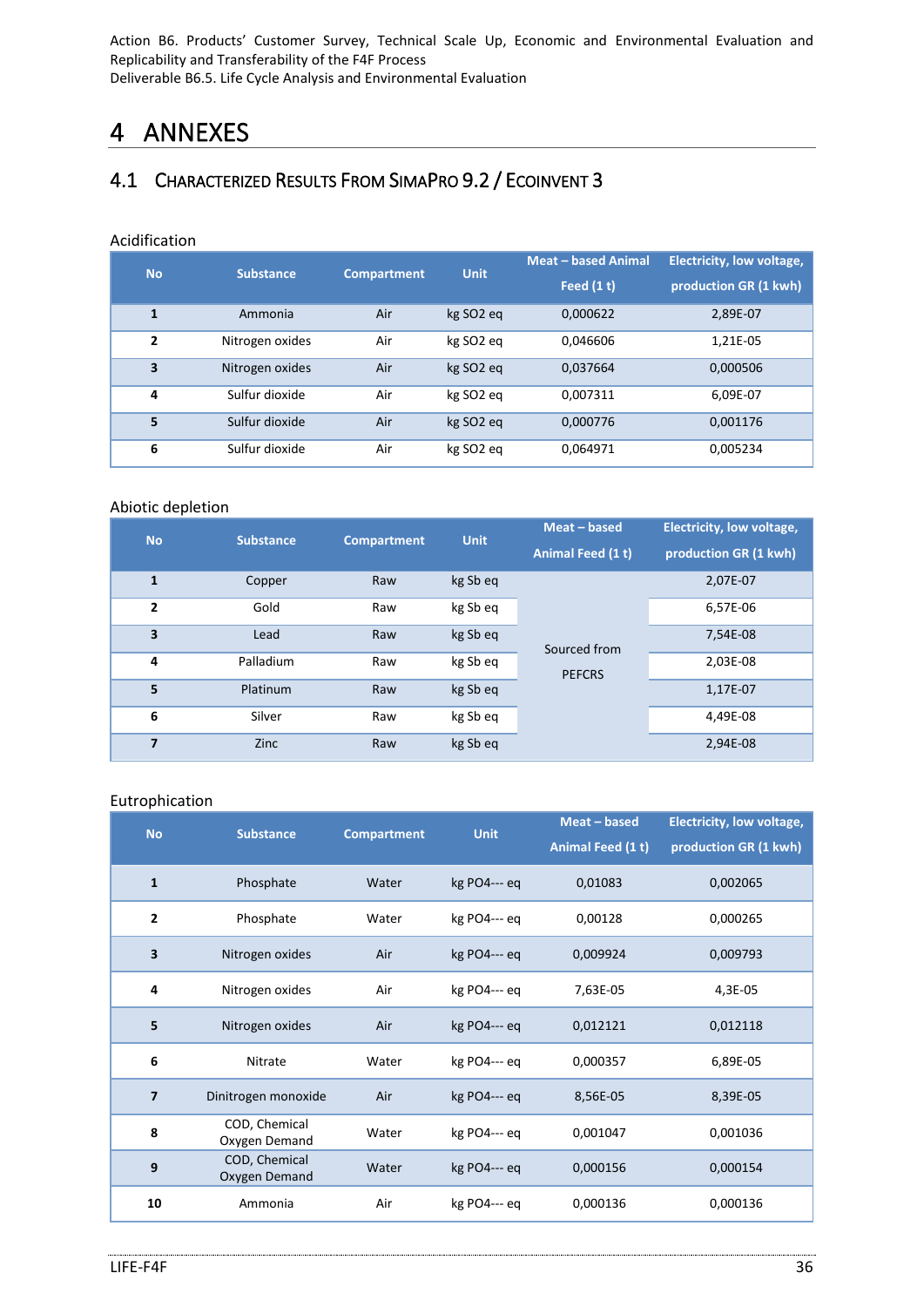Deliverable B6.5. Life Cycle Analysis and Environmental Evaluation

#### Fresh water aquatic ecotoxicity

| <b>No</b>               | <b>Substance</b> | <b>Compartment</b> | Unit         | Meat - based<br>Animal Feed (1 t) | Electricity, low voltage,<br>production GR (1 kwh) |
|-------------------------|------------------|--------------------|--------------|-----------------------------------|----------------------------------------------------|
| $\mathbf{1}$            | Zinc             | Soil               | kg 1,4-DB eq | 0,006827                          | 0,006827                                           |
| $\mathbf{2}$            | Zinc             | Water              | kg 1,4-DB eq | 0,007491                          | 0,007491                                           |
| 3                       | Zinc             | Water              | kg 1,4-DB eq | 0,013141                          | 0,013141                                           |
| 4                       | Vanadium         | Water              | kg 1,4-DB eq | 0,132356                          | 0,132356                                           |
| 5                       | Thallium         | Water              | kg 1,4-DB eq | 0,006239                          | 0,004569                                           |
| 6                       | Selenium         | Water              | kg 1,4-DB eq | 0,031909                          | 0,007043                                           |
| $\overline{\mathbf{z}}$ | Phenol           | Water              | kg 1,4-DB eq | 0,004993                          | 0,004959                                           |
| 8                       | Nickel           | Water              | kg 1,4-DB eq | 0,208244                          | 0,208244                                           |
| 9                       | Nickel           | Air                | kg 1,4-DB eq | 0,013051                          | 0,012986                                           |
| 10                      | Nickel           | Air                | $kg1,4-DBeq$ | 0,006372                          | 0,006371                                           |
| 11                      | Molybdenum       | Water              | kg 1,4-DB eq | 0,006762                          | 0,001585                                           |
| 12                      | Molybdenum       | Air                | kg 1,4-DB eq | 0,003258                          | 0,003258                                           |
| 13                      | Copper           | Water              | kg 1,4-DB eq | 0,061374                          | 0,061374                                           |
| 14                      | Copper           | Water              | kg 1,4-DB eq | 0,003913                          | 0,003913                                           |
| 15                      | Copper           | Air                | kg 1,4-DB eq | 0,03853                           | 0,03853                                            |
| 16                      | Cobalt           | Water              | kg 1,4-DB eq | 0,26612                           | 0,049735                                           |
| 17                      | Beryllium        | Water              | kg 1,4-DB eq | 0,50854                           | 0,140423                                           |
| 18                      | <b>Barium</b>    | Water              | kg 1,4-DB eq | 0,052223                          | 0,051869                                           |
| 19                      | <b>Barium</b>    | Water              | kg 1,4-DB eq | 0,034236                          | 0,008609                                           |
| 20                      | <b>Barium</b>    | Air                | kg 1,4-DB eq | 0,005546                          | 0,005546                                           |
| 21                      | Acrolein         | Air                | kg 1,4-DB eq | 0,015903                          | 0,015903                                           |

# Global warming / Climate change

| <b>No</b>      | <b>Substance</b>       | <b>Compartment</b> | <b>Unit</b>           | Meat - based<br>Animal Feed (1 t) | Electricity, low voltage,<br>production GR (1 kwh) |
|----------------|------------------------|--------------------|-----------------------|-----------------------------------|----------------------------------------------------|
| 1              | Carbon dioxide, fossil | Air                | kg CO <sub>2</sub> eq |                                   | 13,74553                                           |
| $\overline{2}$ | Carbon dioxide, fossil | Air                | kg CO <sub>2</sub> eq |                                   | 0,130562                                           |
| 3              | Carbon dioxide, fossil | Air                | kg CO <sub>2</sub> eq | Sourced from                      | 4,336434                                           |
| 4              | Dinitrogen monoxide    | Air                | kg CO <sub>2</sub> eq | <b>PEFCRS</b>                     | 0,082395                                           |
| 5              | Dinitrogen monoxide    | Air                | kg CO <sub>2</sub> eq |                                   | 0,045302                                           |
| 6              | Methane, fossil        | Air                | kg CO <sub>2</sub> eq |                                   | 0,196255                                           |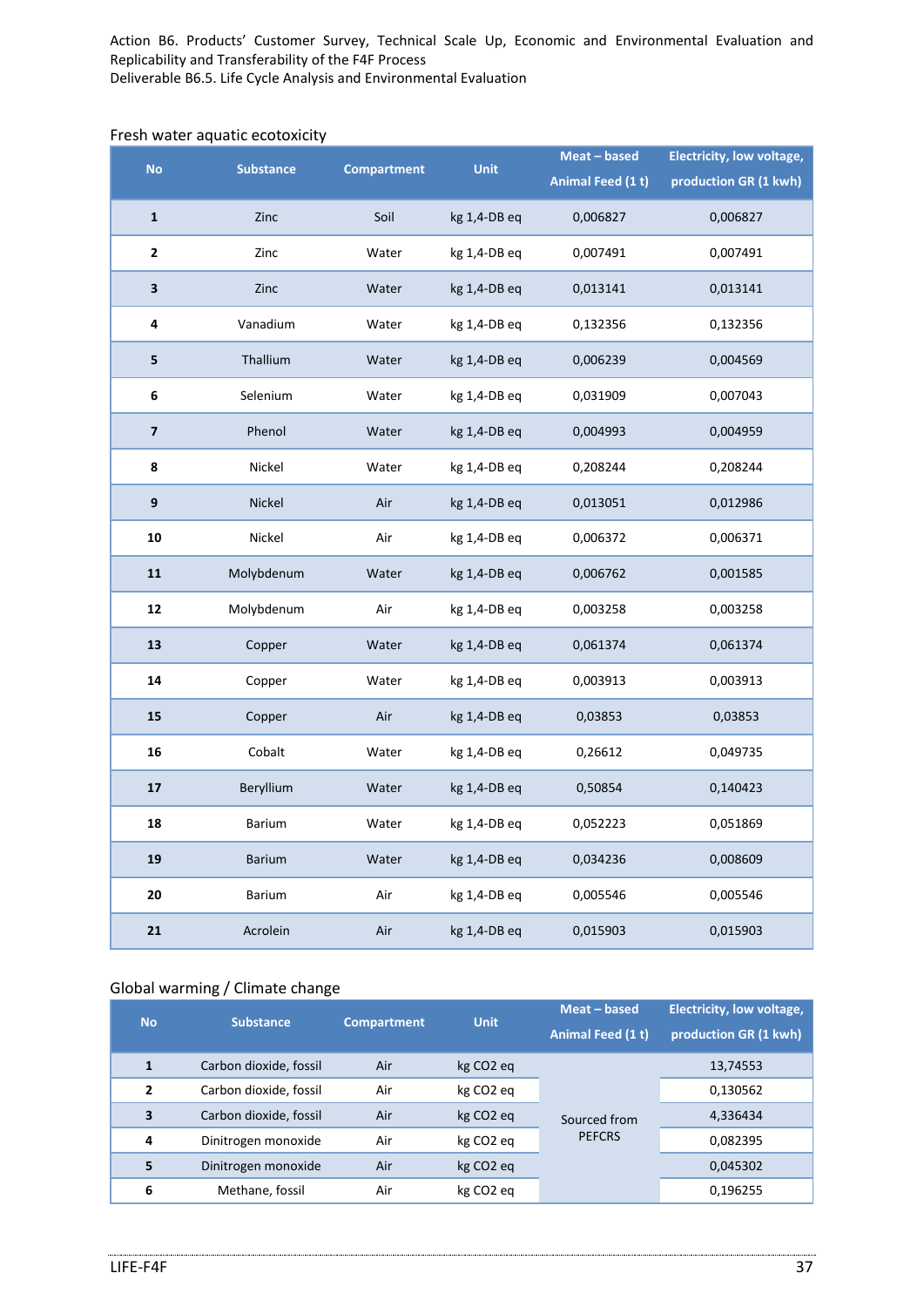Deliverable B6.5. Life Cycle Analysis and Environmental Evaluation

#### Human toxicity

| No                      | <b>Substance</b>  | <b>Compartment</b> | Unit         | Meat - based<br>Animal Feed (1 t) | <b>Electricity, low voltage,</b><br>production GR (1 kwh) |
|-------------------------|-------------------|--------------------|--------------|-----------------------------------|-----------------------------------------------------------|
| $\mathbf{1}$            | Antimony          | Air                | kg 1,4-DB eq | 2,246063                          | 2,246063                                                  |
| $\overline{2}$          | Antimony          | Water              | kg 1,4-DB eq | 0,01588                           | 0,003404                                                  |
| $\mathsf 3$             | <b>Barium</b>     | Air                | kg 1,4-DB eq | 0,097965                          | 0,097965                                                  |
| 4                       | <b>Barium</b>     | Water              | kg 1,4-DB eq | 0,094599                          | 0,023789                                                  |
| 5                       | <b>Barium</b>     | Water              | kg 1,4-DB eq | 0,1443                            | 0,143323                                                  |
| 6                       | Benzene           | Air                | kg 1,4-DB eq | 0,141274                          | 0,141272                                                  |
| $\overline{\mathbf{z}}$ | Benzene           | Water              | kg 1,4-DB eq | 0,029206                          | 0,029001                                                  |
| 8                       | Beryllium         | Water              | kg 1,4-DB eq | 0,07798                           | 0,021533                                                  |
| $\boldsymbol{9}$        | Cadmium           | Air                | kg 1,4-DB eq | 0,047003                          | 0,047002                                                  |
| 10                      | Chromium VI       | Air                | kg 1,4-DB eq | 0,025231                          | 0,015014                                                  |
| 11                      | Copper            | Air                | kg 1,4-DB eq | 0,746301                          | 0,746296                                                  |
| 12                      | Hydrogen fluoride | Air                | kg 1,4-DB eq | 0,130579                          | 0,041894                                                  |
| 13                      | Molybdenum        | Air                | kg 1,4-DB eq | 0,181804                          | 0,181804                                                  |
| 14                      | Molybdenum        | Water              | kg 1,4-DB eq | 0,027244                          | 0,001868                                                  |
| 15                      | Molybdenum        | Water              | kg 1,4-DB eq | 0,078271                          | 0,01835                                                   |
| 16                      | Nickel            | Air                | kg 1,4-DB eq | 0,354536                          | 0,354535                                                  |
| 17                      | Nickel            | Air                | kg 1,4-DB eq | 0,045897                          | 0,007255                                                  |
| 18                      | Nickel            | Air                | kg 1,4-DB eq | 0,726198                          | 0,722576                                                  |
| 19                      | Nickel            | Water              | kg 1,4-DB eq | 0,021274                          | 0,021274                                                  |
| 20                      | Nitrogen oxides   | Air                | kg 1,4-DB eq | 0,111884                          | 0,111855                                                  |
| 21                      | Nitrogen oxides   | Air                | kg 1,4-DB eq | 0,091607                          | 0,090394                                                  |
| 22                      | Selenium          | Air                | kg 1,4-DB eq | 0,018833                          | 0,018833                                                  |
| 23                      | Selenium          | Air                | kg 1,4-DB eq | 0,02962                           | 0,018588                                                  |
| 24                      | Selenium          | Water              | kg 1,4-DB eq | 0,048217                          | 0,023383                                                  |
| 25                      | Selenium          | Water              | kg 1,4-DB eq | 0,611952                          | 0,135081                                                  |
| 26                      | Thallium          | Air                | kg 1,4-DB eq | 0,025267                          | 0,025267                                                  |
| 27                      | Thallium          | Water              | kg 1,4-DB eq | 0,17525                           | 0,128342                                                  |
| 28                      | Vanadium          | Water              | kg 1,4-DB eq | 0,046627                          | 0,046627                                                  |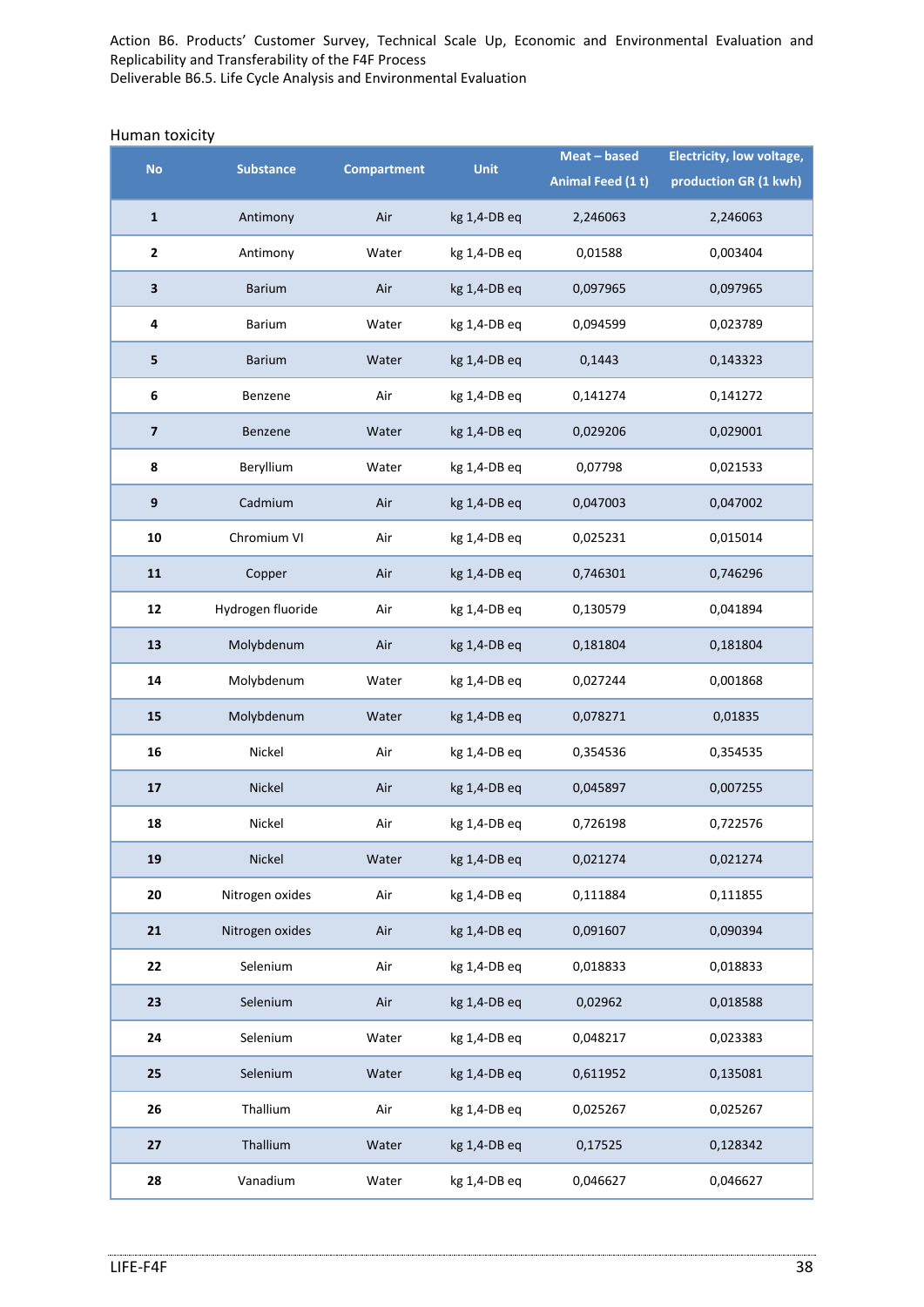Deliverable B6.5. Life Cycle Analysis and Environmental Evaluation

#### Marine aquatic ecotoxicity

| <b>No</b>               | <b>Substance</b>  |                    | Unit         | Meat - based      | <b>Electricity, low voltage,</b> |
|-------------------------|-------------------|--------------------|--------------|-------------------|----------------------------------|
|                         |                   | <b>Compartment</b> |              | Animal Feed (1 t) | production GR (1 kwh)            |
| $\mathbf{1}$            | Vanadium          | Water              | kg 1,4-DB eq | 126,6012          | 126,6012                         |
| $\mathbf{2}$            | Thallium          | Water              | kg 1,4-DB eq | 20,71847          | 15,17288                         |
| 3                       | Selenium          | Water              | kg 1,4-DB eq | 276,4713          | 61,02753                         |
| 4                       | Selenium          | Water              | kg 1,4-DB eq | 21,78379          | 10,56393                         |
| 5                       | <b>Nickel</b>     | Water              | kg 1,4-DB eq | 144,6137          | 144,6137                         |
| 6                       | Nickel            | Air                | kg 1,4-DB eq | 78,01442          | 77,62526                         |
| $\overline{\mathbf{z}}$ | Nickel            | Air                | kg 1,4-DB eq | 38,08729          | 38,08714                         |
| 8                       | Molybdenum        | Water              | kg 1,4-DB eq | 29,68893          | 6,960328                         |
| 9                       | Molybdenum        | Air                | kg 1,4-DB eq | 65,28883          | 65,28883                         |
| 10                      | Hydrogen fluoride | Air                | kg 1,4-DB eq | 1864,762          | 598,2768                         |
| 11                      | Hydrogen fluoride | Air                | kg 1,4-DB eq | 41,91386          | 39,72661                         |
| 12                      | Hydrogen fluoride | Air                | kg 1,4-DB eq | 90,82658          | 90,81702                         |
| 13                      | Copper            | Air                | kg 1,4-DB eq | 154,9876          | 154,9866                         |
| 14                      | Cobalt            | Water              | kg 1,4-DB eq | 341,8197          | 63,88255                         |
| 15                      | Beryllium         | Water              | kg 1,4-DB eq | 3002,224          | 829,0016                         |
| 16                      | Barium            | Water              | kg 1,4-DB eq | 190,7967          | 189,5044                         |
| 17                      | <b>Barium</b>     | Water              | kg 1,4-DB eq | 125,0805          | 31,45461                         |
| 18                      | Barium            | Air                | kg 1,4-DB eq | 101,0745          | 101,0745                         |

# Ozone layer depletion

| <b>No</b>               | <b>Substance</b>                                             | <b>Compartment</b> | <b>Unit</b>     | Meat - based<br>Animal Feed (1 t) | Electricity, low voltage,<br>production GR (1 kwh) |
|-------------------------|--------------------------------------------------------------|--------------------|-----------------|-----------------------------------|----------------------------------------------------|
| 1                       | Ethane, 1,2-dichloro-<br>1, 1, 2, 2-tetrafluoro-,<br>CFC-114 | Air                | kg CFC-11<br>eq | Sourced from<br><b>PEFCRS</b>     | 1,42E-08                                           |
| $\overline{2}$          | Methane,<br>bromochlorodifluoro-,<br><b>Halon 1211</b>       | Air                | kg CFC-11<br>eq |                                   | 1,04E-08                                           |
| $\overline{\mathbf{3}}$ | Methane,<br>bromotrifluoro-, Halon<br>1301                   | Air                | kg CFC-11<br>eq |                                   | 3,17E-06                                           |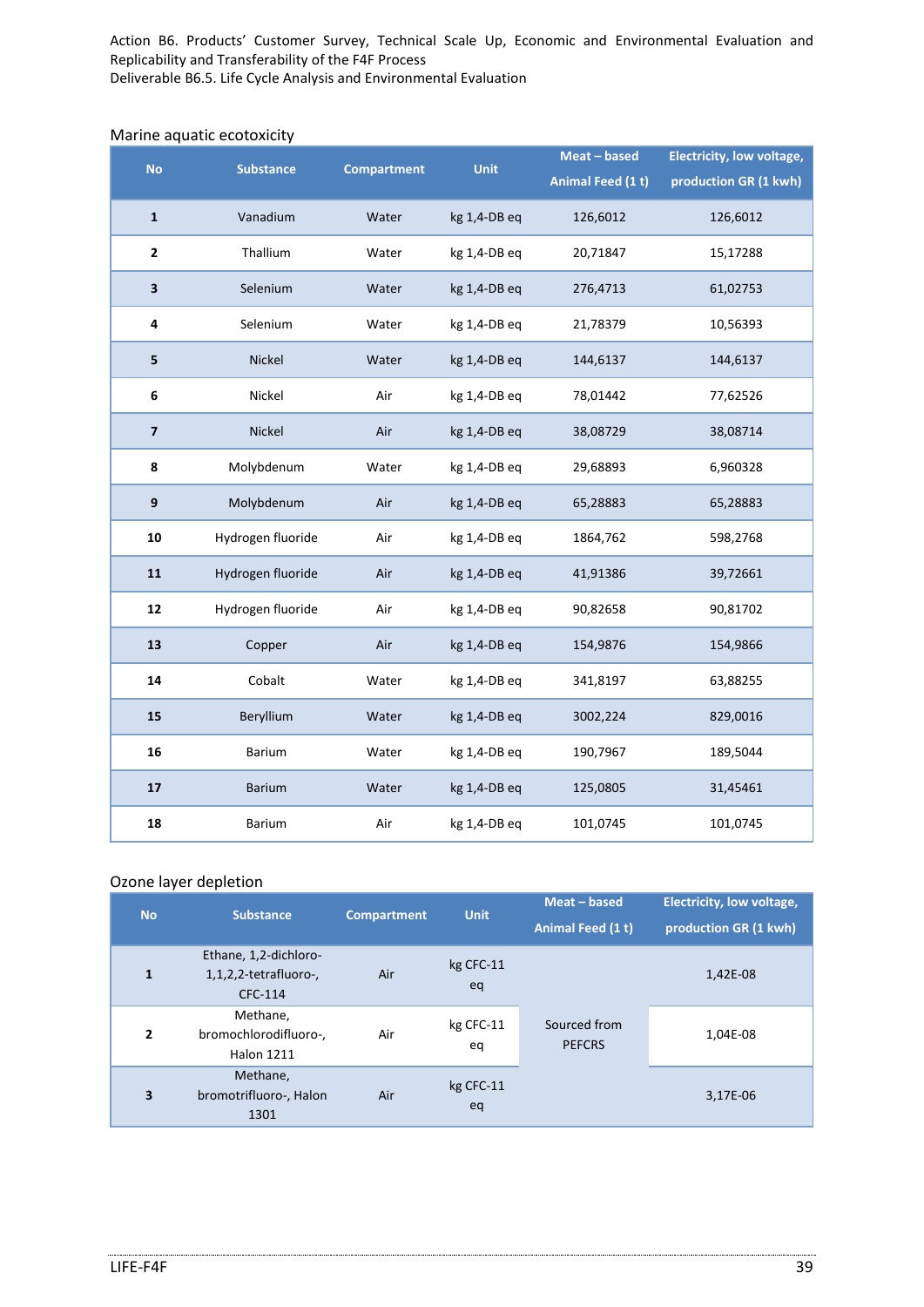Deliverable B6.5. Life Cycle Analysis and Environmental Evaluation

#### Photochemical oxidation

| <b>No</b>      | <b>Substance</b>           | <b>Compartment</b> | <b>Unit</b> | Meat - based      | Electricity, low voltage, |
|----------------|----------------------------|--------------------|-------------|-------------------|---------------------------|
|                |                            |                    |             | Animal Feed (1 t) | production GR (1 kwh)     |
| $\mathbf{1}$   | Toluene                    | Air                | kg C2H4 eq  | 1,94E-05          | 1,94E-05                  |
| $\overline{2}$ | Sulfur dioxide             | Air                | kg C2H4 eq  | 0,002808          | 0,002599                  |
| 3              | Sulfur dioxide             | Air                | kg C2H4 eq  | 7,81E-05          | $3,1E-05$                 |
| 4              | Sulfur dioxide             | Air                | kg C2H4 eq  | 0,000292          | 0,000292                  |
| 5              | Pentane                    | Air                | kg C2H4 eq  | 1,41E-05          | 1,21E-05                  |
| 6              | Methane, fossil            | Air                | kg C2H4 eq  | 4,61E-05          | 4,21E-05                  |
| $\overline{7}$ | m-Xylene                   | Air                | kg C2H4 eq  | 1,88E-05          | 1,88E-05                  |
| 8              | Formaldehyde               | Air                | kg C2H4 eq  | 7,81E-05          | 7,81E-05                  |
| 9              | Carbon monoxide,<br>fossil | Air                | kg C2H4 eq  | 0,000109          | 0,000105                  |
| 10             | Carbon monoxide,<br>fossil | Air                | kg C2H4 eq  | 3,42E-05          | 3,07E-05                  |
| 11             | Carbon monoxide,<br>fossil | Air                | kg C2H4 eq  | 0,000675          | 0,000675                  |
| 12             | <b>Butane</b>              | Air                | kg C2H4 eq  | 9,03E-06          | 7,62E-06                  |
| 13             | <b>Benzene</b>             | Air                | kg C2H4 eq  | 1,62E-05          | 1,62E-05                  |
| 14             | Acetaldehyde               | Air                | kg C2H4 eq  | 5,09E-05          | 5,09E-05                  |

### Terrestrial ecotoxicity

| <b>No</b>               | <b>Substance</b> | <b>Compartment</b> | Unit         | Meat - based     | Electricity, low voltage, |
|-------------------------|------------------|--------------------|--------------|------------------|---------------------------|
|                         |                  |                    |              | Animal Feed (1t) | production GR (1 kwh)     |
| $\mathbf{1}$            | Zinc             | Soil               | kg 1,4-DB eq | 0,003521         | 0,003521                  |
| $\overline{2}$          | Zinc             | Air                | kg 1,4-DB eq | 0,000994         | 0,000994                  |
| $\overline{\mathbf{3}}$ | Tin              | Air                | kg 1,4-DB eq | 0,00034          | 0,00034                   |
| 4                       | Selenium         | Soil               | kg 1,4-DB eq | 4,23E-05         | 4,23E-05                  |
| 5                       | Nickel           | Soil               | kg 1,4-DB eq | 0,000138         | 0,000138                  |
| 6                       | Nickel           | Air                | kg 1,4-DB eq | 0,002407         | 0,002395                  |
| $\overline{7}$          | <b>Nickel</b>    | Air                | kg 1,4-DB eq | 0,000152         | 2,4E-05                   |
| 8                       | Nickel           | Air                | kg 1,4-DB eq | 0,001175         | 0,001175                  |
| $\mathbf{9}$            | Molybdenum       | Air                | kg 1,4-DB eq | 0,000586         | 0,000586                  |
| 10                      | Mercury          | Water              | kg 1,4-DB eq | 0,000883         | 0,00018                   |
| 11                      | Mercury          | Air                | kg 1,4-DB eq | 0,0038           | 0,002094                  |
| 12                      | Mercury          | Air                | kg 1,4-DB eq | 8,6E-05          | 7,31E-05                  |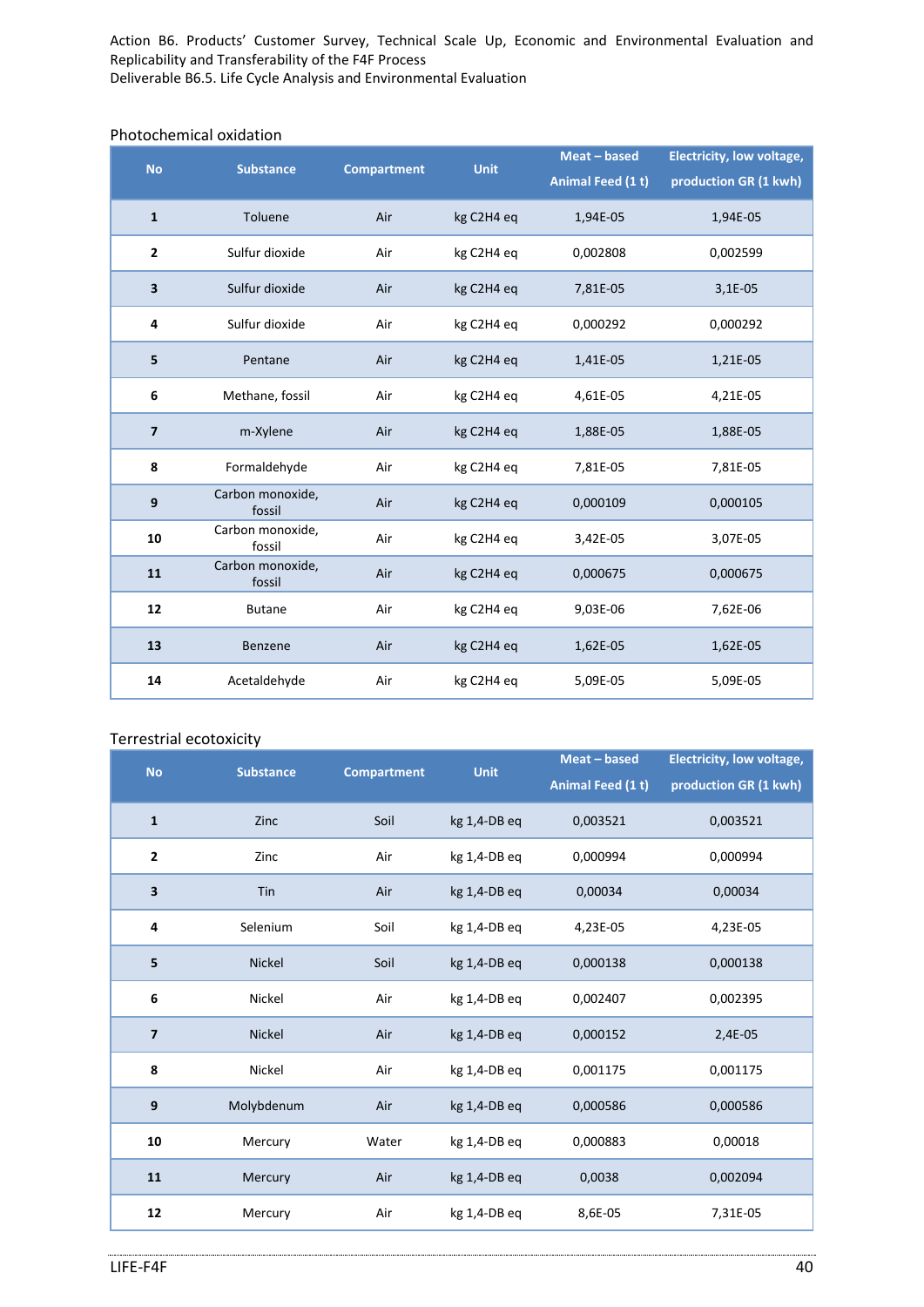Deliverable B6.5. Life Cycle Analysis and Environmental Evaluation

| <b>No</b> | <b>Substance</b> | <b>Compartment</b> | Unit         | Meat - based      | Electricity, low voltage, |
|-----------|------------------|--------------------|--------------|-------------------|---------------------------|
|           |                  |                    |              | Animal Feed (1 t) | production GR (1 kwh)     |
| 13        | Mercury          | Air                | kg 1,4-DB eq | 0,000846          | 0,000846                  |
| 14        | Lead             | Soil               | kg 1,4-DB eq | 0,00011           | 0,00011                   |
| 15        | Lead             | Air                | kg 1,4-DB eq | 0,000351          | 0,000351                  |
| 16        | Formaldehyde     | Air                | kg 1,4-DB eq | 0,000141          | 0,000141                  |
| 17        | Copper           | Soil               | $kg1,4-DBeq$ | 4,81E-05          | 4,81E-05                  |
| 18        | Copper           | Air                | kg 1,4-DB eq | 0,001213          | 0,001213                  |
| 19        | Cobalt           | Soil               | kg 1,4-DB eq | 5,5E-05           | 5,5E-05                   |
| 20        | Cobalt           | Air                | kg 1,4-DB eq | 5,76E-05          | 5,76E-05                  |
| 21        | <b>Barium</b>    | Air                | kg 1,4-DB eq | 0,00063           | 0,00063                   |
| 22        | Antimony         | Air                | kg 1,4-DB eq | 0,000205          | 0,000205                  |
| 23        | Acrolein         | Air                | $kg1,4-DBeq$ | 0,000499          | 0,000499                  |

# 4.2 DATA FORM PRODUCT ENVIRONMENTAL FOOTPRINT CATEGORY RULES (PEFCRS)

A Product Environmental Footprint (PEF) is a methodology by the European Commission's Joint Research Center (JRC) which is based on LCA. Various PEF guides have been developed in the context of one of the building blocks of the Flagship initiative of the Europe 2020 Strategy – "A Resource-Efficient Europe<sup>7</sup>", in an effort to increase resource productivity and to decouple economic growth from both resource use and environmental impacts, taking a life-cycle perspective. In that sense, PEF's goal is to provide "a common way of measuring environmental performance" for companies within in EU wishing to market their product.

More specifically, the "Product Environmental Footprint Category Rules (PEFCRs): Prepared pet food for cats and dogs" report<sup>8</sup> aims to develop a reliable set of rules to estimate the environmental impacts of prepared pet food products for cats and dogs. The results obtained through the PEFCR analysis, may be used for supply chain management, product design, development, and comparative allegations among pet food products.

The estimation of the relevant impacts is based on the full life cycle, including raw materials extraction, processing, distribution, storage, use, and disposal or recycling stages, for complete meals for cats and dogs sold in the EU market for the following four sub-categories:

- wet cat food
- dry cat food
- wet dog food
- dry dog food

<sup>7</sup> European Commission 2011: COM (2011) 571 final: Communication from the Commission to the EP, the Council, the European Economic and Social Committee and the Committee of the Regions. Roadmap to a Resource Efficient Europe. 8The report is available here: https://ec.europa.eu/environment/eussd/smgp/PEFCR\_OEFSR\_en.htm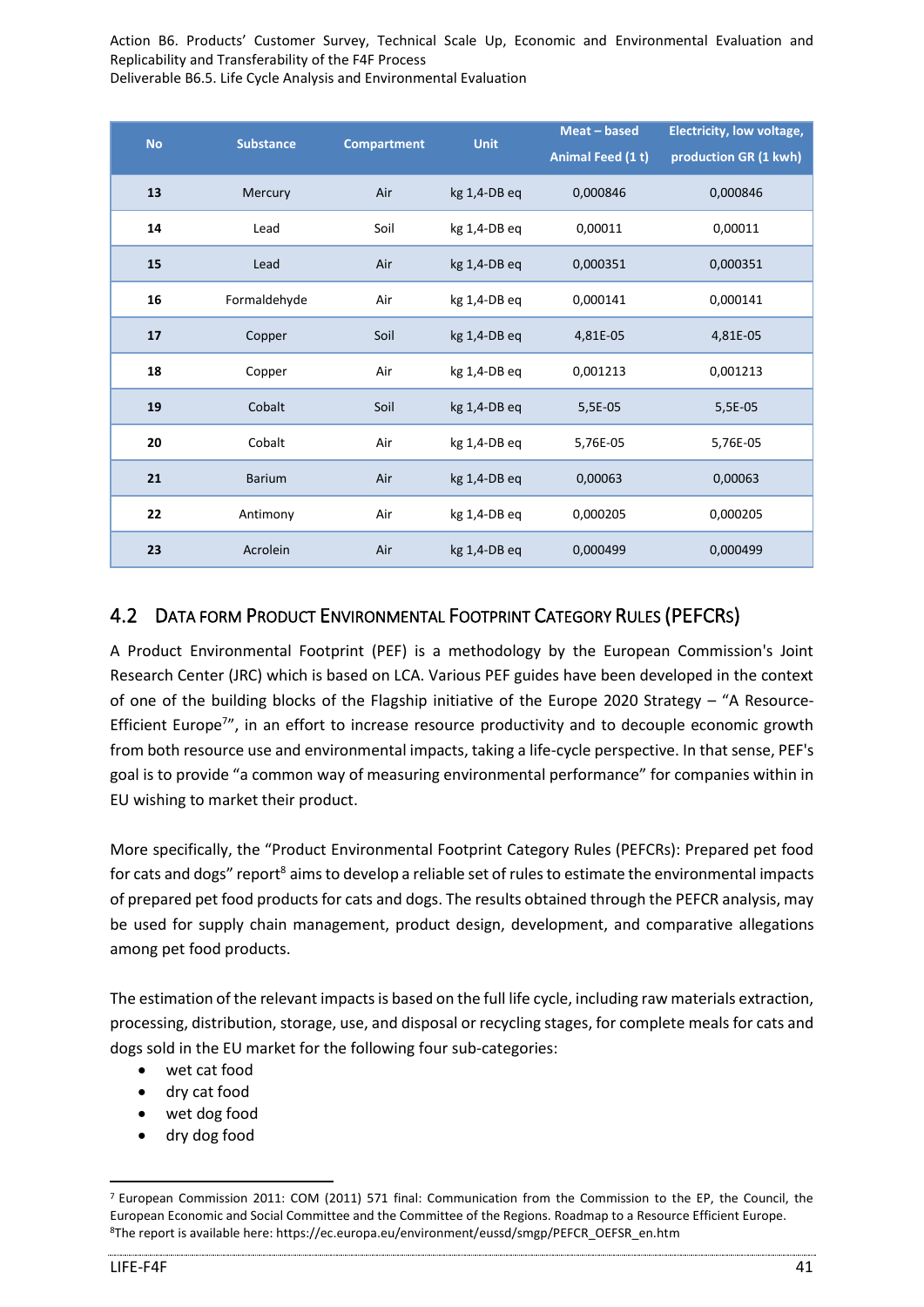The composition of each pet food sub-category was based on an average bill of ingredients BIO). The average BIO was derived from primary data received from pet food manufacturers. Hence, the examined pet food products could be described as average pet food products sold/consumed in the EU member states. For the purposes of this LCA, study, the characterized results from dog food where used, for the following categories:

- ✓ Abiotic Depletion.
- $\checkmark$  Global Warming / Climate change.
- ✓ Ozone depletion.

#### Characterized results per kg of dog pet food

|                                 | <b>Units</b>          | <b>Characterized results</b> |           |  |
|---------------------------------|-----------------------|------------------------------|-----------|--|
| <b>Impact category</b>          |                       | Life cycle excl. use         | Use stage |  |
| Global Warming / Climate change | kg C <sub>02</sub> eq | 1,64                         | 3,60E-02  |  |
| Ozone depletion                 | kg CFC-11 eq          | 1,71E-09                     | 8,38E-11  |  |
| <b>Abiotic Depletion</b>        | kg Sb eq              | 4,94E-07                     | 2,23E-07  |  |

Use stage, that includes the impacts related to the dishwashing of the dishes and utensils used to serve pet food, the refrigeration of unused portions of the pet food as well as the waste of pet food, was excluded, in order for the results to align with the scope of the LCA study.